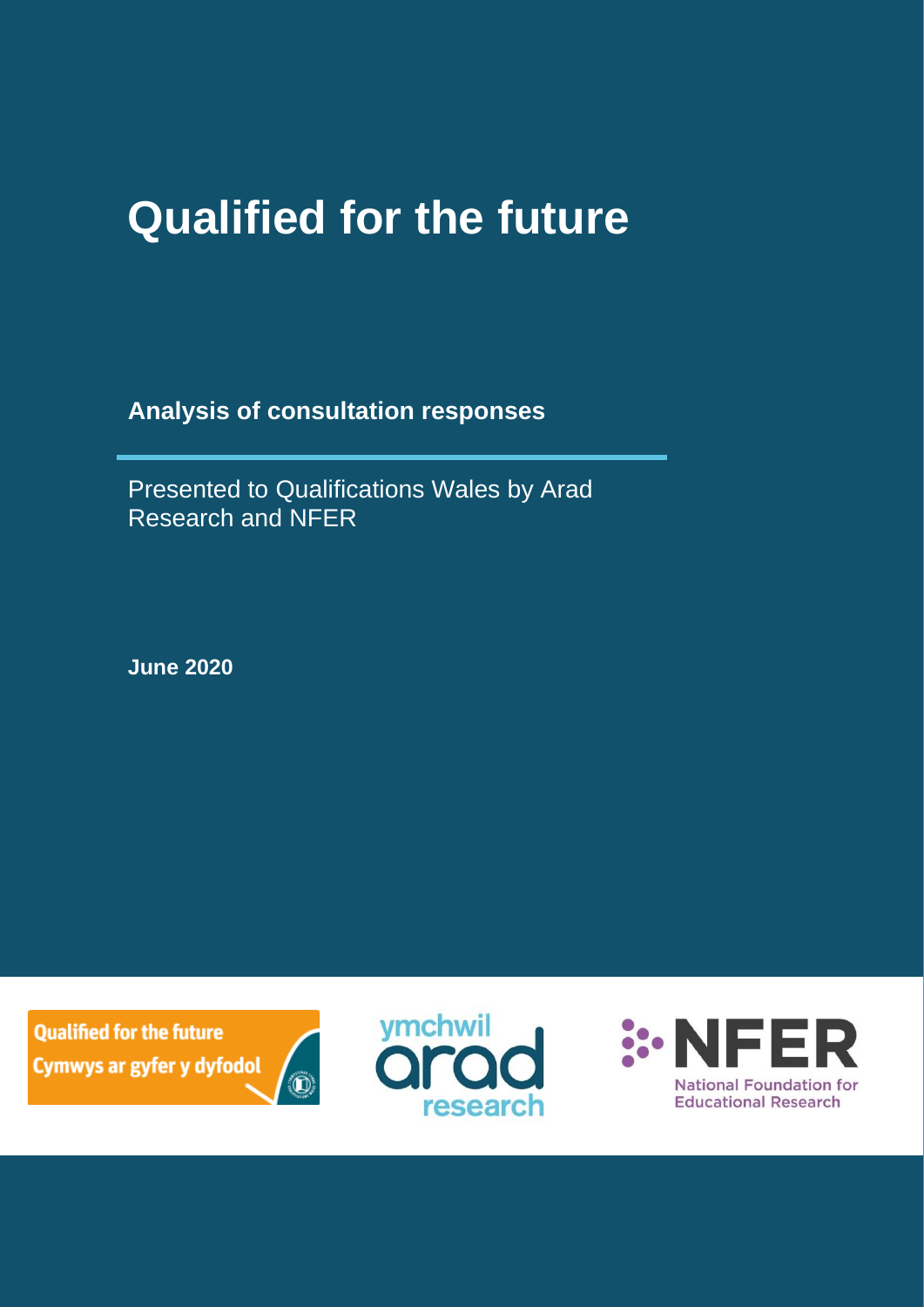# **Contents**

| 1.  |                                                                                          |  |  |  |
|-----|------------------------------------------------------------------------------------------|--|--|--|
| 1.1 |                                                                                          |  |  |  |
| 1.2 |                                                                                          |  |  |  |
| 1.3 |                                                                                          |  |  |  |
| 2.  |                                                                                          |  |  |  |
| 3.  |                                                                                          |  |  |  |
| 3.1 | Principle 1: Qualifications that relate to, and support, the new curriculum for Wales 10 |  |  |  |
| 3.2 |                                                                                          |  |  |  |
| 3.3 | Principle 3: Qualifications that form part of an equitable and coherent offer  21        |  |  |  |
| 3.4 |                                                                                          |  |  |  |
|     |                                                                                          |  |  |  |
| 4.1 |                                                                                          |  |  |  |
| 4.2 |                                                                                          |  |  |  |
| 5.  |                                                                                          |  |  |  |
| 5.1 | A qualification that supports the development and assessment of wider skills 38          |  |  |  |
| 5.2 | Suggestions for how the Skills Challenge Certificate could change 43                     |  |  |  |
| 6.  |                                                                                          |  |  |  |
| 6.1 |                                                                                          |  |  |  |
| 6.2 |                                                                                          |  |  |  |
| 7.  |                                                                                          |  |  |  |
| 8.  |                                                                                          |  |  |  |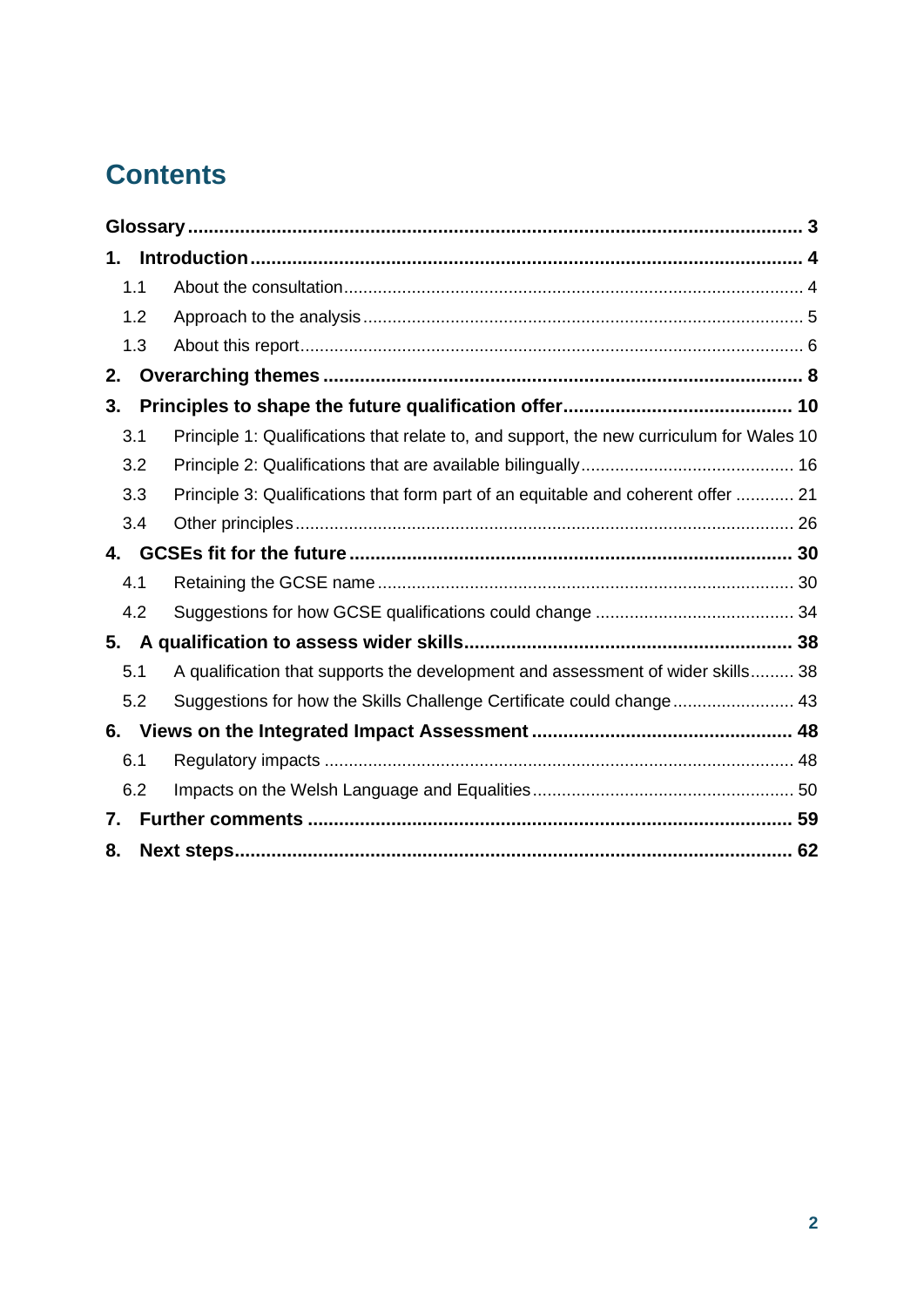# <span id="page-2-0"></span>**Glossary**

| <b>Acronym / key word</b> | <b>Definition</b>                                 |
|---------------------------|---------------------------------------------------|
| <b>ALN</b>                | <b>Additional Learning Needs</b>                  |
| AoLE                      | Area of Learning and Experience                   |
| <b>BSL</b>                | <b>British Sign Language</b>                      |
| <b>BTEC</b>               | <b>Business and Technology Education Council</b>  |
| <b>EOTAS</b>              | Education other than at school                    |
| <b>GCSE</b>               | <b>General Certificate of Secondary Education</b> |
| KS2, KS3, KS4, KS5        | Key stages 2, 3, 4 and $5$                        |
| <b>NEA</b>                | Non-examination assessment                        |
| <b>STEM</b>               | Science, Technology, Engineering and Mathematics  |
| <b>Welsh Bacc</b>         | <b>Welsh Baccalaureate</b>                        |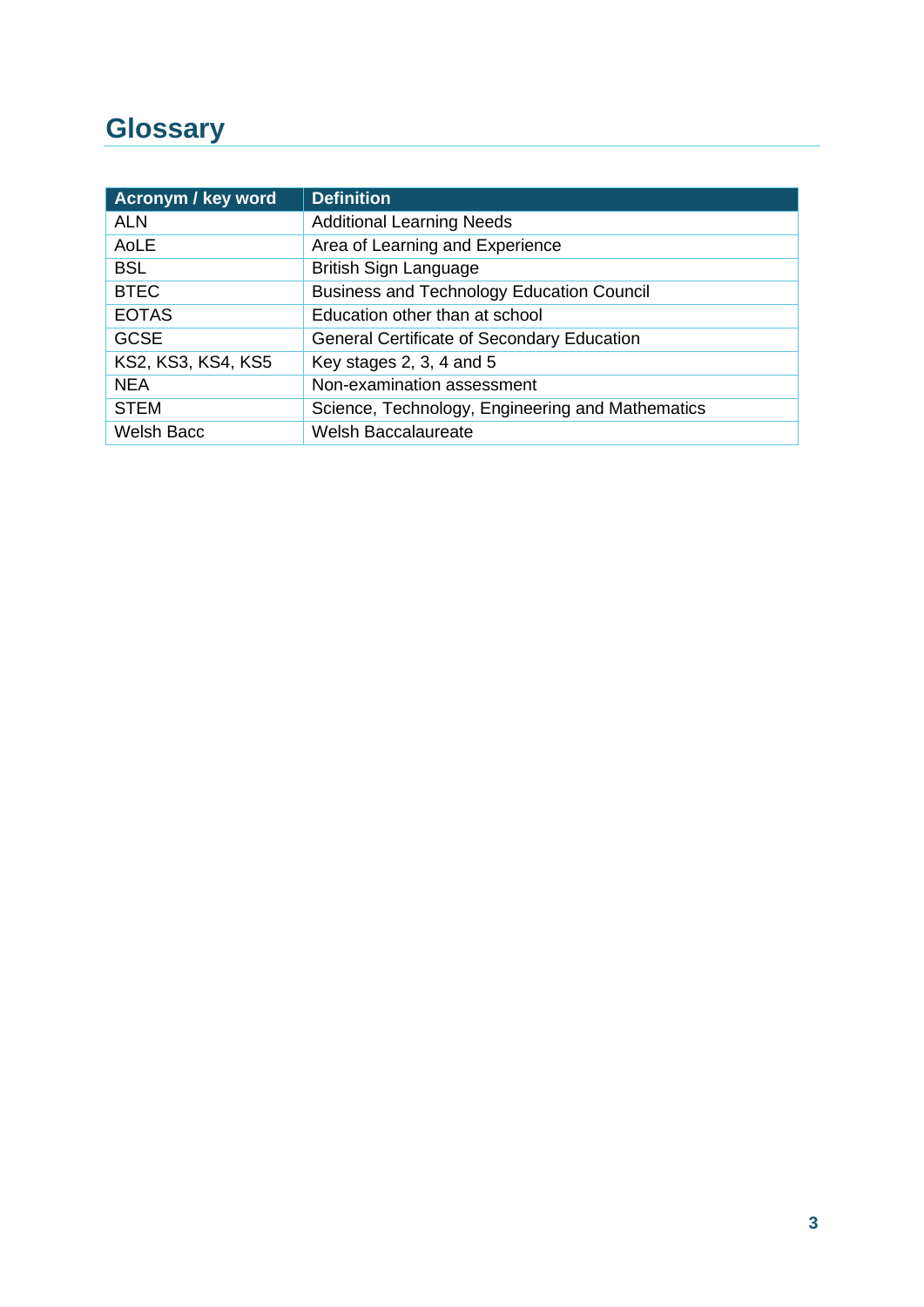# <span id="page-3-0"></span>**1. Introduction**

This is an analysis of the responses received to Qualifications Wales' public consultation, 'Qualified for the Future', which ran between 18 November 2019 and 7 February 2020. This was the first in a series of consultations that Qualifications Wales are running over the next two years. The proposals it made aim to underpin Qualifications Wales' work of reshaping qualifications to complement the new curriculum for Wales.<sup>1</sup>

Arad Research and NFER were commissioned to analyse and report on the responses to this consultation.

## <span id="page-3-1"></span>**1.1 About the consultation**

In this consultation, Qualifications Wales sought views on key aspects of its approach to determining the qualifications that will be made available to 16-year-old learners to support the new curriculum for Wales. Qualifications Wales outlined its proposals:

- to establish a set of principles to shape the future provision of qualifications;
- for redesigned GCSEs to form a central part of the qualification offer for 16-year-old learners in Wales; and
- to include a specific qualification that supports the development and assessment of the wider skills defined in the new curriculum as part of the qualification offer.<sup>2</sup>

The full consultation document, 'Qualified for the future', and the associated Integrated Impact Assessment are [available online on Qualifications Wales' website.](https://www.qualificationswales.org/english/qualified-for-the-future/)

Qualifications Wales promoted and circulated the consultation through a variety of channels in order to raise stakeholder awareness. In addition to conventional routes such as the Qualifications Wales website, newsletters, social media and via the regional education consortia, a number of additional engagement events were held across Wales. These included public drop-in events hosted at education establishments and a series of events for young people run on behalf of Qualifications Wales by Children in Wales.

The consultation and opportunities to respond were provided in a variety of formats: an online consultation, a young people's consultation and an easy read version. All versions included the same core consultation questions (worded in a way most appropriate to the intended audience). However, the young people's consultation and the easy read version did not include the Integrated Impact Assessment questions. Respondents could access the consultation online or electronically (PDF or Word) through the Qualifications Wales website, or by paper, large print and braille on request.

Qualifications Wales received **667 responses** to the consultation, comprising.

- 436 responses to the main consultation;
- 226 responses to the young people's consultation;
- 2 responses to the easy read version; and

<sup>1</sup> Background information about [the new curriculum can be viewed online.](https://hwb.gov.wales/curriculum-for-wales)

<sup>2</sup> The term 'integral skills' is now used within the new curriculum instead of 'wider skills'.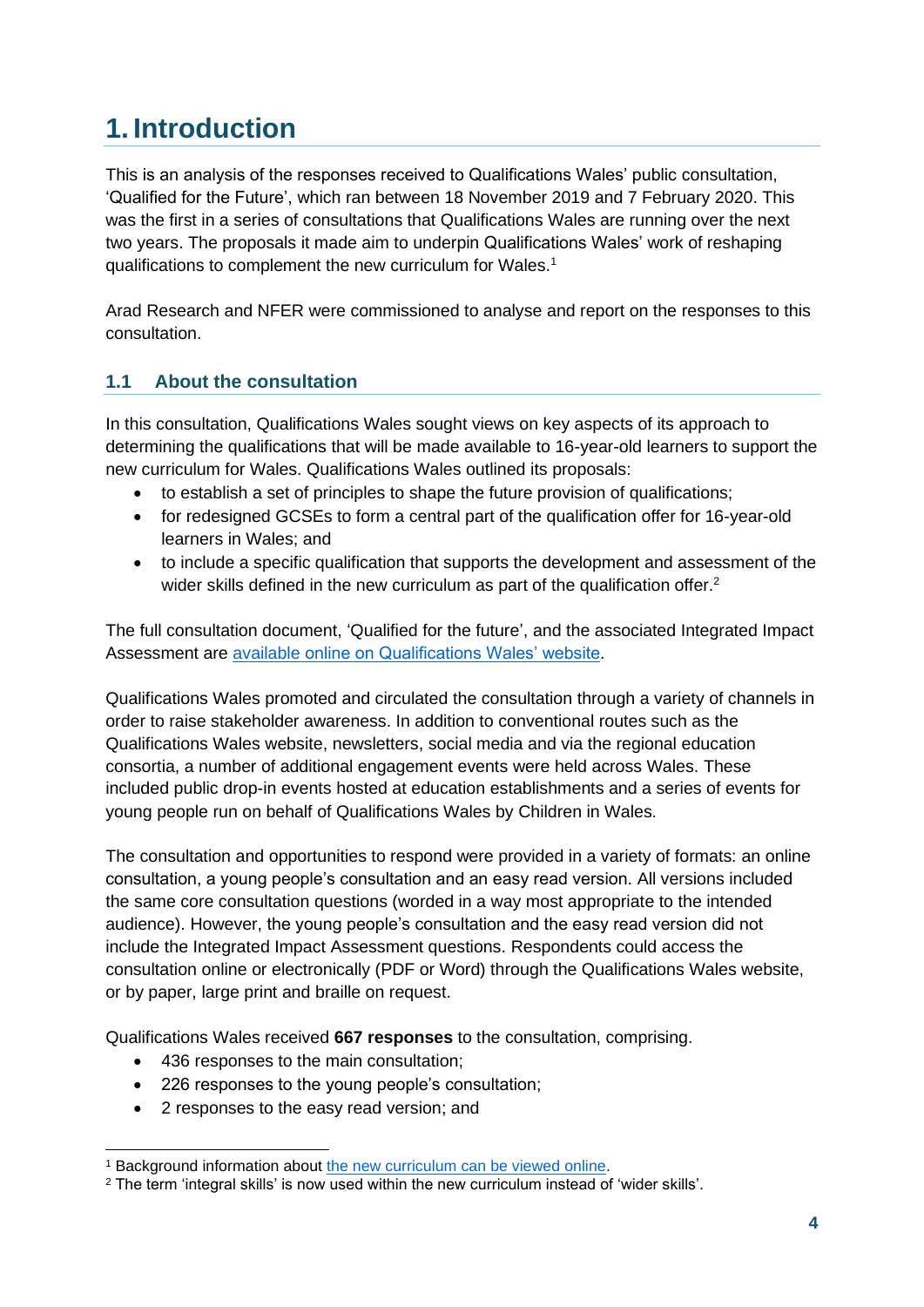• 3 responses which followed a different structure to the consultation.

Not all respondents answered every consultation question. The 667 responses therefore include those who answered only a small number of questions, as well as those who answered most or all of the questions.

The table below provides a broad overview of the different types of respondent.

| <b>Broad category of respondent</b>                                 | <b>Number of respondents</b> |
|---------------------------------------------------------------------|------------------------------|
| Education professionals (comprising both education professionals    | 313                          |
| and those representing further or higher education institutions)    |                              |
| Learners                                                            | 264                          |
| Core education stakeholders (comprising local authorities, regional | 32                           |
| education consortia, awarding bodies, teaching unions, regulators   |                              |
| and commissioners, and various other public bodies).                |                              |
| Wider education stakeholders (comprising parents or carers, elected | 58                           |
| members, employers or representative bodies, members of the         |                              |
| public, various third sector organisations and those who preferred  |                              |
| not to say)                                                         |                              |
| <b>Total respondents</b>                                            |                              |

### <span id="page-4-0"></span>**1.2 Approach to the analysis**

All 667 responses received have been reviewed as part of the analysis. Responses not received via the online survey were included in the same way as those that were. Young people who participated in engagement events submitted responses to the consultation questions either online or in paper form, and these have also been included. Other engagement events did not constitute official consultation responses and were therefore not included in the analysis but provided useful context.

Arad and NFER undertook the analysis of all 667 responses on behalf of Qualifications Wales. The consultation included eight **'closed questions'**, requiring respondents to state the extent to which they agreed or disagreed with the proposals, or the impact they expect the proposals to have. These responses have been analysed and are presented in this report.

Arad and NFER then undertook a thematic analysis of the **responses to the 15 open-ended questions** (questions which allowed respondents to freely write comments). The thematic analysis categorised the information provided by respondents into overarching themes.

• Initially, **a sample of responses** to each question was reviewed and the research team worked collaboratively to develop an overarching framework for thematic analysis. This framework identified the key themes likely to be allocated within individual questions, as well as ensuring consistency in how similar themes were recorded across different questions. This framework was not fixed; it was flexible enough to be modified and developed further as the team undertook the full analysis of all consultation responses.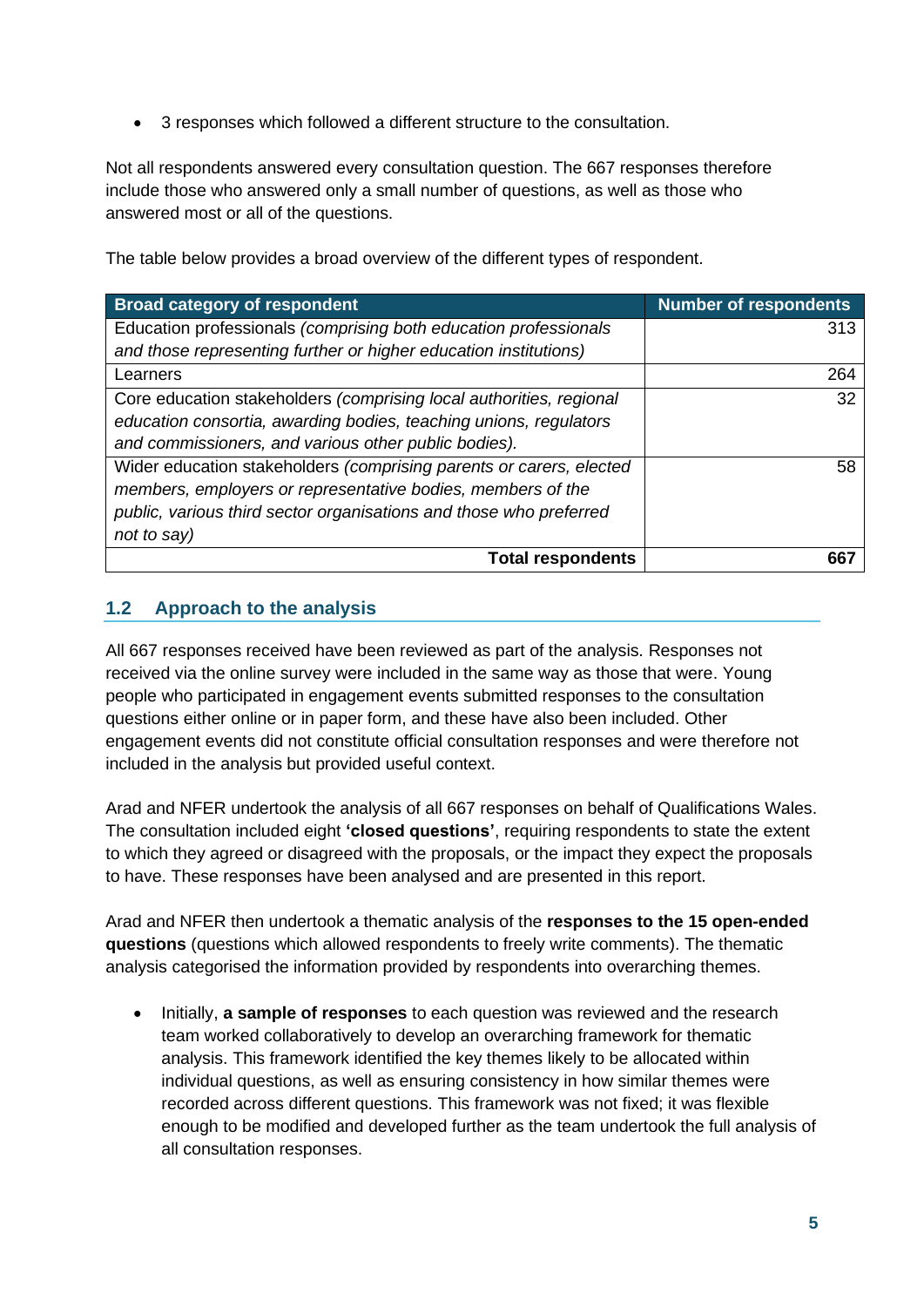- To ensure consistency in the analysis, the initial sample of responses were reviewed independently by two different researchers. The researchers then came together to discuss their findings and agree the themes to include in the analysis framework and how these should be interpreted. This ensured that all researchers had developed a common understanding of how to interpret responses and a consistent approach to coding.
- The **remaining responses to open-ended questions** were analysed using the coding framework developed during the initial review stage. An evidence log (in the form of a spreadsheet) was used to attach key themes to each individual response. This evidence log ensured that all team members analysed and noted themes consistently and allowed the team to note the prevalence of each theme and variation in the views of different categories of respondent. A small number of key themes were identified for each question during this stage, but these themes were usually raised by a small number of respondents.

#### <span id="page-5-0"></span>**1.3 About this report**

Section 2 of this report presents an overview of key themes which arose regularly throughout responses to different consultation questions. These are high-level themes which reflect overarching issues raised by respondents.

The remainder of this report follows the structure of the consultation questions. The report deals with each question in turn and, as such, some themes may be repeated in responses to different questions. Where appropriate, the themes identified are divided into those raised by respondents who:

- Strongly agreed or agreed with the proposal, or otherwise expressed some level of support for the proposal. This includes any level of support expressed by those who partly agreed and partly disagreed, were unsure or did not answer the closed question.
- Strongly disagreed or disagreed with the proposal, or otherwise expressed some level of concern about the proposal. This includes any level of concern expressed by those who partly agreed and partly disagreed, were unsure or did not answer the closed question.

The total number of responses to each closed question and each open-ended question varies substantially and is noted at the start of each question. On occasion, the percentages presented for the closed questions may not total exactly 100%, due to percentages being rounded up or down for presentational purposes.

The report presents key themes arising most often within the consultation responses. As the comments made by respondents were typically very wide-ranging, each theme was generally raised by a minority of respondents. The analysis ends with a brief commentary on any key differences in views between different respondent categories (while bearing in mind the differences in numbers of respondent in each category).

In the report, the term 'qualifications' is used to refer to those qualifications that are regulated by Qualifications Wales, are eligible for public funding, and are made available to learners at 16.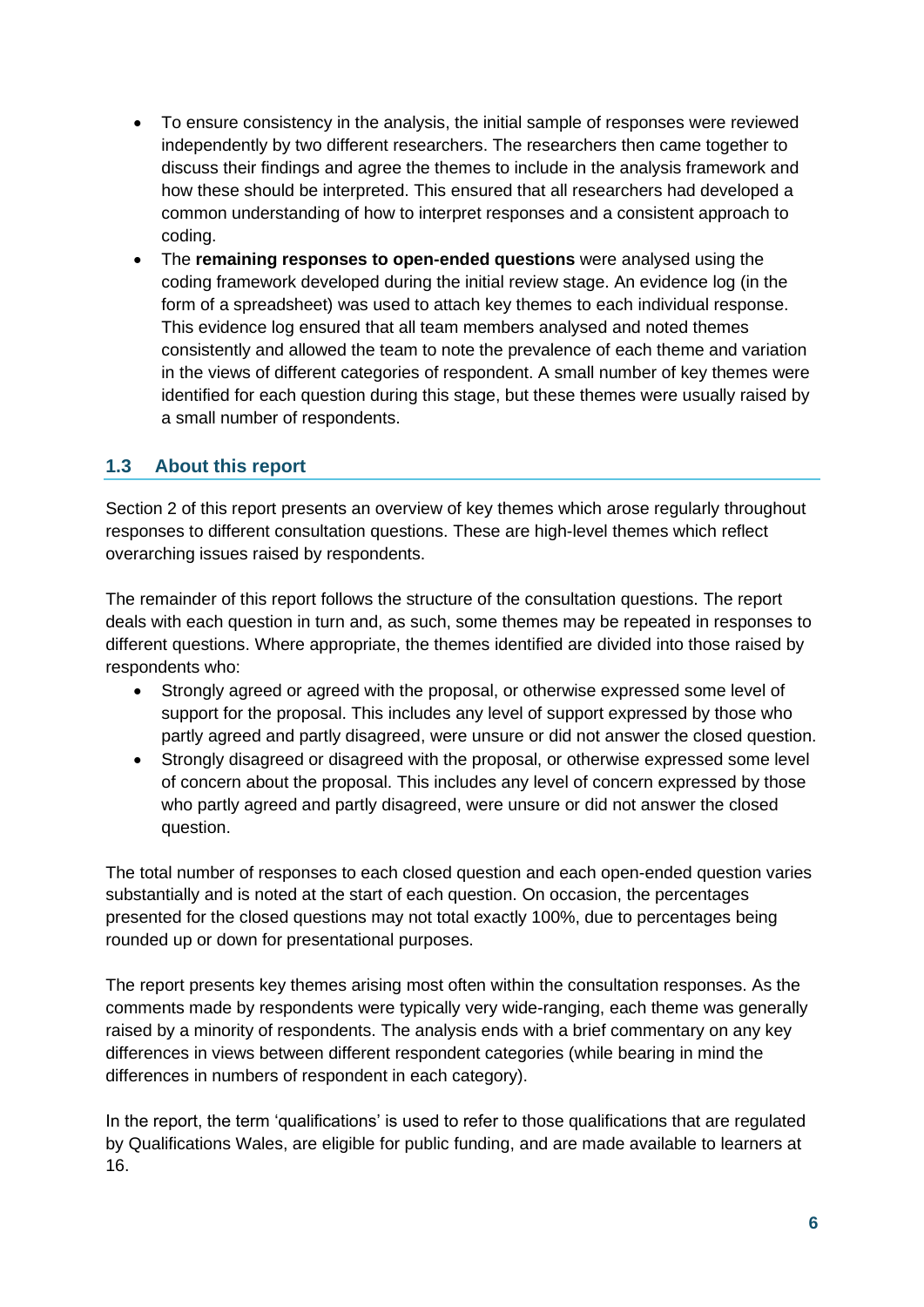There was a wealth of further evidence provided through the consultation responses which supports these themes and provides significant additional detail. All individual responses have been shared with Qualifications Wales so they can be considered further.

**Throughout the report the themes and points presented are drawn from comments made by respondents and do not represent the views of the report authors or Qualifications Wales. The report therefore:**

- only provides a summary of the views raised by respondents themselves, not the views of Arad Research and NFER, or Qualifications Wales;
- provides a summary of views rather than drawing conclusions; and
- represents respondent views regardless of how accurately respondents have interpreted Qualifications Wales' proposals or whether their views accurately reflect the current qualifications landscape.

**This report is intended to provide a consolidation of the wide range of themes identified by respondents, presented as a variety of key messages for Qualifications Wales to consider. As such, the report does not present the numbers or proportions of respondents who raised each theme.**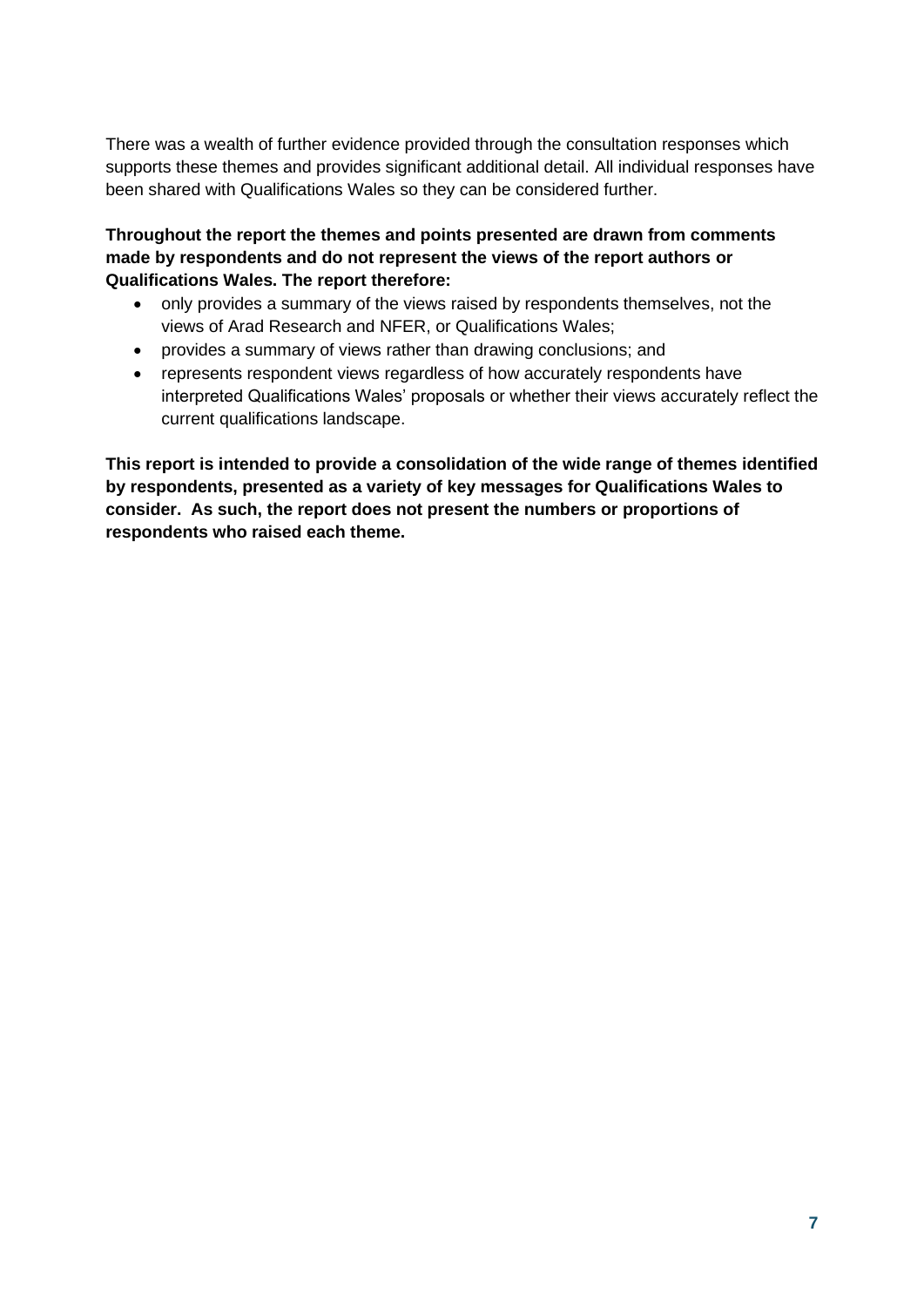# <span id="page-7-0"></span>**2. Overarching themes**

The consultation asked respondents a series of specific questions about the proposals put forward by Qualifications Wales. Although the consultation questions focused on different topics, the analysis identified overarching and recurring themes which respondents raised across multiple questions. This initial section of the report presents an overview of the overarching themes raised frequently by respondents themselves through the consultation.

#### **Respondents commented that it is important to achieve an appropriate balance between qualifications that reflect the ethos of the new curriculum and qualifications that support a smooth progression into post-16 education.**

- On the one hand, respondents commented that qualifications should still ensure that learners are able to transition smoothly to subject-specific study at post-16 level, without a dilution of subject skills and knowledge. Similarly, assessment approaches adopted for learners at 16 should be sufficiently consistent with assessment approaches used in post-16 education.
- On the other hand, respondents noted that qualifications should relate to the content, structure and teaching approaches of the new curriculum (such as the areas of learning and experience (AoLEs) structure and the four purposes), thereby supporting the principles which underpin the development of the new curriculum. In addition, respondents commented that qualifications taken at 16 should complement the shift to assessment through progression steps and the way assessment is undertaken in earlier stages of education (though specific examples were not generally provided by respondents).

**They also felt that it is important that qualifications retain currency and comparability in Wales and beyond.** Respondents expressed the view that qualifications must remain sufficiently consistent with previous qualifications and qualifications outside Wales to ensure they are understood and valued by employers and further and higher education institutions. This was seen as particularly important for learners wishing to study or work outside Wales.

While some respondents emphasised that it is important for qualifications reform to complement and support the new curriculum in Wales, others cautioned that the education system is facing a period of significant change.

- On the one hand, respondents commented that **qualifications and the curriculum are intertwined, and reform must happen concurrently** to ensure the education system develops in a coherent and cohesive manner.
- On the other hand, they emphasised that **education professionals are already dealing with increased workloads.** Any qualifications reform must therefore be supported with sufficient training and resources to ensure education professionals are well-placed to respond. There was also a perception that the timing of qualifications reform must reflect these challenges; while any amendments must be in place at an appropriate point to avoid a misalignment with the new curriculum, education professionals also need sufficient time to familiarise themselves with any amendments to qualifications.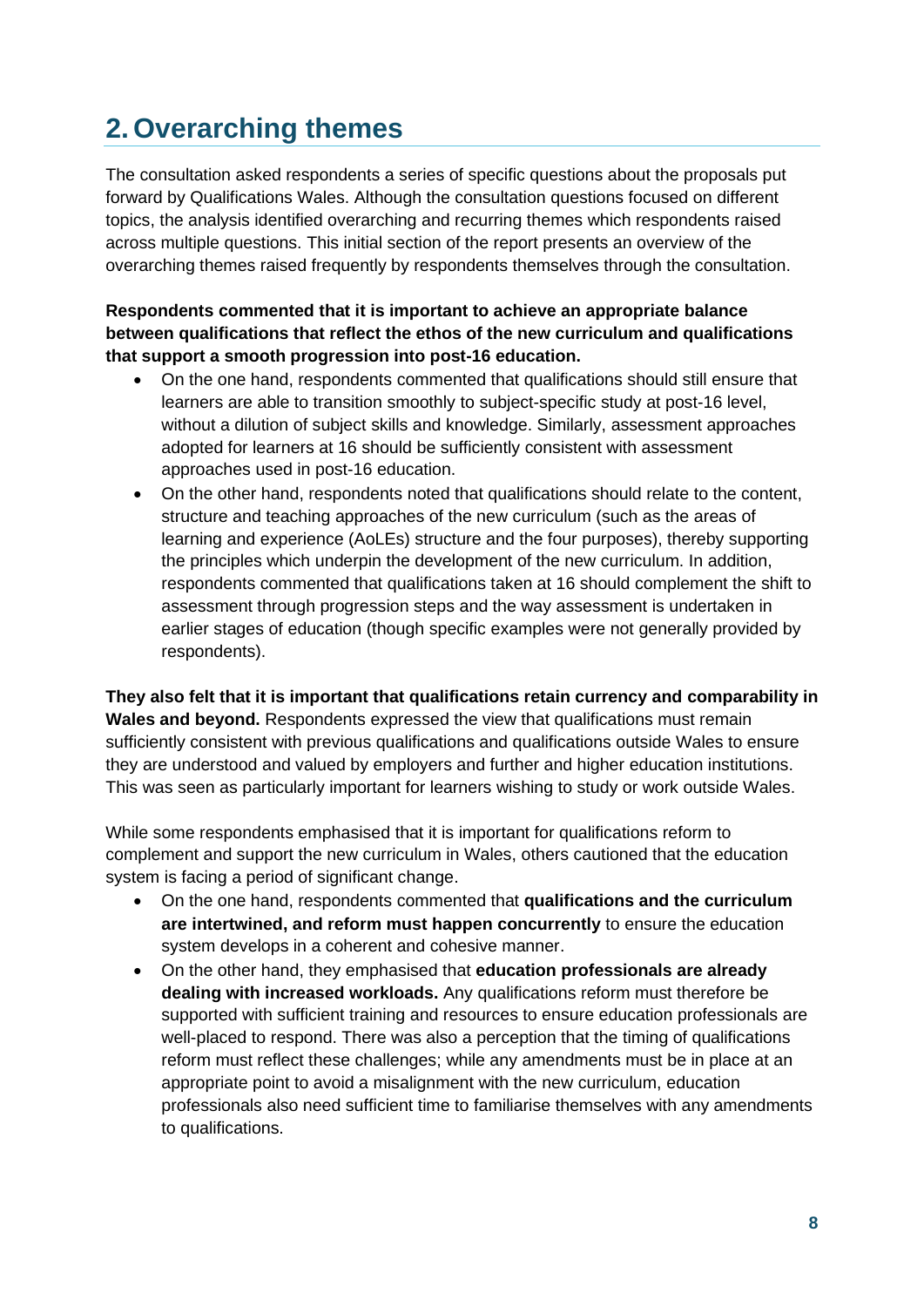Respondents said that **qualifications could include a wider variety of assessment methods than currently used**, that are more in-line with the ethos of the new curriculum and better reflect the abilities of learners. Respondents supported the use of a range of nonexamination assessment methods, alongside exams. For example, respondents said that there is scope to consider increasing the use of digital assessment and project-based coursework.

**The need to maintain an appropriate choice of qualifications for learners was also a key consideration for respondents.** They felt that a broad range of qualifications should be available that includes both vocational and academic subject areas, and emphasised the importance of ensuring that this range meets the needs of all learners across all settings. For example, respondents noted that appropriate qualifications should be available to meet the language needs and skills or interests of individual learners, as well as the needs of learners with Additional Learning Needs (ALN). To ensure such an appropriate range is achieved, respondents also emphasised the importance of making sure that the range of qualifications available are managed appropriately.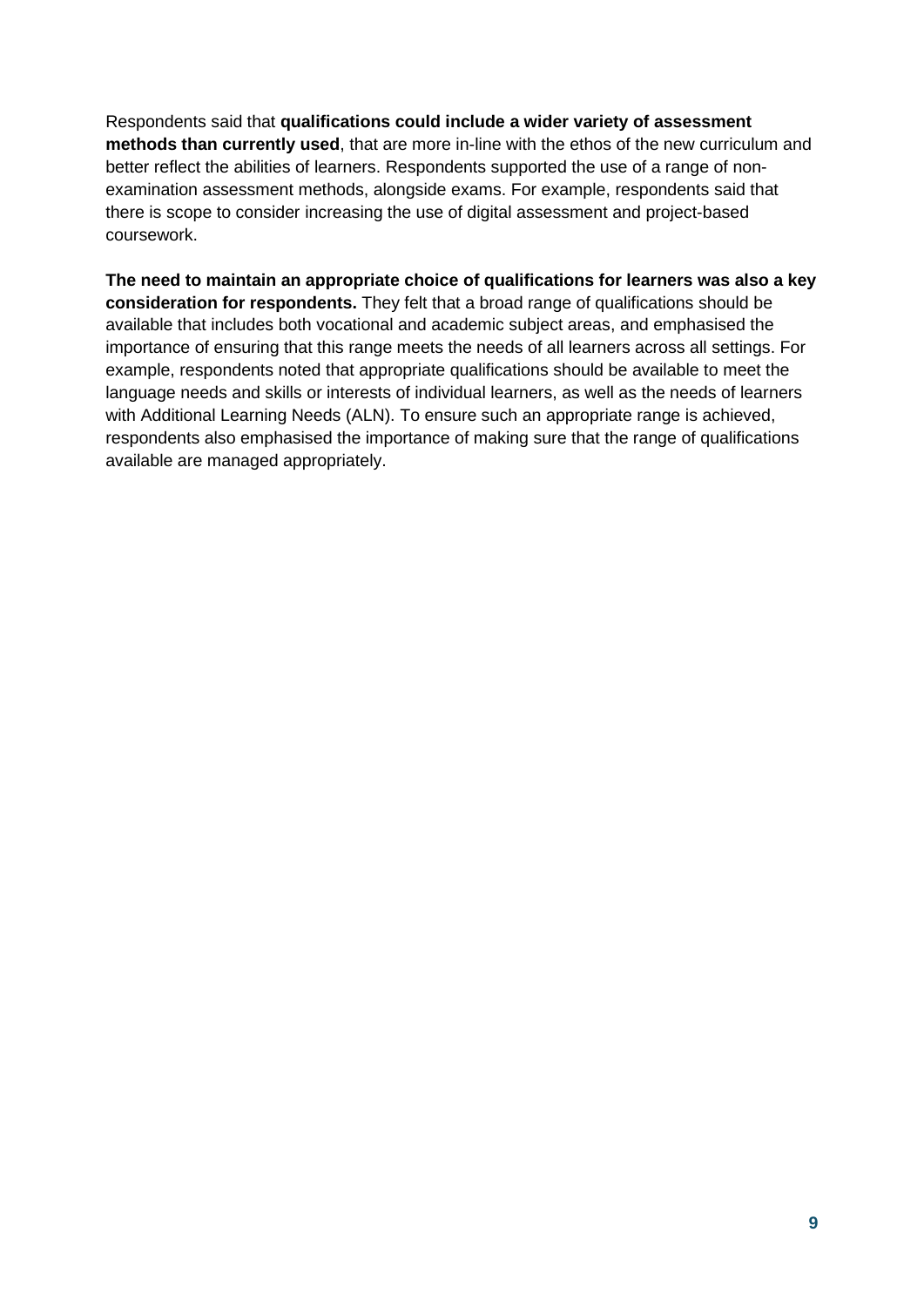# <span id="page-9-0"></span>**3.Principles to shape the future qualification offer**

'Qualified for the future' outlined Qualifications Wales' proposals to establish a set of principles to shape how it will decide which qualifications taken at 16 are eligible for public funding. Respondents were asked to provide their views on these proposals.

# <span id="page-9-1"></span>**3.1 Principle 1: Qualifications that relate to, and support, the new curriculum for Wales**

**Qualifications Wales should take steps to ensure that publicly funded qualifications taken at 16 relate to, and support, the new curriculum for Wales.** 

**To what extent do you agree with this proposal?**



A total of 655 respondents answered this question and 75% agreed or strongly agreed with the proposal. A further 15% partly agreed and partly disagreed. A total of 364 provided written comments to support their answer (249 by those who agreed or strongly agreed; 70 by those who partly agreed and partly disagreed; 30 by those who disagreed or strongly disagreed; and

15 by those who were unsure or did not respond to the closed question).

#### **3.1.1 Support for this proposal**

Among those who strongly agreed or agreed with the proposal, or otherwise expressed some level of support for the proposal, the themes raised most frequently were as follows.

**Respondents noted that qualifications and the curriculum should relate closely to one another to ensure a coherent and integrated education system. They saw limited value in qualifications which do not assess the actual knowledge and skills gained by learners.** Respondents noted that the purpose of qualifications should be to assess and evidence learner progress against what they have been taught. The education system would

**3**

<sup>&</sup>lt;sup>3</sup> Percentages presented for this closed question do not total exactly 100% due to percentages being rounded up or down for presentational purposes.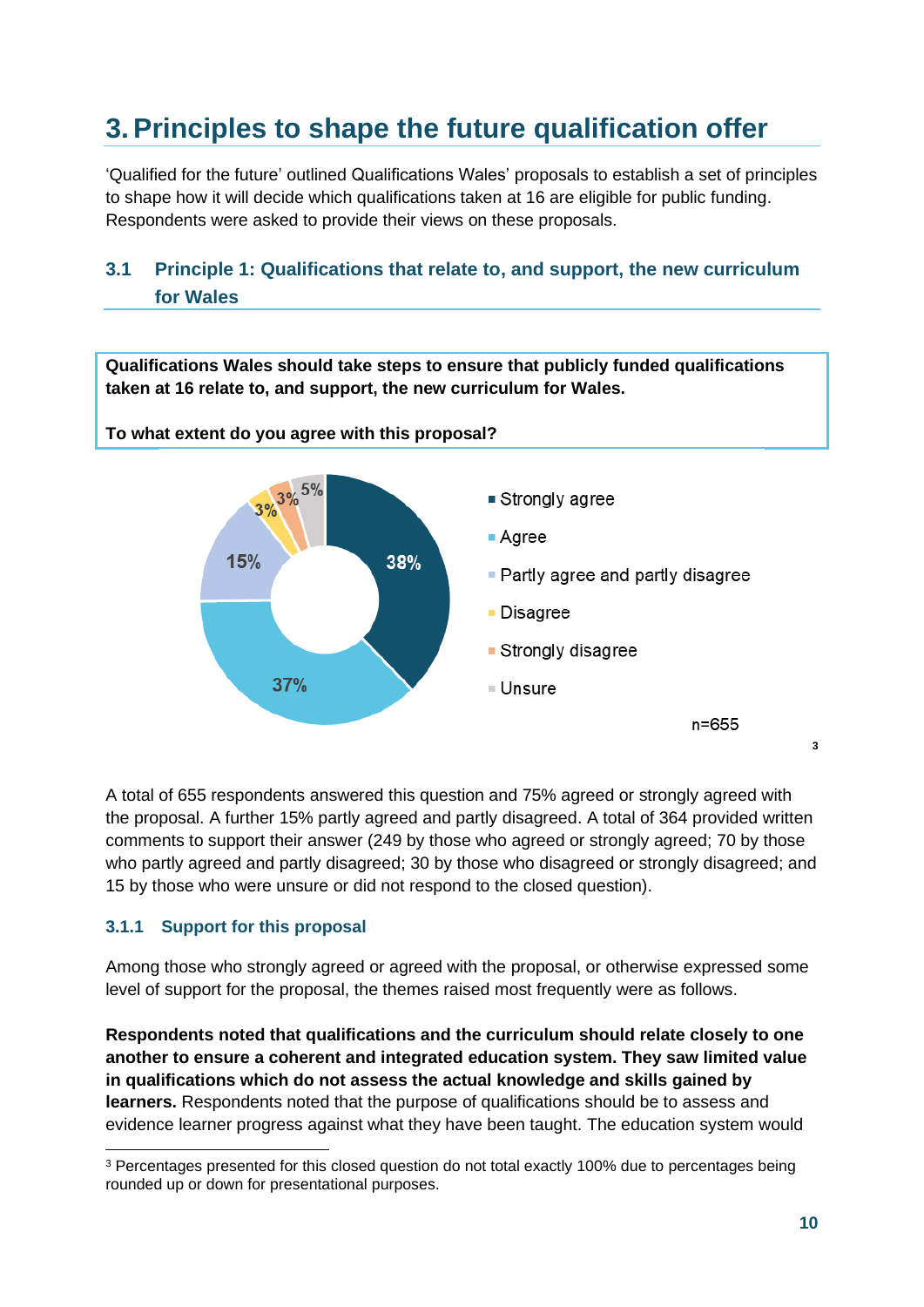be disjointed if qualifications were to assess learners on material unrelated to the curriculum. Respondents emphasised that qualifications should be relevant to what learners have studied. It was common for respondents to feel that this principle should 'obviously' be a key consideration for publicly funded qualifications.

**While ensuring qualifications relate to and support the new curriculum, respondents felt that there is an opportunity to consider how qualifications would prepare learners to progress to further or higher education and to future careers.** They felt that qualifications must be relevant to the requirements of post-16 education and careers, particularly in terms of supporting learners to make decisions about their future and ensuring they are equipped with the necessary skills for progression. This included making sure that qualifications meet requirements for different career paths and permitting a seamless transition to further and higher education. Respondents also emphasised that qualifications taken at 16 must support learners to progress to more subject-specific study at A-level and higher education level.

*'Qualifications Wales should ensure that the new qualifications are relevant for students so that learners could use the skills and the knowledge obtained in said qualifications in their "next step", whether that includes university, apprenticeship, workplace or other options.'* [Learner]

**Respondents felt that it is important that qualifications reflect the core principles which underpin the design of the new curriculum, including:** 

- **the four purposes of the curriculum;**
- **the AoLEs structure;**
- **teaching practice;**
- **new approaches to assessment; and**
- **the focus on skills and conceptual knowledge within the new curriculum.**

Respondents identified that the new curriculum introduces a new structure and a new approach to teaching and learning. They felt that traditional qualifications would not necessarily reflect the ethos of the new of the curriculum and would need to be reformed to ensure they reaffirm and reflect the different way learners will be taught. For example, respondents noted that qualifications must reflect progression steps and the holistic learning and development identified in the four purposes of the curriculum.

> *'The idea of the new curriculum is to enable pupils to become more logical and independent problem solvers. The current GCSE system is based more on remembering and learning facts and content.'* [Education professional]

**There is a belief among respondents that relating qualifications directly to the new curriculum would be helpful and clear for learners.** Respondents reported that there would be less confusion for learners, parents and carers and employers if the qualifications follow on directly from the content of the curriculum. Respondents felt that learners in particular would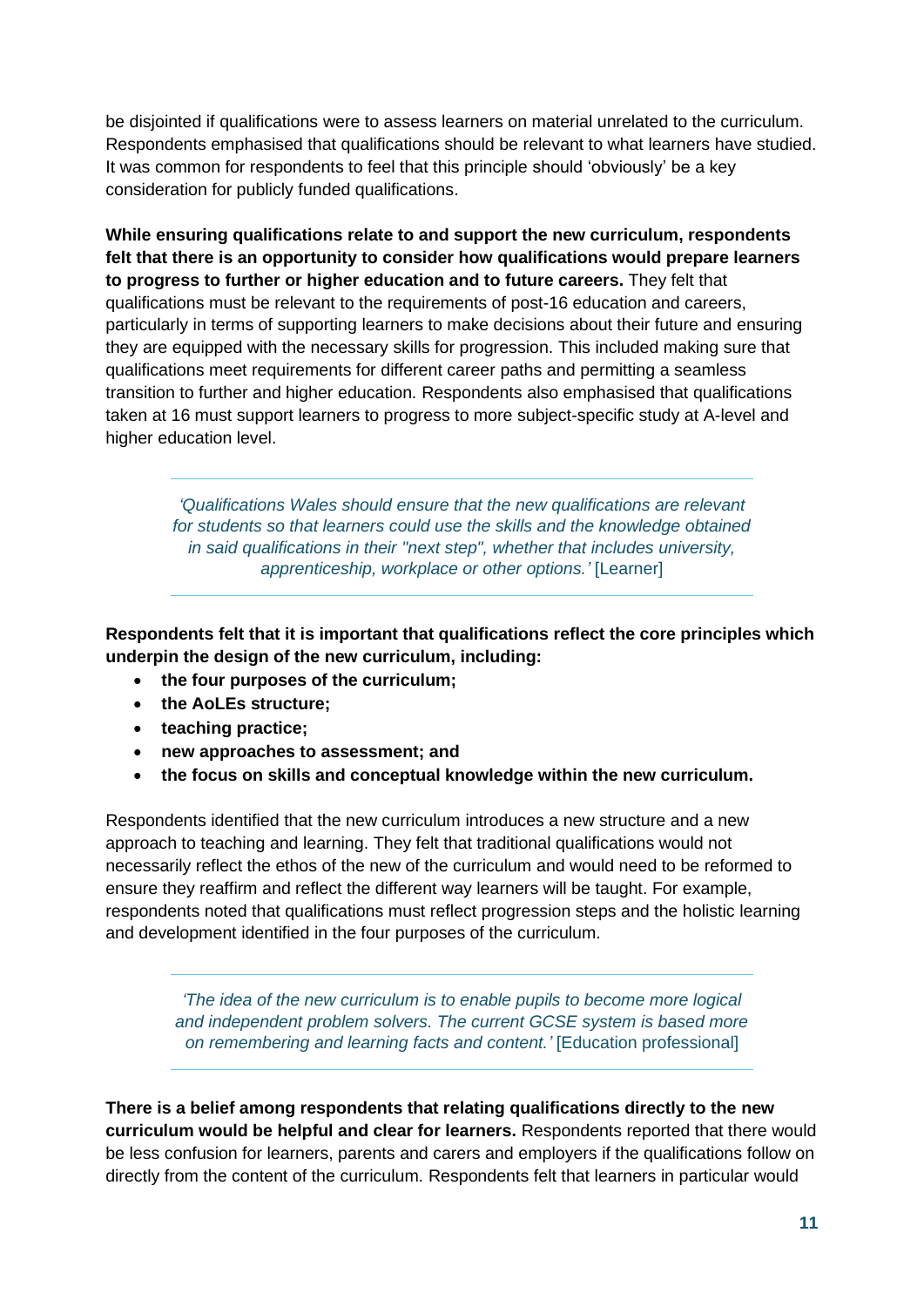understand how the qualifications they take are relevant to what they have been learning. They felt that relating qualifications to the new curriculum would ensure learners are given enough support and are more likely achieve good results.

**Qualifications which relate to and support the new curriculum were seen as key to ensuring the aims of the new curriculum are fully realised.** Respondents expressed concern that unrelated qualifications would have a negative impact on the education profession's engagement with the new curriculum. They acknowledged that a significant amount of work has been dedicated to reforming the curriculum and that, if qualifications are not aligned, there is a risk that education professionals would maintain their focus on preparing learners for qualifications according to familiar methods rather than embracing the approach encouraged by the new curriculum, thus undermining both the spirit of the new curriculum and work already undertaken in this regard. Respondents reported that qualifications should be seen as one key element within the wider changes that need to occur simultaneously within the education system in Wales.

*'We know from experience that teaching at Key Stage 4 tends to be more focused on the requirements of awarding body specifications than published National Curriculum programmes of study. If there is any disconnect between the aims of the new curriculum and qualifications taken at 16, it is unlikely that the aims of the new curriculum will be fully realised.'* [Awarding body]

**Respondents commented that qualifications should relate to and support the new curriculum to ensure continuous teaching and learning approaches across Key Stages, particularly during the transition between Key Stages 3 and 4.** Respondents identified a risk that the ethos of the new curriculum would not flow into Key Stage 4 if qualifications are not amended to reflect this ethos. Teaching and learning approaches should transition smoothly across all Key Stages, reinforcing skills that learners develop throughout their education.

> *'It is important that this pathway does not end at the age of 14, when formal external qualifications for learners currently commence for assessment at aged 16. It is important that these qualifications form part of the continuum of learning and allow learners to build on and demonstrate prior learning, skills and where appropriate knowledge.'* [Regional education consortium]

Respondents also expressed general agreement with the proposal without much further elaboration.

#### **3.1.2 Considerations regarding this proposal**

Although respondents expressed at least some level of agreement with the proposal, some also took the opportunity to detail considerations they felt should be taken into account when implementing the proposal.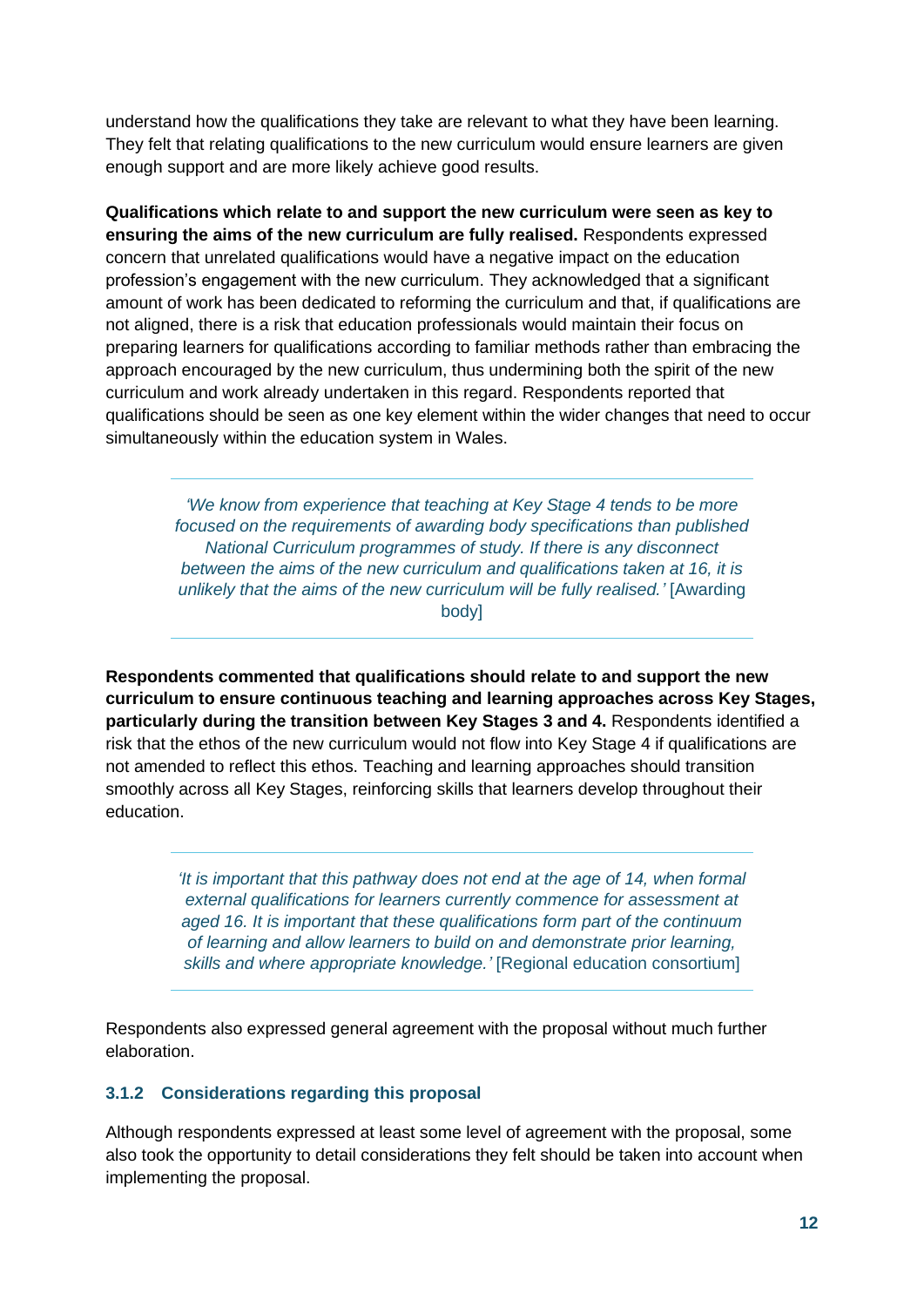There was a perceived difficulty in achieving the above relationship between qualifications and the aims of the curriculum; **respondents felt that the education accountability system currently places too much emphasis on the achievement of qualifications at 16**. This 'high-stakes' approach to assessment means that qualifications taken at 16 were seen by respondents to drive the content, teaching practices and assessment of the curriculum, limiting the curriculum flexibility available for education professionals. Respondents emphasised that weight placed by the education system on these qualifications must be proportionate to ensure that qualifications enhance, rather than override the content and ethos of the new curriculum.

> *'One of the main issues with the current curriculum is that the qualifications taken at age 16 are driving and determining the curriculum that is taught, 'the tail is wagging the dog''.* [Education professional]

Respondents identified issues of **resourcing, training and practical implementation which should be addressed** as part of qualifications reform. These included ensuring that further and higher education providers are able to respond to new or reformed qualifications and addressing how GCSE resits would be implemented. One such example was how providers would be able to support learners taking the qualifications post-16 as resits, as they may potentially start from the beginning if they were resitting GCSE qualifications that have changed substantially since they first took them. Respondents also emphasised the need for further detail on how changes to qualifications would look in practice, including the process of evidencing how qualifications would meet Qualification Wales' proposed principles for shaping the future offer.

**Care must be taken to ensure a broad and balanced suite of qualifications is available, with respondents emphasising that the breadth of academic, technical and vocational qualifications should be fit for purpose.** Respondents emphasised this point both in relation to the choice of qualifications which should be on offer and the range of career pathways qualifications should support. Respondents said that qualifications should not be reformed at the expense of a broad offer which meets their progression needs. They also emphasised that even qualifications with low take-up might be very valuable to the learners taking them. Respondents identified a range of types of qualification which they felt must not be negatively affected by any reform process, for example vocational qualifications (with examples such as initial vocational education and training qualifications, level 1/2 Awards and BTECs offered) that might be particularly valuable for certain careers.

Respondents also identified **key educational themes which must be given sufficient weight** within the future qualifications offer**.** These included both **topics where appropriate qualifications do not currently exist** (such as health and wellbeing) and **qualifications which are perceived as valuable but do not relate strictly to curriculum content only** (including alternatives to formal qualifications such as the Duke of Edinburgh's Award). These respondents questioned how qualifications could be developed to best ensure such a breadth of opportunities for learners.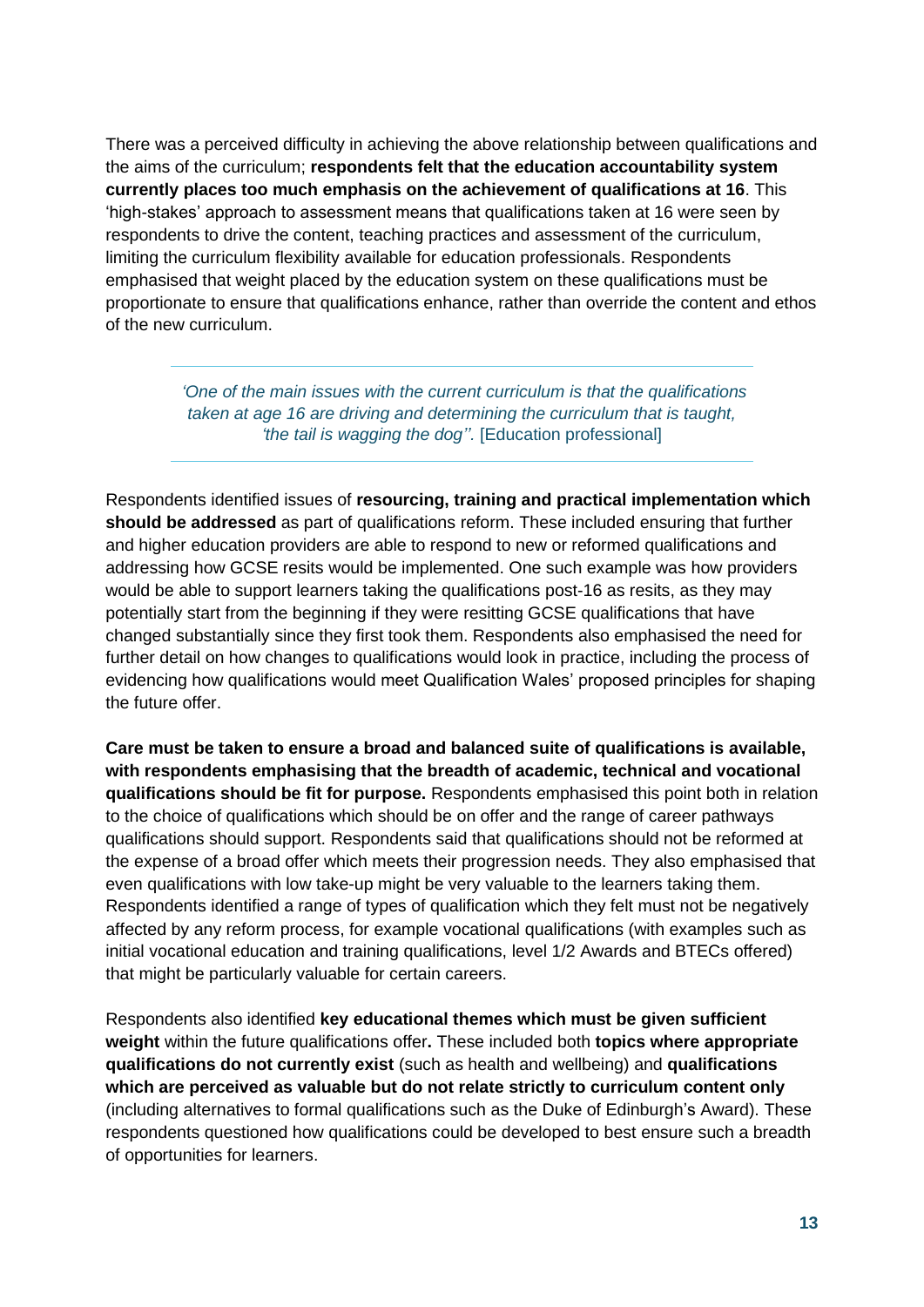*'The Health and Wellbeing Area of Learning and Experience and Relationships and Sexuality Education will be mandatory for all children and young people…there is a danger that if these areas are not part of young people's qualifications they could lack the status in school that is so urgently required.'* [Commissioner]

**Respondents also commented that any reform of qualifications must ensure that qualifications are accessible to a wide variety of learners from different backgrounds and with different learning requirements.** Reforms to qualifications must be inclusive, ensuring that qualifications meet the needs of deaf young people, disabled young people, those with ALN and others who may face barriers in accessing qualifications. This theme is closely related to the need for a broad and balanced suite of qualifications, with respondents emphasising that limiting the choice of qualifications available could particularly disadvantage those who face barriers when accessing qualifications.

#### **3.1.3 Concerns regarding this proposal**

Among the minority who strongly disagreed or disagreed with the proposal, or otherwise expressed some level of concern about the proposal, the themes raised most frequently were as follows.

**Respondents emphasised that qualifications taken by learners in Wales must be comparable with those outside Wales, recognised as equal by further and higher education institutions and must have currency for future employment.** They emphasised that learners in Wales must not be disadvantaged compared to those from elsewhere in the UK when seeking to enter further or higher education, particularly outside Wales. Respondents also expressed concern that qualifications which relate to the new curriculum may not necessarily be understood or valued by employers both within and outside Wales. They also emphasised the need to avoid designing bespoke qualifications to reflect the curriculum in Wales if this would lead to a lack of parity with those taken by learners outside Wales.

*'We shouldn't have a situation where our qualifications are only valued inside of Wales and they don't act as a passport to the opportunities outside the region.'* [Education professional]

**Core elements of the current qualifications structure should be maintained, in the opinion of respondents, such as the subject-specific knowledge and core skills necessary for progression into further and higher education.** Respondents felt that there is a clear limit to how far qualifications can reflect the structure of the new curriculum. Respondents expressed particular concern about the potential dilution of subject-specific knowledge and skills under the new curriculum; qualifications at 16 should demonstrate sufficient subject knowledge to ensure learners can transition smoothly into studying specific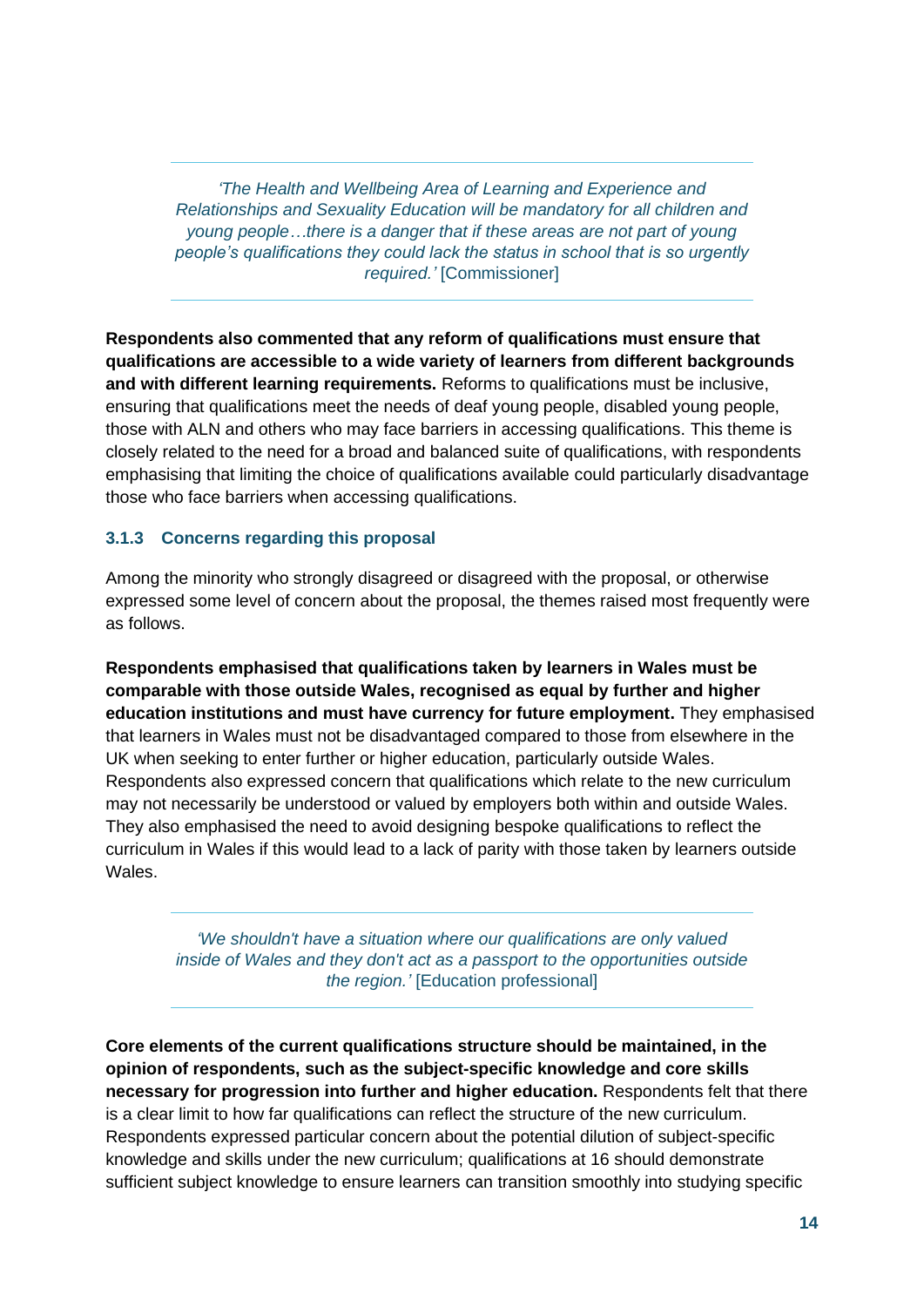subjects at post-16 level and specific careers. As such, respondents emphasised that an AoLEs structure should not be replicated for qualifications taken at 16.

**On occasion, respondents were critical of the approach to the new curriculum itself and the ability of the sector to create qualifications which relate to this curriculum.** This included expressing concerns about the negative impact curriculum reform may have on the education system, the potential for significant variation in how the curriculum is interpreted and implemented by centres across Wales and the perceived 'vagueness' of the curriculum to date. Respondents also expressed concerns about the capacity of the sector to adapt qualifications to suit a new curriculum which is still deemed uncertain and open to many interpretations. **As such, respondents also expressed concerns regarding the capacity of the education sector to adapt to numerous and 'vague' large-scale reforms that are happening concurrently**. Respondents did not feel that qualifications could yet be suitably amended to reflect the new curriculum and that the workload involved in ensuring all changes to the education system in Wales are implemented consistently is significant.

> *'We have been told the new curriculum is NOT a national curriculum, but rather a set of quidelines for different areas/authorities/schools to use when designing their curriculum…how can you/WJEC come up with an exam or any kind of test that will cover all local/regional versions of the new curriculum when what pupils learn in school is dependent on their postcode?'* [Education professional]

#### **3.1.4 Variation in the views of different groups of respondents.**

- Core and wider education stakeholders were more likely than others to emphasise the need for a broad and balanced suite of qualifications, as well as emphasising the need to avoid qualifications which drive curriculum content and teaching practices.
- Core education stakeholders were also more likely to discuss practical issues relating to the implementation of qualification changes.
- Learners were more likely to indicate that qualifications which relate to the curriculum would be helpful and clear for them and that qualifications must directly link to curriculum content to be worthwhile.
- All groups of respondents, apart from learners, frequently emphasised that qualifications must be comparable and recognised outside Wales.
- All groups of respondents, apart from wider education stakeholders, frequently drew attention to the need for qualifications to facilitate progression into post-16 education and employment.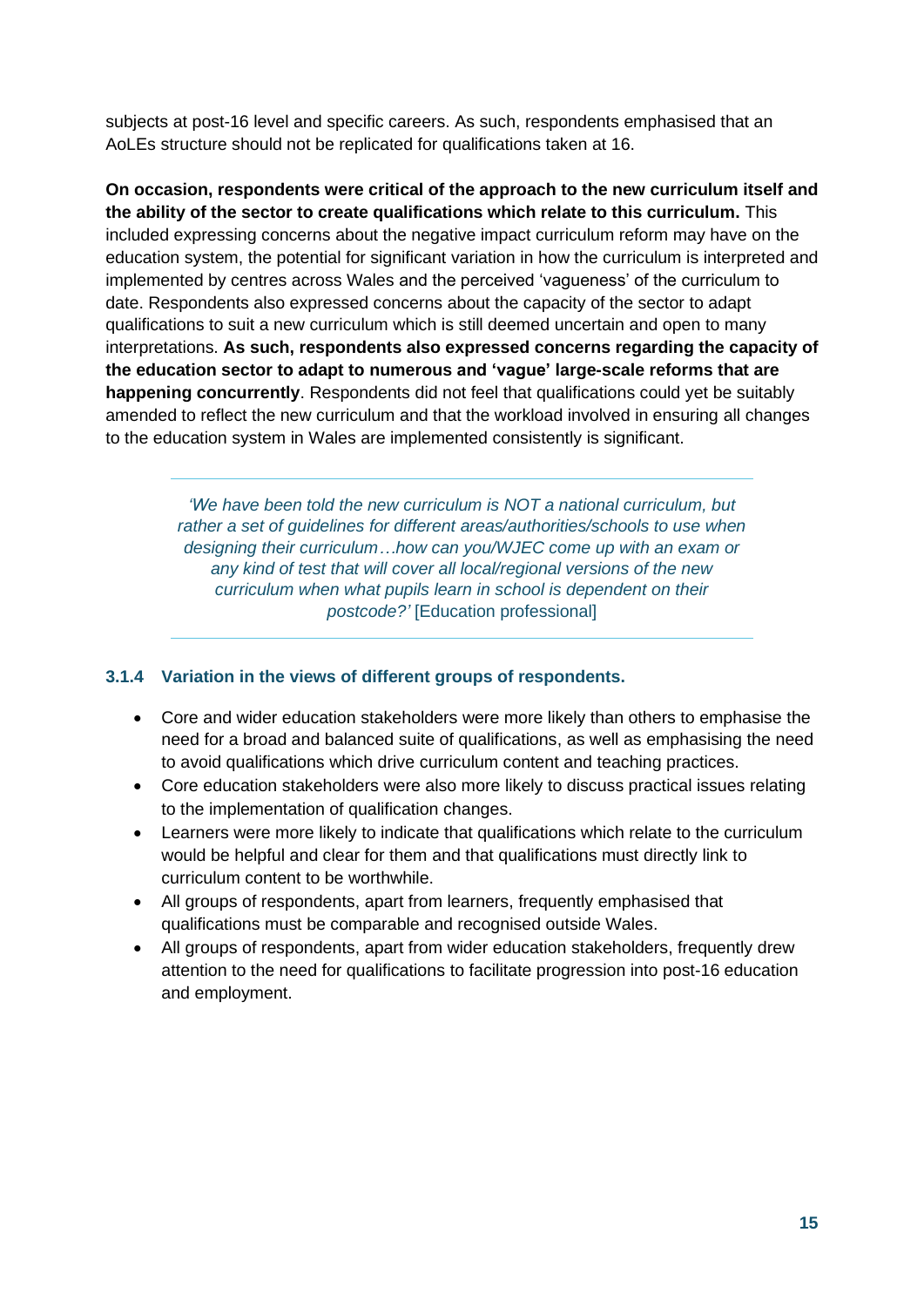### <span id="page-15-0"></span>**3.2 Principle 2: Qualifications that are available bilingually**



**Qualifications Wales should require awarding bodies to make all publicly funded** 

A total of 633 respondents answered this question and 80% agreed or strongly agreed with the proposal. A further 11% partly agreed and partly disagreed. A total of 341 respondents also provided written comments to support their answer (257 by those who agreed or strongly agreed; 40 by those who partly agreed and partly disagreed; 34 by those who disagreed or strongly disagreed; and 10 by those who were unsure or did not respond to the closed question).

### **3.2.1 Support for this proposal**

Among those who strongly agreed or agreed with the proposal, or otherwise expressed some level of support for the proposal, the themes raised most frequently were as follows.

**Respondents felt that learners should have the opportunity to choose the language in which they undertake their qualifications.** They noted that bilingual qualifications would allow learners to select their preferred language. In particular, respondents commented that learners should be able to undertake qualifications in the language in which they have studied so far and/or the language they consider to be their first or preferred language in which to take assessments. Having this option is seen as essential for catering to the learning needs of Welsh-speaking learners.

<sup>4</sup> Percentages presented for this closed question do not total exactly 100% due to percentages being rounded up or down for presentational purposes.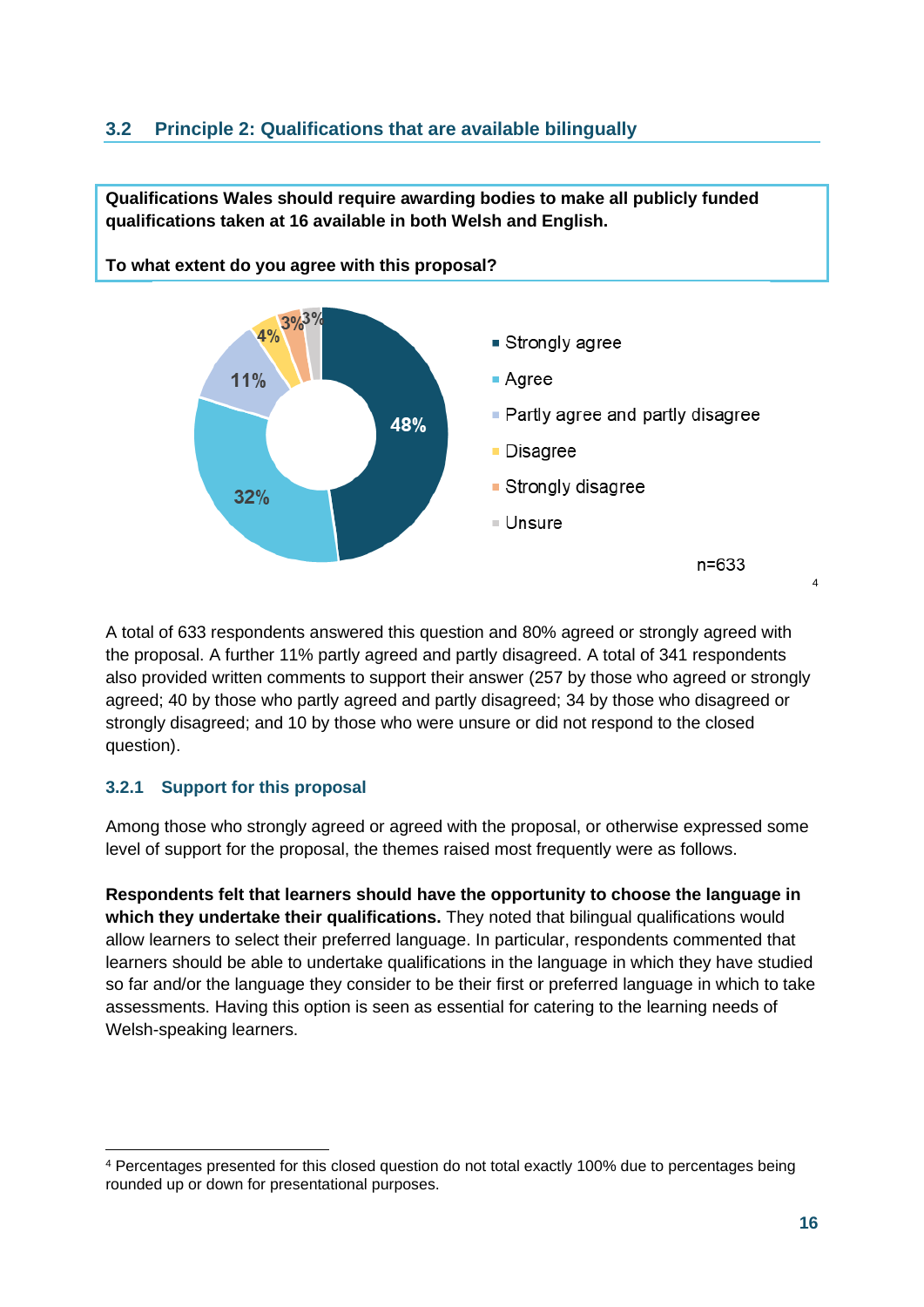*'I believe this depends on the students first language choice but it should be a clear choice as I teach students who have either Welsh or English as their first language at home.'* [Education professional]

**Unless qualifications are available in Welsh and English, respondents felt that Welshspeaking learners might be disadvantaged.** Respondents reported two main reasons why they believed that a lack of bilingual qualifications would disadvantage learners. Firstly, learners may not achieve the best possible outcomes if they undertake qualifications in a language other than the one in which they have studied or are most comfortable with. This is because they could be less familiar with relevant English terminology, because they have not been taught the particular subject area in English, or because their level of fluency is higher in Welsh than in English. Secondly, unless all qualifications taken at 16 are available in Welsh and English, Welsh-speaking learners wishing to study through the medium of Welsh would have a narrower range of qualifications to choose from, compared with the range available for those taking their qualifications in English. Respondents commented that this could limit the progression opportunities of those who wish to undertake their qualifications through the medium of Welsh. The requirement of a broad and balanced suite of qualifications to meet all learner needs may not be achieved if qualifications cannot be made available in both Welsh and English.

*'Students should have the opportunity to take qualification in the language in which they were taught a subject. Correct use of technical vocabulary and the ability to use precise language in describing concepts and processes, are vital in demonstrating good understanding.'* [Representative body]

*'For people whose first language is Welsh, they are automatically disadvantaged if they have to sit the exam in English.'* [Learner]

**Respondents expressed the view that learners have a right to qualifications in Welsh and English, as a core principle of equality and inclusiveness.** Respondents commented that there should be equal opportunities for learners to be assessed through the medium of Welsh, in line with the legal status of the Welsh language and the rights of learners to equality in education. They noted that Wales is a bilingual nation and felt that the education system should reflect this fact. They emphasised that the Welsh language is a part of Welsh heritage and culture and Welsh-medium qualifications should therefore be accessible to all learners. This was seen as a way to ensure Welsh and English-medium centres would be treated equitably and that learners would be able to progress through their education in the language of their choice. Similarly, qualifications in Welsh and English were seen to reflect the rights of learners as set out in the United Nations Convention on the Rights of the Child and the Welsh language requirements set out in the Well-being of Future Generations Act.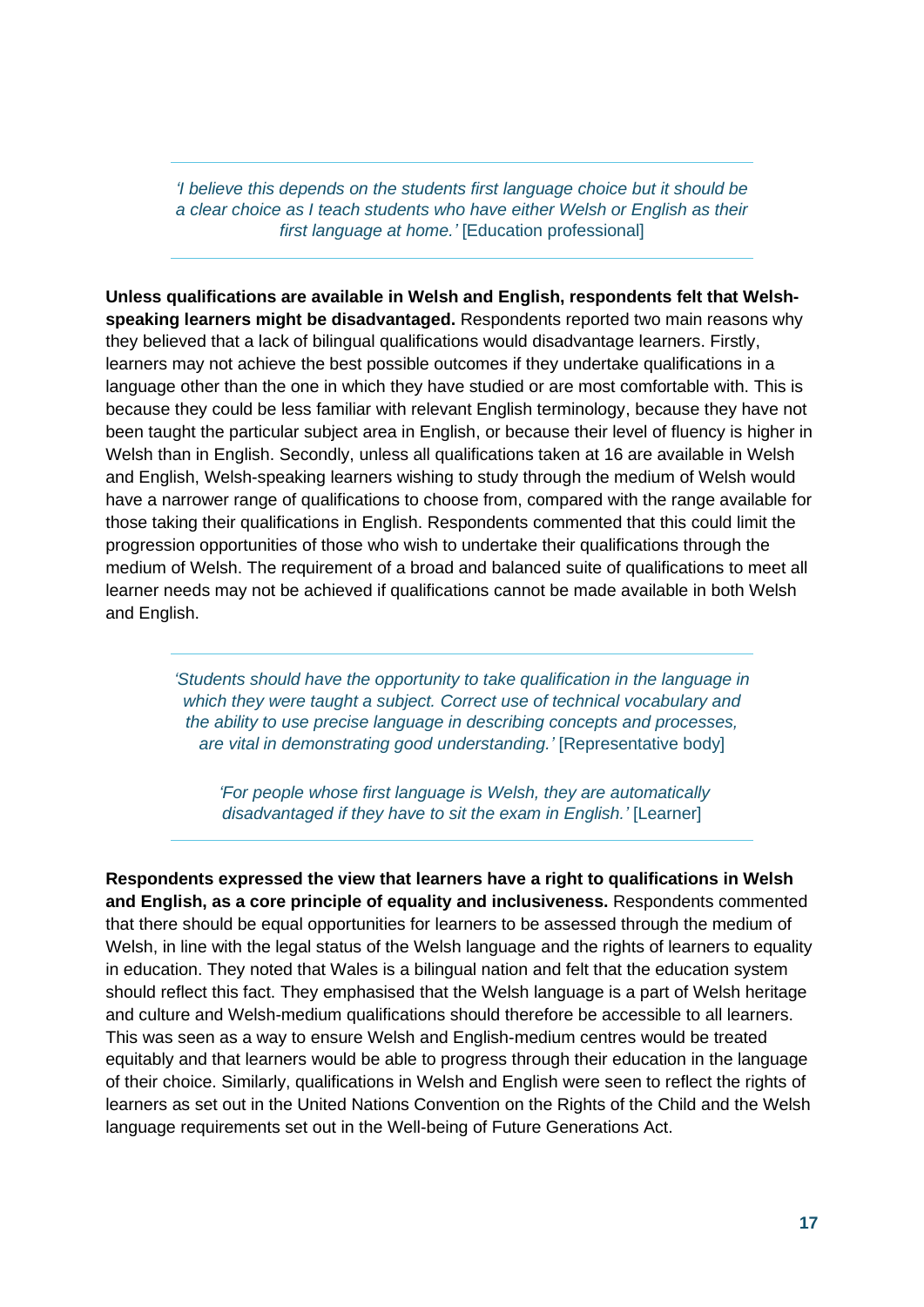*'We know that some very worthwhile and appropriate qualifications are not are [sic] available in Welsh, if a young person is denied access to these because they are not to be funded, then there is a conflict here between the new curriculum's ambition to promote equity, equality of opportunity and inclusiveness.'* [Third sector organisation]

**Respondents believed that qualifications in Welsh and English would align with and support key national strategies and policies.** In particular, respondents reported that the adoption of this principle would be the only way to ensure qualifications reflect and support Welsh Government's Cymraeg 2050 Welsh language strategy.<sup>5</sup> Respondents identified qualifications in both Welsh and English as a key factor in the success of Welsh Government's aim to reach a million Welsh language speakers by 2050.

**They also commented that qualifications in Welsh and English would support and raise the profile of the Welsh language more generally.** Respondents reported that the provision of qualifications in Welsh and English would be likely to support the wider social use of Welsh, preserving and strengthening the cultural position of the Welsh language. This principle was also seen as a way of emphasising the value Wales places on the Welsh language.

**In addition, respondents felt that qualifications in Welsh and English would improve career opportunities and Welsh language skills.** Respondents reported that Welsh language skills are valued by employers and that qualifications in Welsh would provide opportunities for learners to enhance their existing Welsh language skills.

Respondents also expressed general agreement with the proposal without much further elaboration.

#### **3.2.2 Considerations regarding this proposal**

Although respondents expressed at least some level of agreement with the proposal, some also took the opportunity to detail considerations they felt should be taken into account when implementing the proposal.

**There were practical issues identified for Qualifications Wales to consider if awarding bodies were required to make all publicly funded qualifications taken at 16 available in Welsh and English, particularly the issue of exceptions to this principle.** Respondents noted that resourcing would need to be considered, as well as the practicalities of ensuring Welsh and English qualifications are available in a timely manner. Respondents also expressed mixed views about how exceptions to this principle would be addressed; some respondents reported that a proportionate and realistic approach would need to be taken where qualifications are not available or deemed necessary in Welsh and English, while others emphasised that there should be no exceptions and that Welsh and English qualifications should be obligatory.

<sup>5</sup> Welsh Government (2017), *[Cymraeg 2050: A million Welsh](https://gov.wales/cymraeg-2050-welsh-language-strategy) speakers.*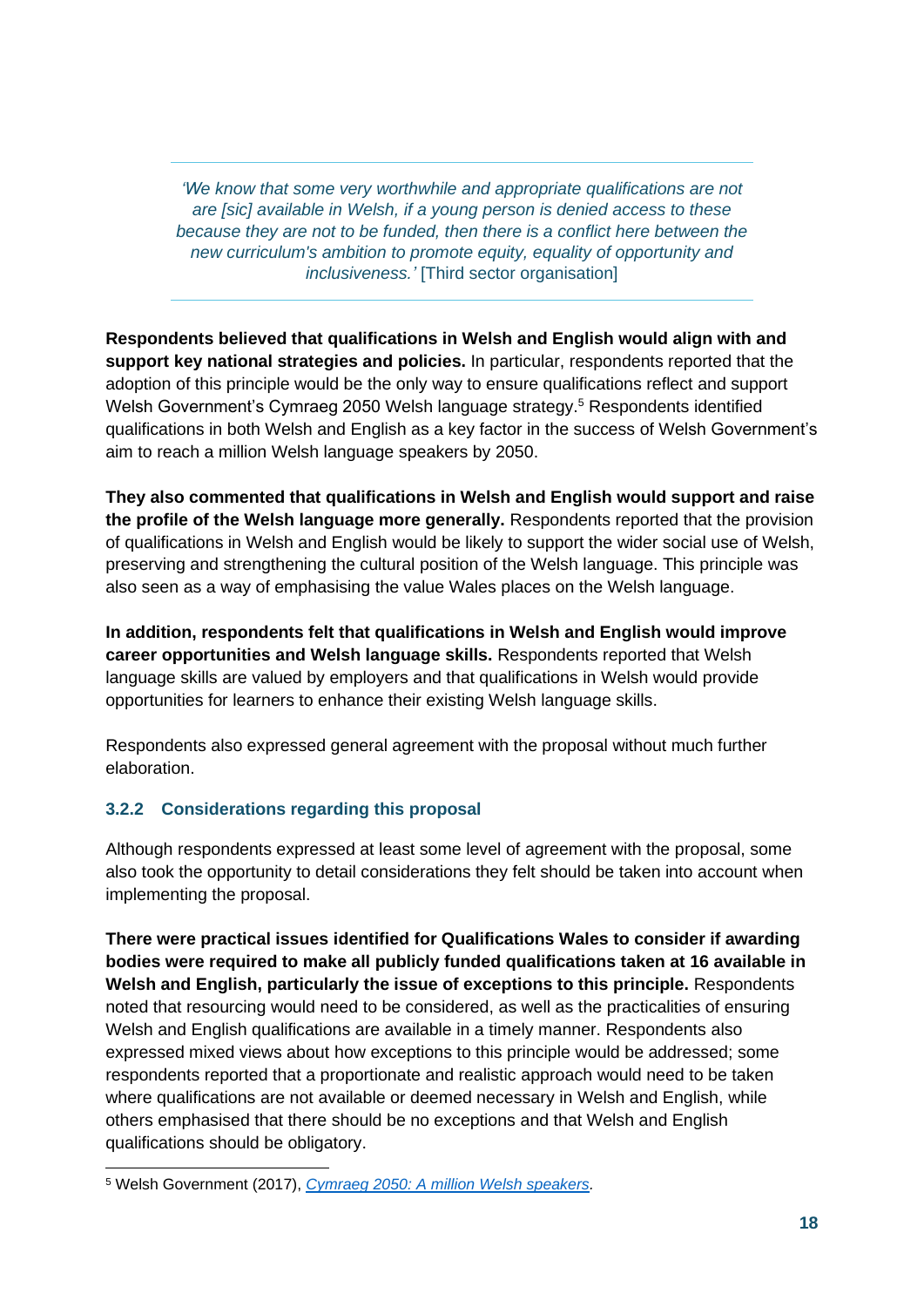**There was a perception that maintaining a suitable breadth of qualifications would be vital if requiring awarding bodies to make all publicly funded qualifications taken at 16 available in Welsh and English.** Respondents emphasised that implementing this principle should not result in a more limited choice of qualifications for learners. They agreed with the principle but reported that they do not necessarily wish to see qualifications being withdrawn from the offer if they cannot be made available in Welsh. As such, respondents did not wish for such a principle to inadvertently disadvantage some learners where implementation of the principle is challenging.

**Related to the above, respondents identified challenges associated with requiring awarding bodies located outside Wales to make qualifications taken at 16 available in Welsh and English.** Respondents identified a risk that awarding bodies based outside Wales would find it challenging to provide all qualifications in both Welsh and English (particularly due to the availability of resources). They expressed concern that this would lead to awarding bodies based outside Wales reducing or removing the qualifications they offer within Wales, limiting the choice available to learners. As such, respondents deemed it important to suitably support and incentivise these awarding bodies to align with this principle (for example through the provision of grants to support Welsh-medium qualifications).

*'[Our organisation] strongly supports the general principle of equality of provision of publicly funded qualifications in both Welsh and English. However, it is equally important that learners in Wales should not have their access to qualifications restricted because of a requirement to make provision in both languages. This consideration is especially important with respect to vocational qualifications, where provision in Welsh is currently much more limited; and to qualifications taken by only a small number of learners.'* [Third sector organisation]

**Respondents noted that it would not be sufficient for qualifications themselves to be in Welsh and English; wider supporting materials would also need to be available in Welsh and English.** Textbooks, revision guides, and other teaching and learning resources should be available bilingually, with both Welsh and English versions made available at the same time.

#### **3.2.3 Concerns regarding this proposal**

Among the minority who strongly disagreed or disagreed with the proposal, or otherwise expressed some level of concern about the proposal, the themes raised most frequently were as follows.

**Respondents expressed concern that requiring awarding bodies to make all publicly funded qualifications taken at 16 available in Welsh and English is likely to disadvantage learners by limiting their choices.** This theme reflects earlier comments regarding the need to maintain a suitable range of qualifications, but these respondents expressed more deep-rooted concerns. Respondents considered that awarding bodies would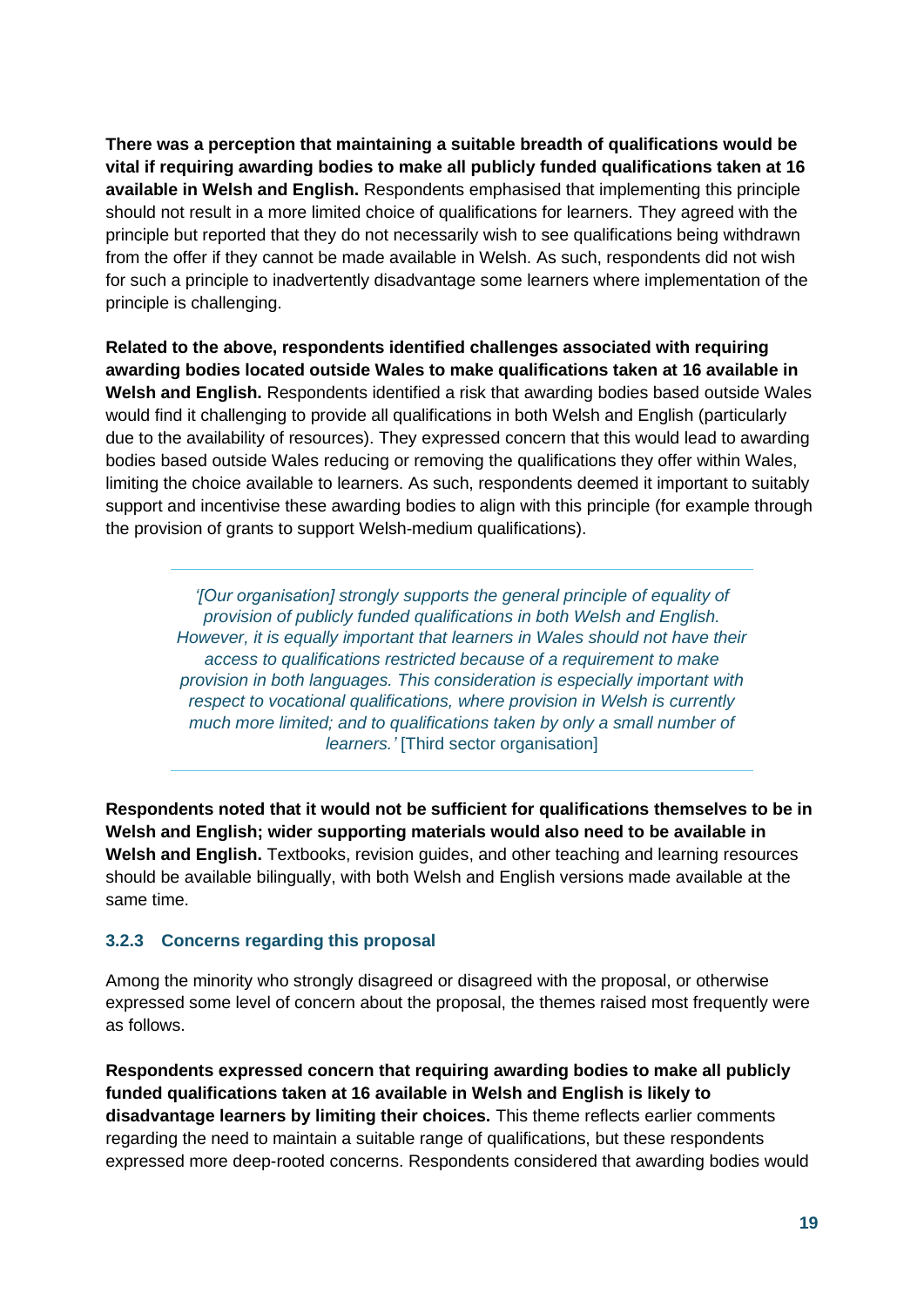be unable to provide all qualifications in Welsh and English (particularly in specialist subject areas) and as a result, the range available to learners would certainly be narrower. They felt that the way to ensure a suitable breadth of qualifications to meet all learner needs is to allow learners to continue to take qualifications, even if they are not available through the medium of Welsh.

*'There are fantastic qualifications offered by English examination boards that 'fill the gap' for vocational qualifications. These meet the needs of learners that are not suitable for academic GCSE study. It would be extremely detrimental to these learners if our centre was unable to offer vocational provision…because there are no comparative qualifications offered by bilingual examination boards.'* [Education professional]

**There was also a concern amongst respondents that requiring awarding bodies to make all publicly funded qualifications available in Welsh and English is likely to be prohibitively expensive.** Respondents expressed concern that the additional cost of producing bilingual resources, as well as translating assessment materials and candidate responses, would be high. In particular, respondents felt that such work would not be financially viable or sustainable where take-up of certain qualifications is low. On occasion, respondents felt that take-up would indeed be low, as **they felt there was both insufficient demand for Welsh-medium qualifications and too few Welsh speakers, making it difficult to justify this requirement.** 

**Similarly, there was a perception amongst respondents that there is insufficient Welsh language expertise available to provide high-quality qualifications in Welsh and English.** Respondents commented that the required expertise to assess qualifications through the medium of Welsh is not necessarily currently available in awarding bodies outside Wales, nor is the specialist knowledge needed to create subject-specific resources through the medium of Welsh. Respondents also noted that this principle could lead to translating candidate responses or evidence on a regular basis, which was viewed as a sub-optimal service to learners and could introduce risk into the assessment process.

*'[The challenges of providing Welsh-medium qualifications include] the limited availability of Welsh speaking subject-expert examiners. Objections and complaints from learners, centres and other stakeholders where candidate work has to be translated from Welsh into English for marking or post-results review of marking. The increased risk to the delivery of accurate results to schedule when translation and/or individual bilingual examiners must be relied upon.'* [Awarding body]

**Respondents also commented that they felt Welsh-medium qualifications are not necessarily appropriate for all subject areas.** Respondents felt that not all subjects should be examined through the medium of Welsh as it wouldn't necessarily be beneficial for the learner, or relevant to the subject. In particular, respondents considered that it might not be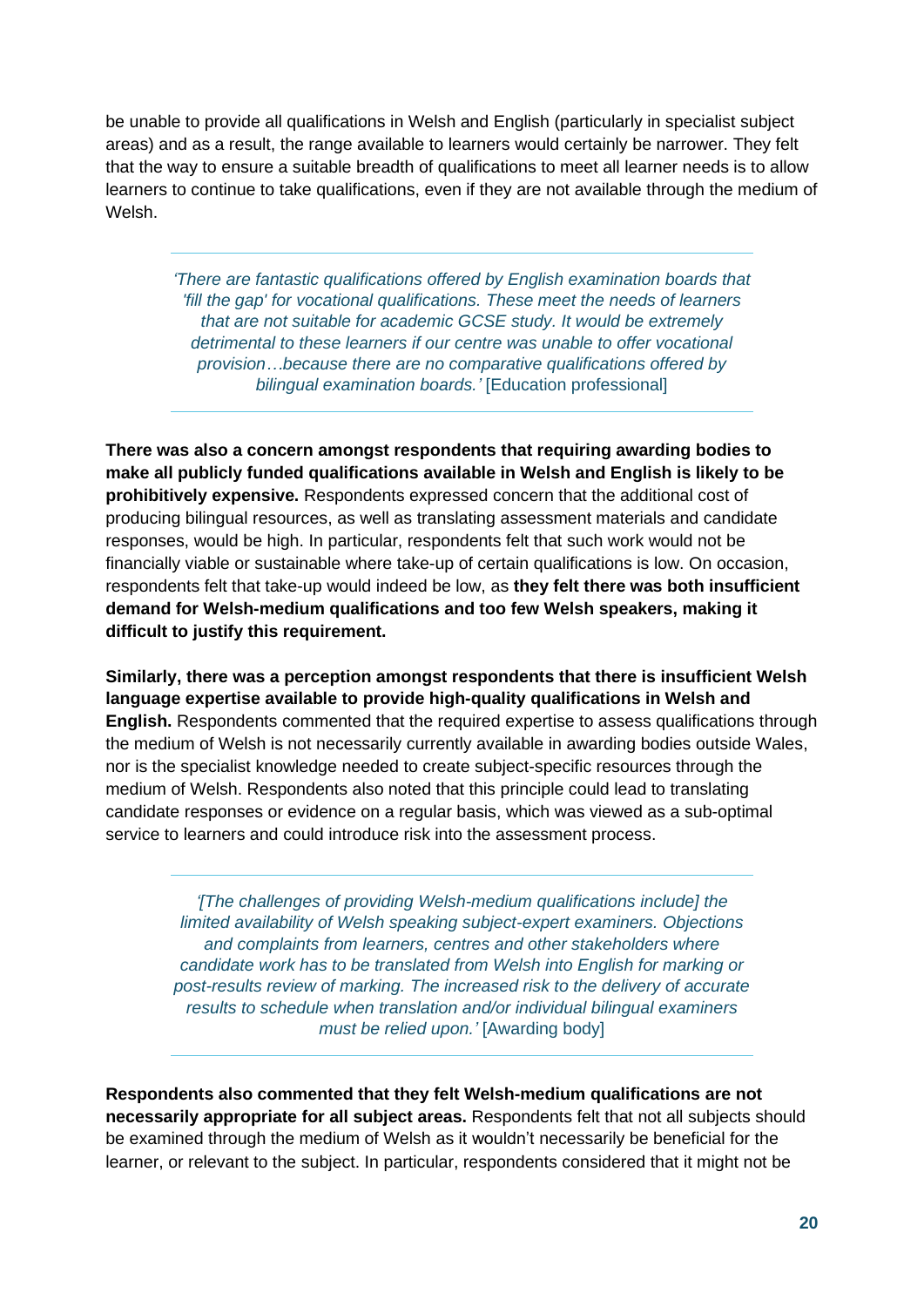appropriate to assess Science, Technology, Engineering and Mathematics (STEM) subjects in Welsh because they considered that having knowledge of terminology in English was also important in these subject areas.

#### **3.2.4 Variation in the views of different groups of respondents.**

- Core education stakeholders were more likely than other respondents to raise a few of the themes discussed above, namely: that qualifications in Welsh and English would align with and support key national strategies and policies; that maintaining a suitable breadth of qualifications would be vital; that learners should have the opportunity to choose the language in which they undertake their qualifications; that there would be challenges for awarding bodies outside Wales to make qualifications available in Welsh and English; that unless qualifications are available in Welsh and English, Welsh-speaking learners might be disadvantaged; and that the wider qualifications package must be available in Welsh and English.
- Both core and wider education stakeholders were more likely than other respondents to raise practical issues that should be considered.
- The requirement for equal opportunities was raised by all groups of respondents, though core education stakeholders were slightly more likely to raise this theme.
- Learners and education professionals were slightly more likely to note that Wales is a bilingual nation.

## <span id="page-20-0"></span>**3.3 Principle 3: Qualifications that form part of an equitable and coherent offer**

**Qualifications Wales should more closely manage the range of publicly funded qualifications that centres can offer to 16-year-olds to make sure it is equitable and coherent.** 

**To what extent do you agree with this proposal?** 



<sup>&</sup>lt;sup>6</sup> Percentages presented for this closed question do not total exactly 100% due to percentages being rounded up or down for presentational purposes.

6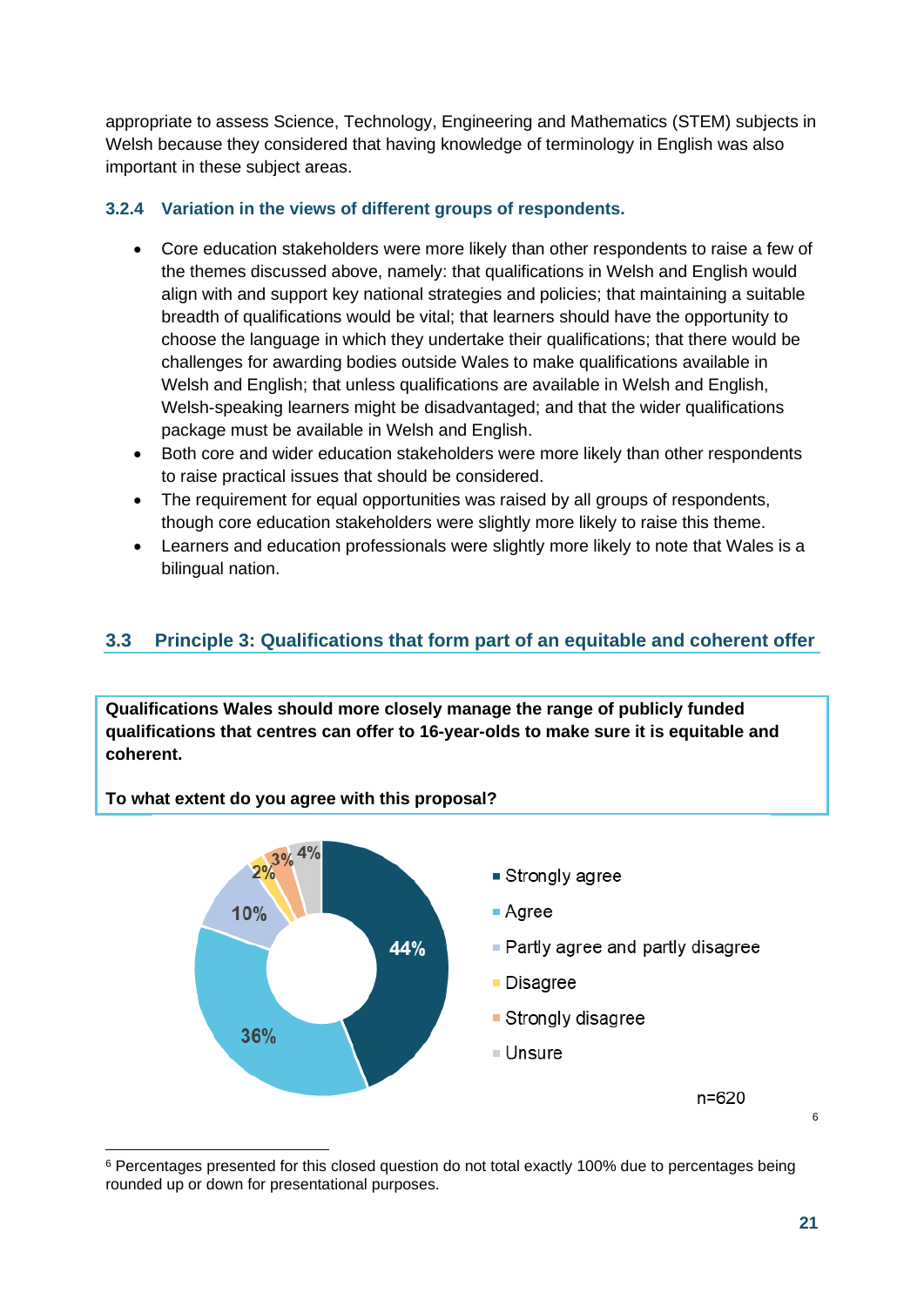A total of 620 respondents answered this question and 80% agreed or strongly agreed with the proposal. A further 10% partly agreed and partly disagreed. A total of 308 provided written comments to support their answer (225 by those who agreed or strongly agreed; 40 by those who partly agreed and partly disagreed; 29 by those who disagreed or strongly disagreed; and 14 by those who were unsure or did not respond to the closed question).

#### **3.3.1 Support for this proposal**

Among those who strongly agreed or agreed with the proposal, or otherwise expressed some level of support for the proposal, the themes raised most frequently were as follows.

**Respondents emphasised the importance of ensuring equity through maintaining an appropriate choice of qualifications that suit the diverse needs of learners.** Respondents commented on the need for consistency and clarity, and the need to ensure fairness for all learners, regardless of their needs, abilities and aspirations. This typically included equity and fairness for specific groups of learners (e.g. Black, Asian and Minority Ethnic groups and learners with ALN) and those in non-mainstream settings, such as Pupil Referral Units and special schools. Respondents specifically commented on the need for qualifications to cater for the needs of lower ability learners and raised concerns about the perceived risks of narrowing the options available to learners. This theme was often raised alongside comments supporting the maintenance or expansion of vocational qualifications (this theme is discussed separately below).

> *'I think qualifications and the education system in general needs to be more tailored to the individual needs of the learner and their goals.'* [Learner]

*'If qualifications don't offer something to everyone they may be put off continuing their education.'* [Learner]

Respondents emphasised **the importance of ensuring that qualifications at 16 enable a smooth transition from Key Stage 3 and progression onto post-16 learning.** Respondents commented that one of the purposes of qualifications was to enable learners to progress to the next stage of their development. Respondents referred to the need for learners to be adequately prepared for post-16 qualifications, and for qualifications at 16 to align with these. Ensuring learners at the end of Key Stage 3 were ready to take qualifications at 16 was also mentioned by respondents.

> *'Qualifications should be a springboard for your next steps and the knowledge you have from previous qualifications should help you in your current qualification. Qualifications should show your skills and individuality, not ability to jump through hoops.'* [Learner]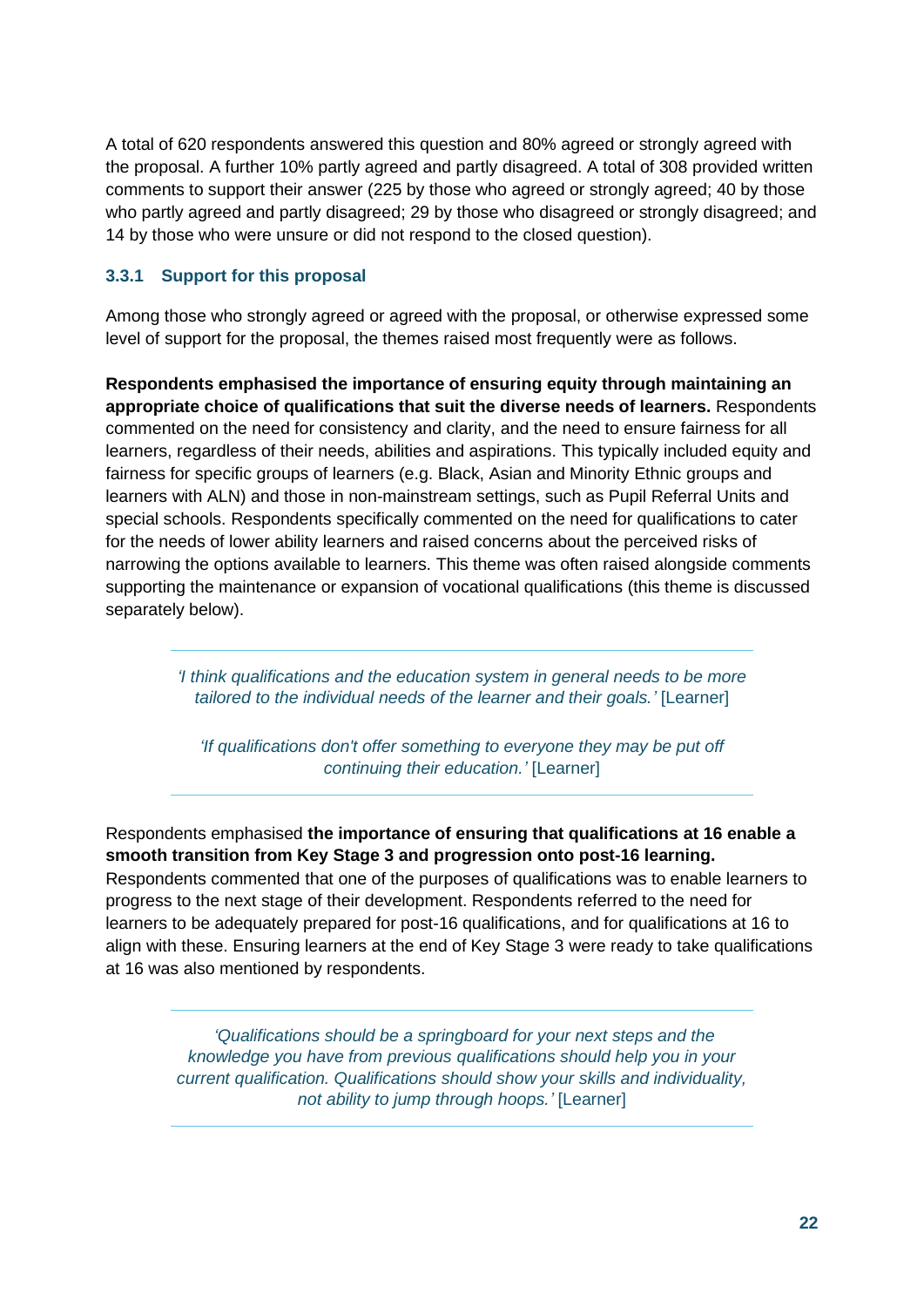**Respondents commented on the importance of maintaining qualification 'currency' so that qualifications are valued by learners, employers and post-16 learning providers.** Respondents typically raised this alongside the importance of portability (i.e. ensuring that qualifications are recognised and valued outside Wales). There was concern that any significant divergence because of qualifications reform could potentially disadvantage learners from Wales who move elsewhere.

**Respondents also emphasised the importance of ensuring that the suite of qualifications is quality assured, managed or overseen by a central organisation.** The reasons given by respondents for this tended to focus on the need to ensure that consistently high standards were maintained, with the continued oversight of a central organisation providing reassurance to learners, providers and employers. Respondents expressed support for the principle of avoiding duplication and, on occasion, expressed the view that there were currently too many qualifications with little or no take-up.

> *'At the moment several courses exist where the content overlaps. If schools and colleges are to make informed decisions regarding the curriculum they offer, there is a need for the offer to be simplified by Qualifications Wales.'* [Local authority] (Translated from Welsh)<sup>7</sup>

*'It is important that there is a consistent approach across Wales. It would seem appropriate that there is an overall body that oversees provision of publicly funded qualifications, in conjunction with the relevant examination boards.'* [Representative body]

**Assessment methods were seen to require careful consideration alongside qualification content.** Respondents indicated that a variety of assessment methods are needed alongside exams. This was typically raised alongside comments on the need to cater for the needs of all learners, including those with lower abilities and ALN.

> *'Young people need an opportunity to show their skills, and should have a wide variety of approaches used as assessment in order to do this.'* [Teaching union]

*'People learn in different way [sic], there needs to be more range of assessment. Those who do not cope well in exams may not even bother trying because they know that they will not do very well. Exams don't help to build other skills as much as course work which helps more with organisation skill, independent [sic] and time management.'* [Learner]

<sup>7</sup> Original quote in Welsh: *'Ar hyn o bryd mae sawl cwrs yn bodoli lle mae'r cynnwys yn gorgyffwrdd. Er mwyn i ysgolion a cholegau wneud penderfyniadau doeth o ran y cwricwlwm maent yn cynnig, mae angen symleiddio'r cynnig gan Gymwysterau Cymru ac yn bellach na hyn, mae angen iteru ar y broses o chwilio am y pynciau yma'*.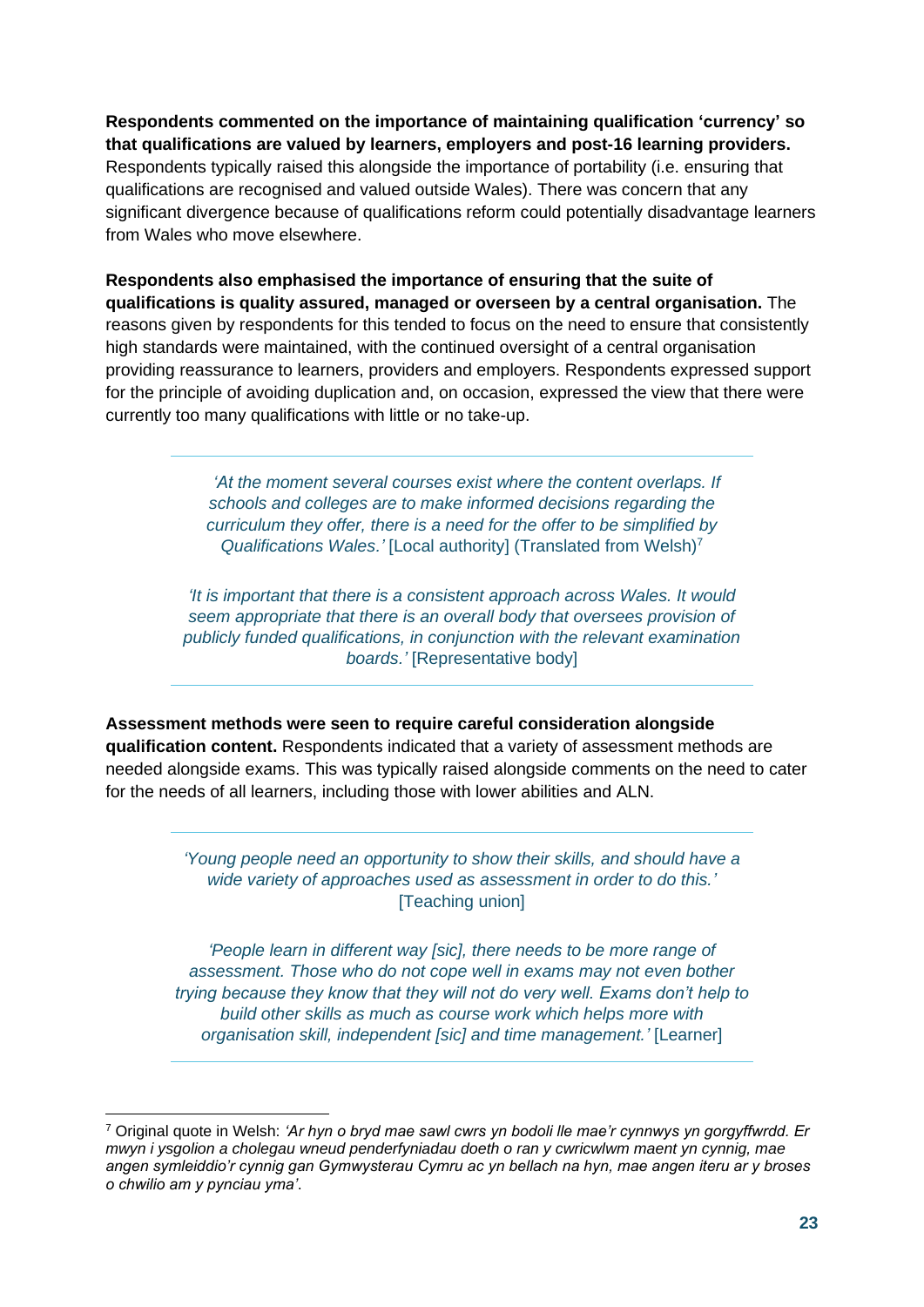**Respondents perceived there was a need to consider the nature of centre accountability measures alongside the future of qualifications.** Respondents considered that careful oversight of qualifications was required to ensure that a wide variety of qualifications were available, while also ensuring that high standards were maintained. On occasion, concerns were raised by respondents that there was a risk that centres could have an incentive to choose qualifications that were perceived to be 'easier'. Education professionals and wider education stakeholders commented on this issue, noting that accountability measures such as the Capped 9 measure could influence centres' behaviours and choices in relation to qualifications, creating unintended incentives to choose particular qualifications.<sup>8</sup>

*'A compromise is needed here and a trade-off between having an appropriate range and type of qualification available for Welsh learners and not having a situation where schools are looking for the 'easiest' version of a qualification to try to boost their outcomes.'* [Education professional]

*'While schools and learners should be able to choose from a range of qualifications to suit learning needs there needs to be rigour in the system. All qualifications should uphold the highest standards and there should not be duplicate courses that offer a less rigorous route and awarded the same number of points or carry the same weight in performance measures.'*  [Education professional]

**Respondents emphasised the importance of maintaining and expanding the availability of vocational qualifications.** Comments on this theme were often linked to ensuring that the needs of all learners were catered for, with respondents highlighting the importance of these types of pathways for learners of different abilities.

*'We believe there should be a good balance of academic and vocational courses. It is important that the range of qualifications allows for progression to academic (including subject disciplines leading to A level or equivalent and then degree level) and vocational routes. In addition, there should be a greater range of courses suitable for pupils with different types of additional learning needs. Currently these pupils do not have bespoke qualifications to sufficiently cater for their needs; often they have to follow Level 1 versions of courses, which are often not bespoke to their needs and abilities.'* [Local authority]

Other themes raised by respondents included the following:

- a need for more detailed information about specific qualifications;
- that GCSE qualifications from awarding bodies other than WJEC should be available to learners in Wales; and
- issues relating to limited funding and a lack of staff capacity with providers.

<sup>8</sup> Welsh Government (2019). *[Guidance on the calculation of the Capped 9 Points Score \(interim\).](https://gov.wales/capped-9-points-score-interim)*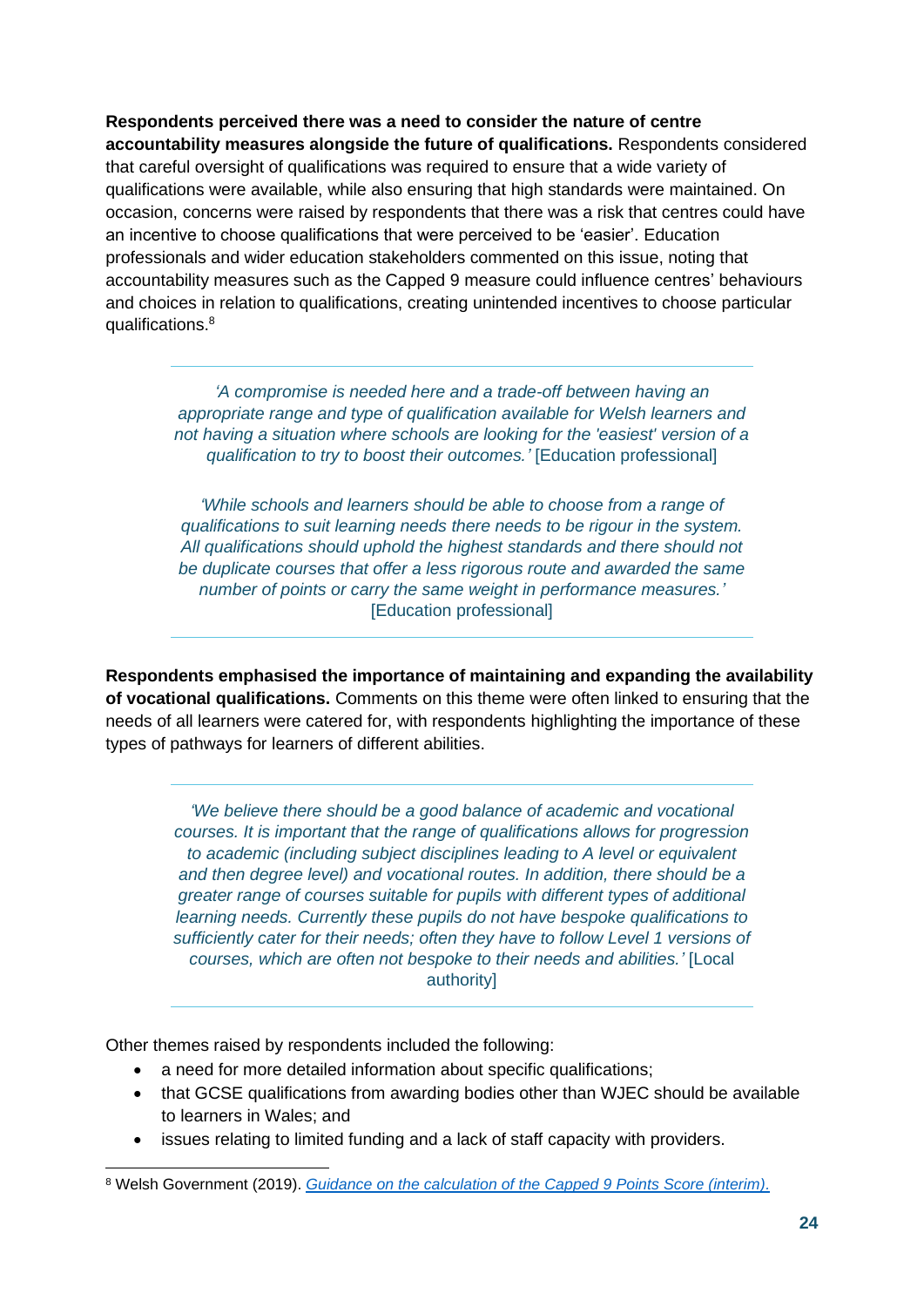#### **3.3.2 Concerns regarding this proposal**

Many similar themes to the above were raised among the minority who strongly disagreed or disagreed with the proposal, or otherwise expressed some level of concern about the proposal. The themes raised most frequently by this group were as follows.

**Respondents commented that centres and/or practitioners are best placed to make decisions about the qualifications that should be offered to learners.** Respondents who disagreed with the principle emphasised the importance of centre's choice. Respondents noted that centres and practitioners were best equipped to make these decisions based on their understanding of their learners' needs and the local labour market.

*'This is the role of the school leadership, governors and challenge advisers they should ensure that all schools provide appropriate pathways for all learners. In some contexts this may mean narrowing the range. It is all about the examination process offering something broad and balanced and in keeping with the 4 Purposes.'* [Local authority or regional education consortium]

**Respondents commented on the importance of maintaining an appropriate choice of qualifications that suit the diverse needs of learners.** They expressed the view that the choice of qualifications available to learners shouldn't be curtailed as this could disadvantage some learners.

Other issues raised by those who disagreed with the proposal were more general comments relating to the management and oversight of qualifications, concerns about maintaining currency of qualifications, comments on how 'equitable' and 'coherent' were to be defined and that GCSE qualifications from exam boards other than WJEC should be available to learners in Wales.

#### **3.3.3 Variation in the views of different groups of respondents.**

- Learners were more likely than other respondent groups to comment on the importance of maintaining learner choice, fairness, progression and currency.
- Core education stakeholders were more likely than other respondent groups to emphasise the importance of equity and to comment on issues relating to assessment.
- Core and wider stakeholders were more likely than other respondent groups to mention issues relating to oversight, quality assurance and avoiding duplication.
- Education professionals were more likely than other respondent groups to comment on the importance of maintaining centre/practitioner choice and centre accountability.
- Learners did not generally comment on the importance of centre choice, centre accountability and quality assurance.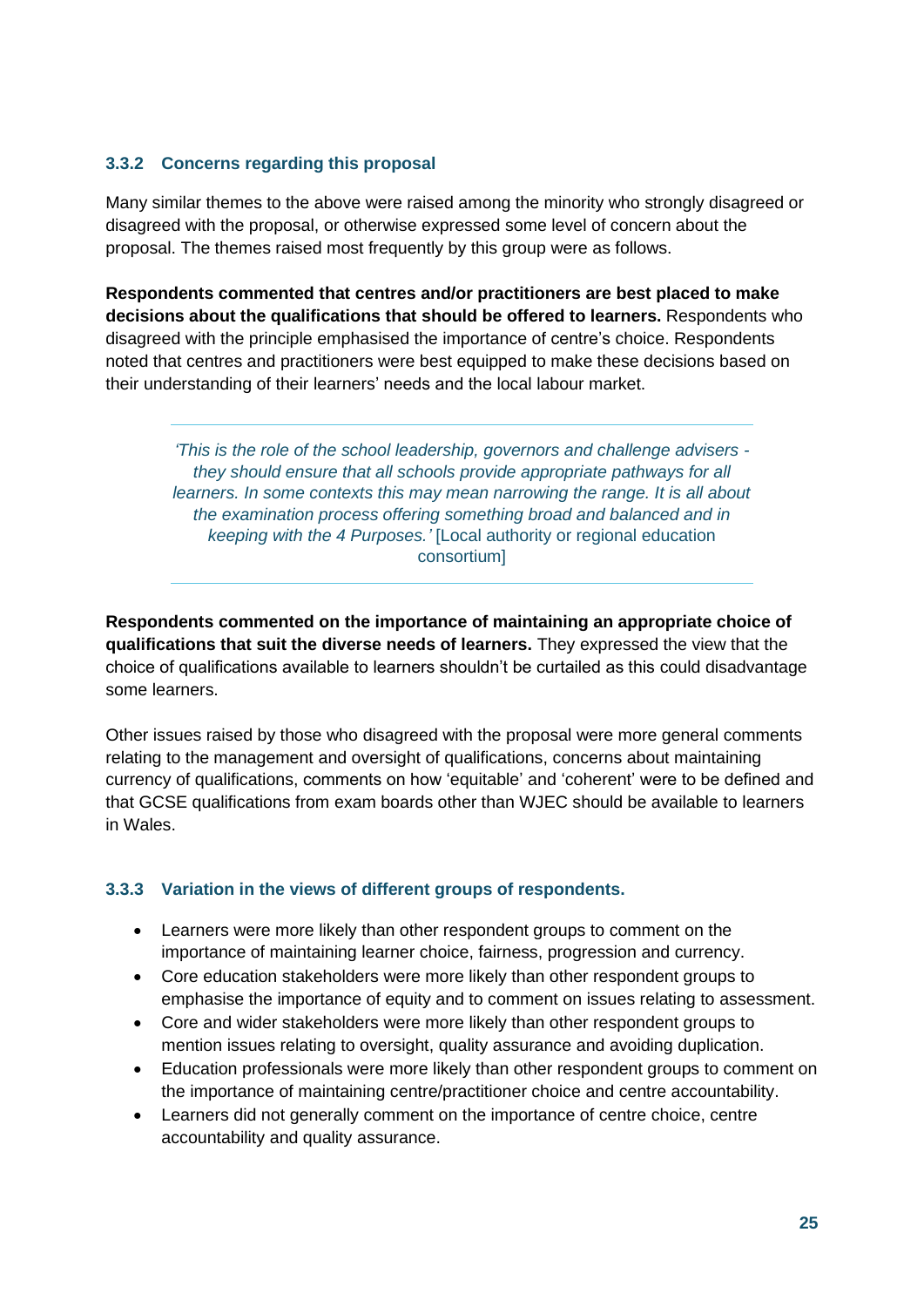### <span id="page-25-0"></span>**3.4 Other principles**

**Are there any other principles you think we should consider when deciding which qualifications to make eligible for public funding for 16-year-olds in Wales?** 

#### **Please explain your answer.**

A total of 235 respondents provided comments relating to this question. However, of these, 14 stated that they were content with the three principles, or that they did not think there were any other principles that Qualifications Wales should consider. Therefore, once these comments were removed, 221 respondents' comments were thematically analysed.

#### **3.4.1 Other principles identified by respondents**

Respondents' suggestions in response to this question frequently referred to principles that were already included in the consultation document. **Respondents reiterated the importance of various aspects of Principles 1 and 3 in their responses to this question.**  Comments reiterating the importance of Principle 1 noted the need for qualifications at 16 to support the new curriculum and mentioned the four purposes of the curriculum as a guiding principle. In relation to Principle 3, respondents emphasised the importance of ensuring qualifications meet the needs of all learners, including those with lower academic abilities, ALN learners, and those who prefer to take qualifications through the medium of Welsh. Respondents expressed views relating to this in a variety of ways, including inclusivity, accessibility, ensuring learner choice and catering for all learners.

The other principles raised most frequently by respondents to this question were as follows.

**Respondents emphasised the importance of maintaining and expanding the availability of vocational qualifications.** Respondents often raised this principle in general terms, in the context of providing appropriate educational and career pathways for learners of all abilities and needs. Ensuring equal status for vocational and academic qualifications was also mentioned by respondents who raised this principle. On occasion, respondents supported their view with comments relating to vocational qualifications in their own subject area or specific vocational qualifications that they used.

*'As previously stated, there should be variety in the qualifications suite offered to pupils to include both academic and vocational, but which are also through informal assessment and not wholly reliant on exams.'* [Education professional]

**Maintaining the currency and standards of qualifications and ensuring that qualifications from Wales are recognised by employers and post-16 providers outside Wales was also considered important.** Respondents commented on the importance of ensuring that employers continued to recognise and value the qualifications that are made available and that qualifications maintain their value for learners in the labour market. Maintaining the portability of qualifications was considered important among respondents, who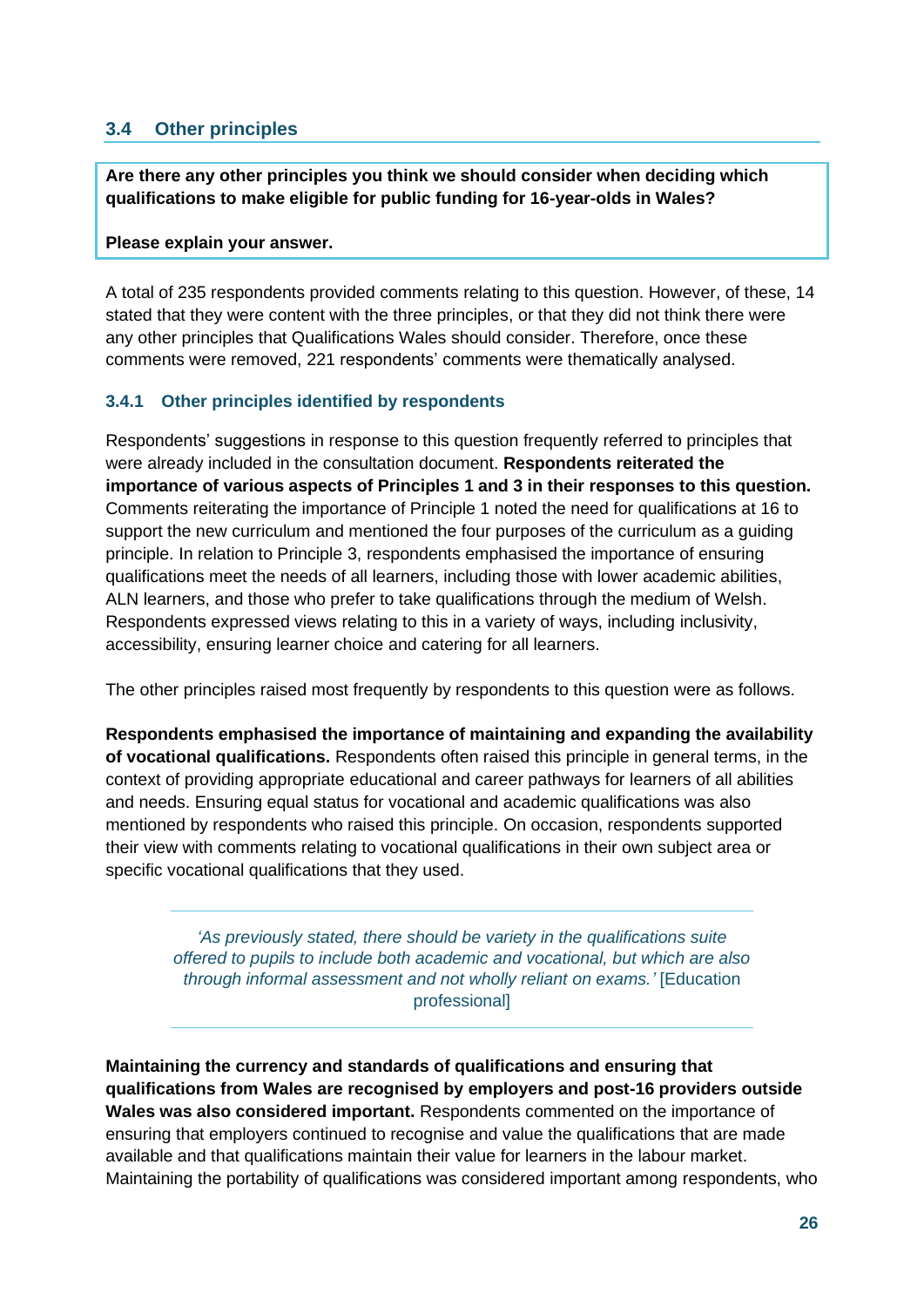commented on the importance of qualifications not diverging too significantly from England. This principle was occasionally mentioned alongside comments on the perceived value of maintaining the GCSE brand.

> *'They must be well-respected internationally and those testing academic ability should be as rigorous as current provision - not just examining wide areas of learning otherwise our pupils won't be competitive in the race for university places.' [Education professional]*

*'That the qualifications prepare young people for work and employment, are of interest to young people, can compete at international level.'* [Education professionall (Translated from Welsh)<sup>9</sup>

**Respondents emphasised the importance of ensuring that qualifications at 16 are part of a smooth progression pathway between Key Stage 3 and post-16 education.** Respondents commented on the need to ensure coherence between different stages of education. This was also expressed as 'avoiding too much of a jump' between educational stages. Respondents also commented on the risks of developing qualifications that are too broad and do not enable specialism to prepare learners for A Levels. This point was occasionally raised alongside respondents' views on whether qualifications should be maintained in traditional subjects, or broader curriculum-area qualifications (e.g. AoLEs). On occasion, education professionals related this to current challenges relating to non-specialist staff teaching subjects.

*'The previously mentioned point on managing the interface between the new quals and the post 16 curriculum would be our key concern. There is an ambition towards more learners continuing their education post 16 and so there should not be any degree of jarring in the transition from curriculum 2022 to post 16 vocational education in particular.'* [Further education representative]

**Maintaining an appropriate variety of approaches to assessment was also considered important by respondents**. This was typically mentioned as a principle by respondents who noted that different assessment methods are suited to different subjects and that not all learners prefer exam assessment. Respondents often raised this alongside comments on the need to cater for learners of all needs and abilities.

<sup>9</sup> Original quote in Welsh: *'Bod y cymwysterau yn gwneud pobl ifanc yn barod am waith cyflogedig, o ddiddordeb i'r pobl ifanc, yn gallu cystadlu ar lefel rhyngwladol.'*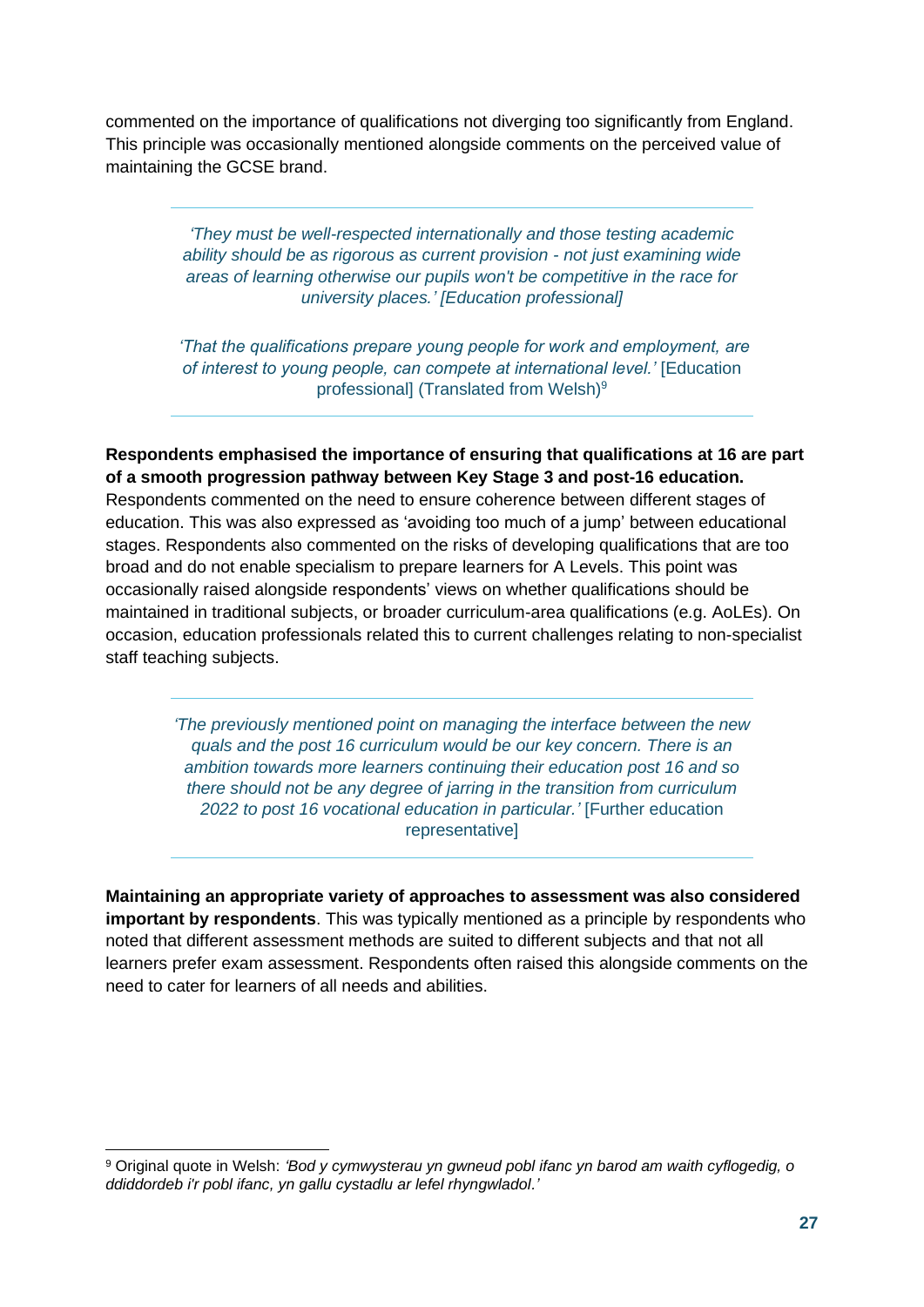*'It must be considered that all subjects and qualifications are taught in different ways and therefore may need to be assessed in different ways. I believe strongly that it is impossible to assess every subject or qualification using the same method and that a mix of assessment methods are needed in subjects in order to suit pupils of different abilities.'* [Education professional] (Translated from Welsh)<sup>10</sup>

**Respondents identified a need to ensure that qualifications at 16 equip learners with wider skills.** This principle was raised in general terms by respondents, and on occasion it focused on specific areas of learning such as financial literacy, citizenship, digital skills, entrepreneurship, life skills and practical skills.

**Respondents also identified a need to consider financial pressures and value for money when making decisions on funding qualifications.** Respondents raised this in the context of funding challenges in the education sector, and associated pressures on staff capacity and resource availability.

> *'Across Wales, many schools are facing budget cuts and an important consideration is the cost of qualifications, associated resources and professional learning. Increased examination entry costs can have unintended consequences for learners, as schools may become reluctant to enter pupils who are not guaranteed to achieve well. Schools report that they are facing an increase in their examination entry costs and there is a need to ensure that all qualifications represent good value for money.'* [Public body]

**Other principles** raised by respondents included the need to consider learner wellbeing, children's rights, local labour market needs, centre accountability and performance measures and streamlining qualifications.

*'To ensure that qualifications are consistent with a children's rights approach and the UNCRC I propose three additional principles for awarding public funding to a qualification: The qualification supports the optimum development of talent and skills, in accordance with Article 29 of the United Nations Convention on the Rights of the Child. The qualification supports the wellbeing of children and young people. Young people's experiences and views have informed the decision to award public funding to this qualification.'* [Commissioner]

<sup>10</sup> Original quote in Welsh: *'Mae'n rhaid ystyried bod pob pwnc neu cymhwyster yn cael eu dysgu mewn ffyrdd gwahanol ac felly o bosib angen cael eu hasesu mewn ffyrdd gwahanol. Credaf yn gryf ei bod yn amhosib asesu pob pwnc neu cymhwyster gan ddilyn yr un dull a bod angen cymysgedd o ddulliau asesu mewn pynciau er mwyn siwtio disgyblion o alluoedd gwahanol.'*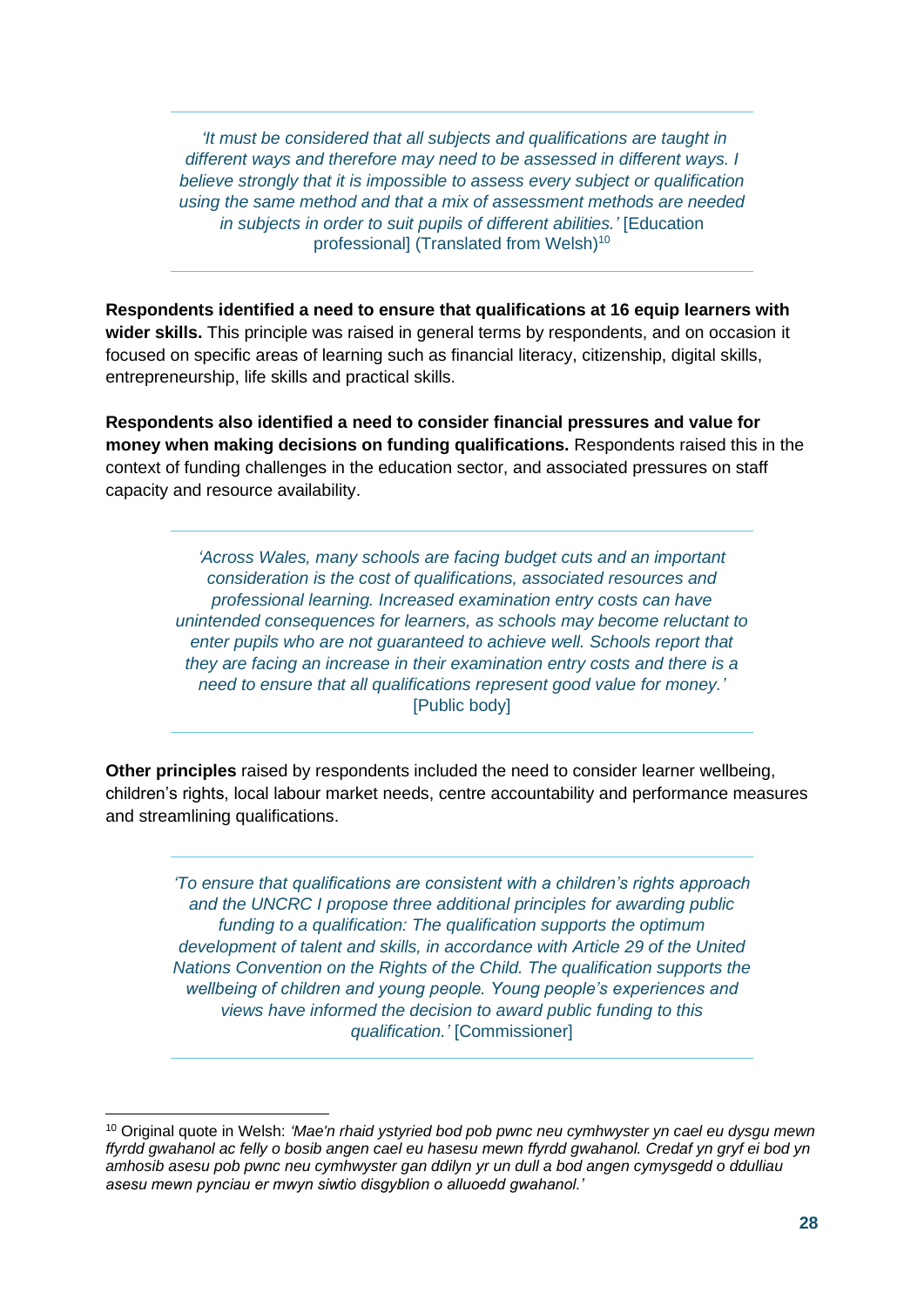#### **3.4.2 Variation in the views of different groups of respondents.**

- Education professionals, core and wider education stakeholders were more likely than learners to offer additional principles in response to this question; those learners who provided comments most often noted they were content with the principles.
- Education professionals were more likely than other groups to refer to the need to maintain or enhance the availability of vocational qualifications.
- Core education stakeholders were more likely than other groups to comment on assessment.
- Core and wider education stakeholders were more likely than other groups to mention principles relating to supporting the curriculum, ensuring inclusivity and accessibility and currency.
- Core education stakeholders and education practitioners were more likely to comment on issues relating to portability.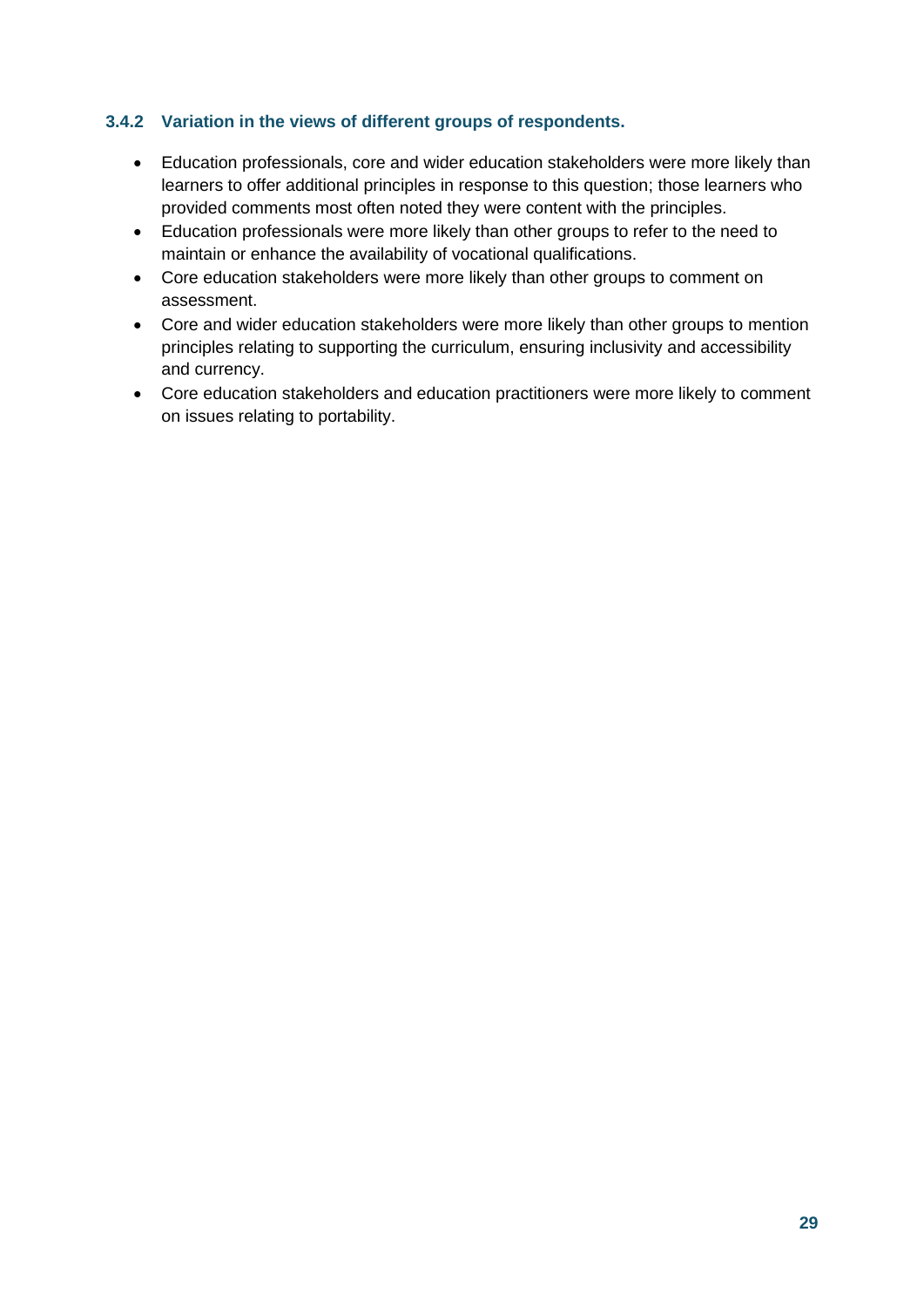# <span id="page-29-0"></span>**4. GCSEs fit for the future**

'Qualified for the future' outlined Qualifications Wales' proposals to retain the GCSE brand but redesign the qualifications themselves for 16-year-old learners in Wales. Respondents were asked to provide their views on these proposals.

## <span id="page-29-1"></span>**4.1 Retaining the GCSE name**

**On balance, we think that the GCSE name should be retained for the redesigned qualifications that will form a central part of the qualification offer for 16-year-olds in Wales.** 

**To what extent do you agree with this proposal?**



A total of 592 respondents answered this question and 77% agreed or strongly agreed with the proposal. A further 14% partly agreed and partly disagreed with the proposal. A total of 295 provided written comments to support their answer (207 by those who agreed or strongly agreed; 51 by those who partly agreed and partly disagreed; 26 by those who disagreed or strongly disagreed; and 11 by those who were unsure or did not respond to the closed question).

#### **4.1.1 Support for this proposal**

Among those who strongly agreed or agreed with the proposal, or otherwise expressed some level of support for the proposal, the themes raised most frequently were as follows.

**Respondents said that GCSEs are recognised qualifications. They have currency among learners, employers, education institutions, and parents, and any change could cause confusion and unnecessary instability for these stakeholders.** Respondents expressed concern that any change could be detrimental to Wales. They believed that employers have confidence in GCSE qualifications and the knowledge and skills which they assess. They acknowledged that there was a case for reform, mainly in order to modernise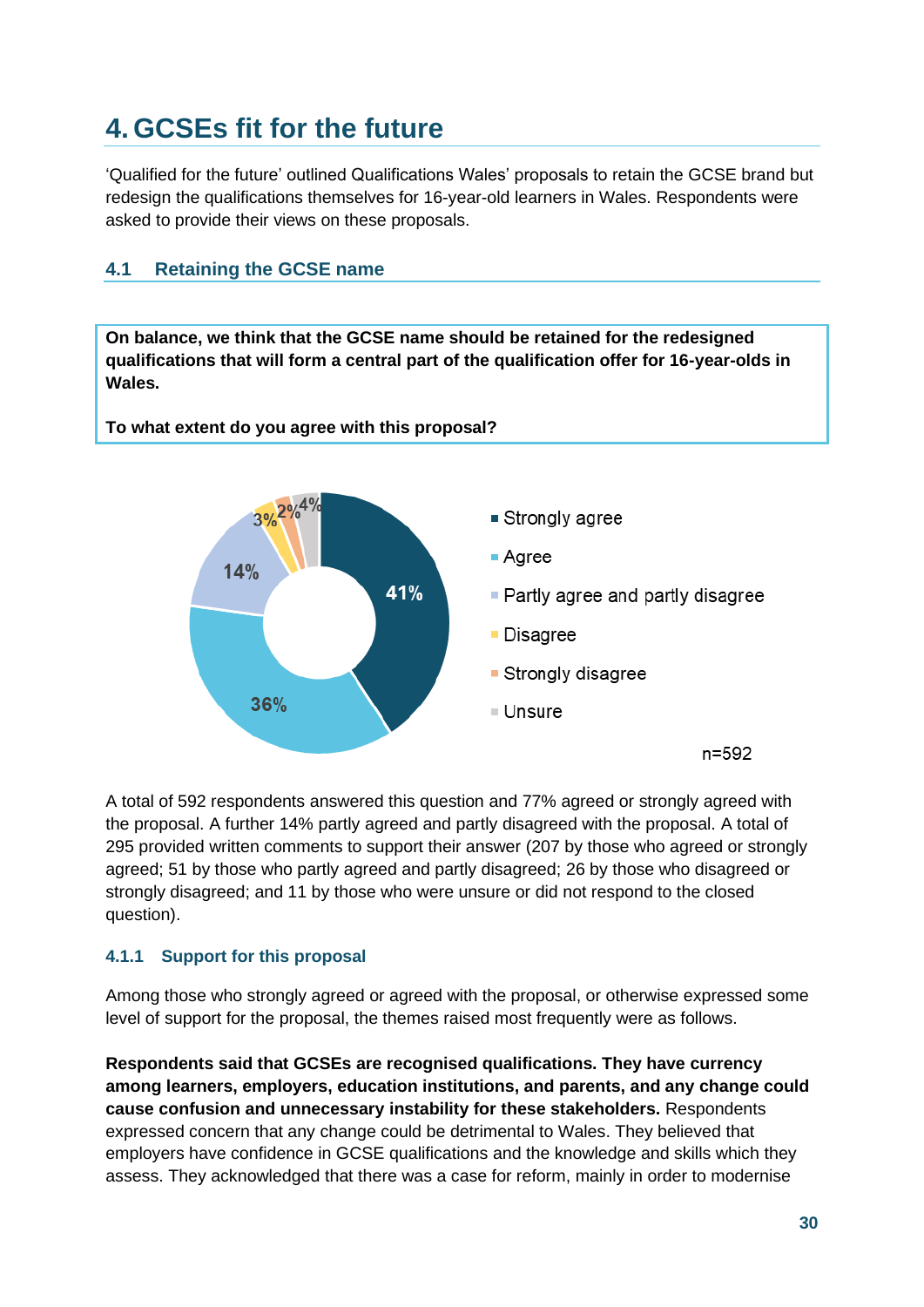the qualification system, so it was fit for purpose. However, they felt that the risks associated with moving away from the GCSE brand outweighed those benefits. On occasion, respondents considered that the case for changing the GCSE brand could be made at a later date and they advocated for the status quo in the interim period.

> *'It is important to retain the world-wide status of GCSE. Also, employers like using core GCSEs (Maths, Welsh and English etc) to compare. But it is important to have a change for the better but not to complicate things.'*  [Learner] (Translated from Welsh)<sup>11</sup>

**Other respondents recognised the case for changing or at least reforming the content and format of GCSEs and to recognise new areas of study while retaining the GCSE name.** They believed these could be changed while still adhering to the GCSE brand. Respondents perceived vocational brands as lacking status relative to GCSE and felt that these types of qualifications should be renamed (to GCSE, for example, if that name was retained). However, other respondents believed it was important to retain vocational qualification brands such as Business and Technology Education Council (BTEC) qualifications, again primarily because they are recognised and established.

**Respondents were also keen to ensure that the standards and rigour associated with GCSEs was retained and felt this was best achieved through retaining the GCSE name.** This meant adhering to the standards and the philosophy on which GCSEs were conceived. It was also important that GCSE assessments should continue to include exams, where appropriate.

**It was deemed important that the portability of GCSEs is retained, and that the qualification is recognised outside Wales.** Respondents believed it is important to keep a universally recognised qualification and many referred specifically to the need for any qualification used in Wales to be recognised in other parts of the UK.

> *'Wales should not stray too far from the established and understood qualifications and associated standards in other regions of the UK. The world is shrinking and our young people need qualifications that are recognised and respected in other parts of the UK and beyond'.* [Third sector organisation]

**Respondents noted that previous efforts to develop Wales-specific brands such as the Welsh Baccalaureate (Welsh Bacc) had proved challenging** because stakeholders both in Wales and further afield had not been easily convinced by the notion of a Wales-specific qualification. A move away from the GCSE name could create scepticism about the proficiency levels of learners from Wales. This, they believed, would not serve learners in

<sup>11</sup>Original quote in Welsh: *'Mae'n bwysig iawn bod statws byd eang TGAU yn cael ei gadw. Yn ogystal mae cyflogwyr yn hoffi defnyddio'r TGAU mewn pynciau craidd (Maths, Cymraeg a Saesneg ayb) er mwyn cymharu. Ond mae'n bwysig cael newid er mwyn y gwell ond does dim angen cymhlethu.'*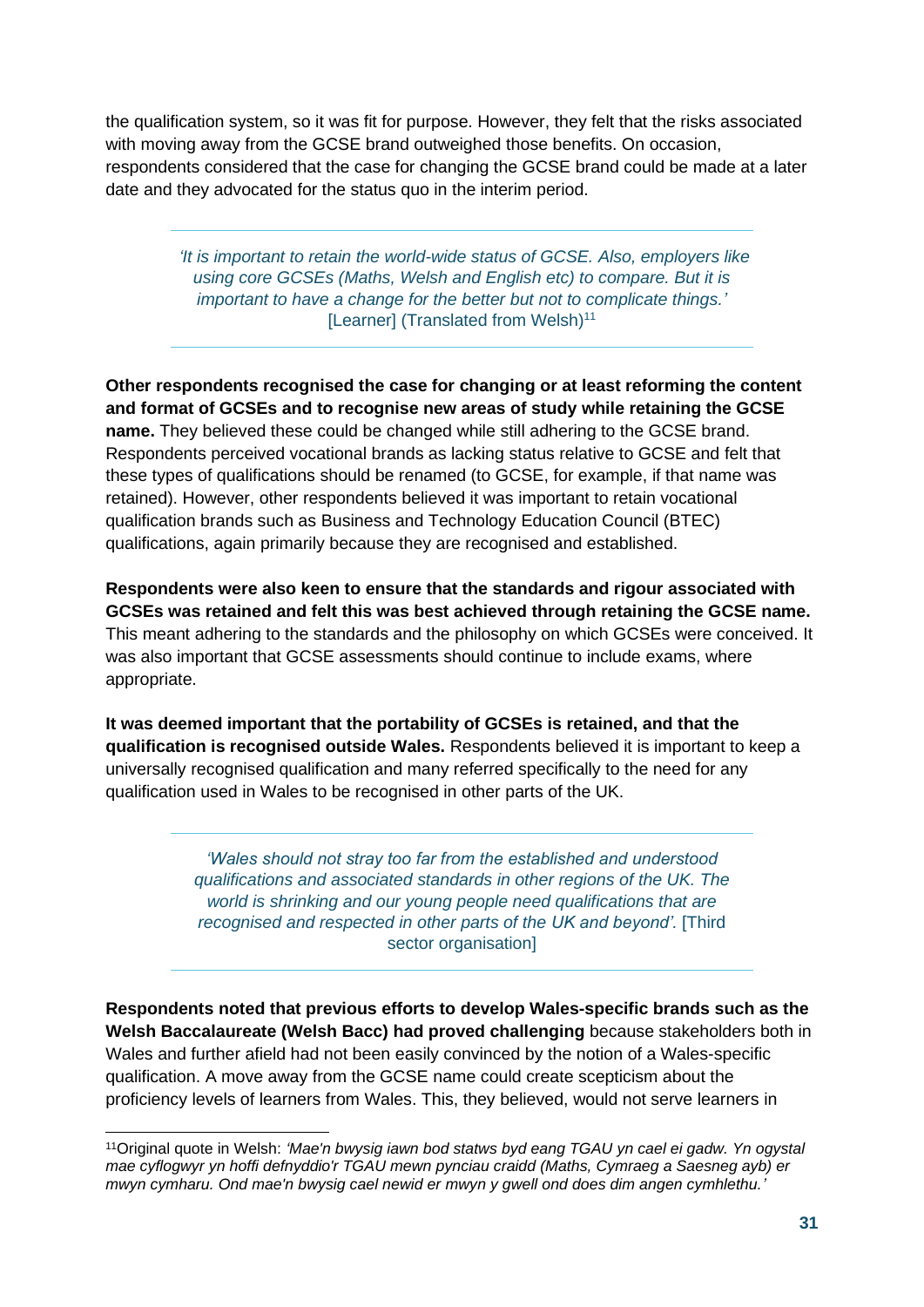Wales or the reputation of Wales' education system. On occasion, respondents went further, arguing that ensuring parity between GCSEs in Wales and England meant GCSEs in Wales should be changed to align with the reformed GCSEs in England and the EBacc measure.<sup>12</sup>

Those in favour of retaining the GCSE name included some who recognised the need to change the content of GCSEs. In particular, **respondents advocated closer alignment between course content and future economic needs.** One respondent advocated exploring how the content of specific subjects could be tailored to a work context and the use of '*real world examples to demonstrate a skills currency*'.

> *'We all agree that the range and content of qualifications must be changed significantly if they are to genuinely reflect the intentions and the content of the new curriculum, focus on the new AoLEs and include the range of knowledge, skills and experiences outlined.'* [Employer]

**Respondents felt that qualifications should be taken at the most appropriate age for learners.** On the whole, respondents agreed that GCSEs should continue to be taken at 16, but there was some support for enabling people to take them later in life, on the grounds that some learners are not ready to sit exams at 16.

#### **4.1.2 Concerns regarding this proposal**

Among the minority who strongly disagreed or disagreed with the proposal, or otherwise expressed some level of concern about the proposal, the themes raised most frequently were as follows.

**The new curriculum for Wales was seen as a radical new departure for Wales and respondents felt that qualifications should reflect this.** Respondents mentioned the fact that Wales is developing a new curriculum with new priorities and structures in order to meet the challenges of the future. They argued that this provides a forward-looking, modern curriculum which should be reflected in the qualifications which learners take at 16.

> *'Keeping 'GCSE' does not send a message of change and is likely to inhibit true acceptance of the fundamental shift within the new curriculum by those within the profession as well as those outside the profession. If maintaining GCSE is to reduce fears that the new curriculum is in any way 'less' than English/Scottish equivalents, then it is perhaps cowardice when placed alongside the risks being taken to develop something special in Wales.'*  [Education professional]

<sup>&</sup>lt;sup>12</sup> The English Baccalaureate (EBacc) is a performance measure showing the proportion of children in a secondary school who achieve a grade C or more in English, maths, a science, history or geography and a language.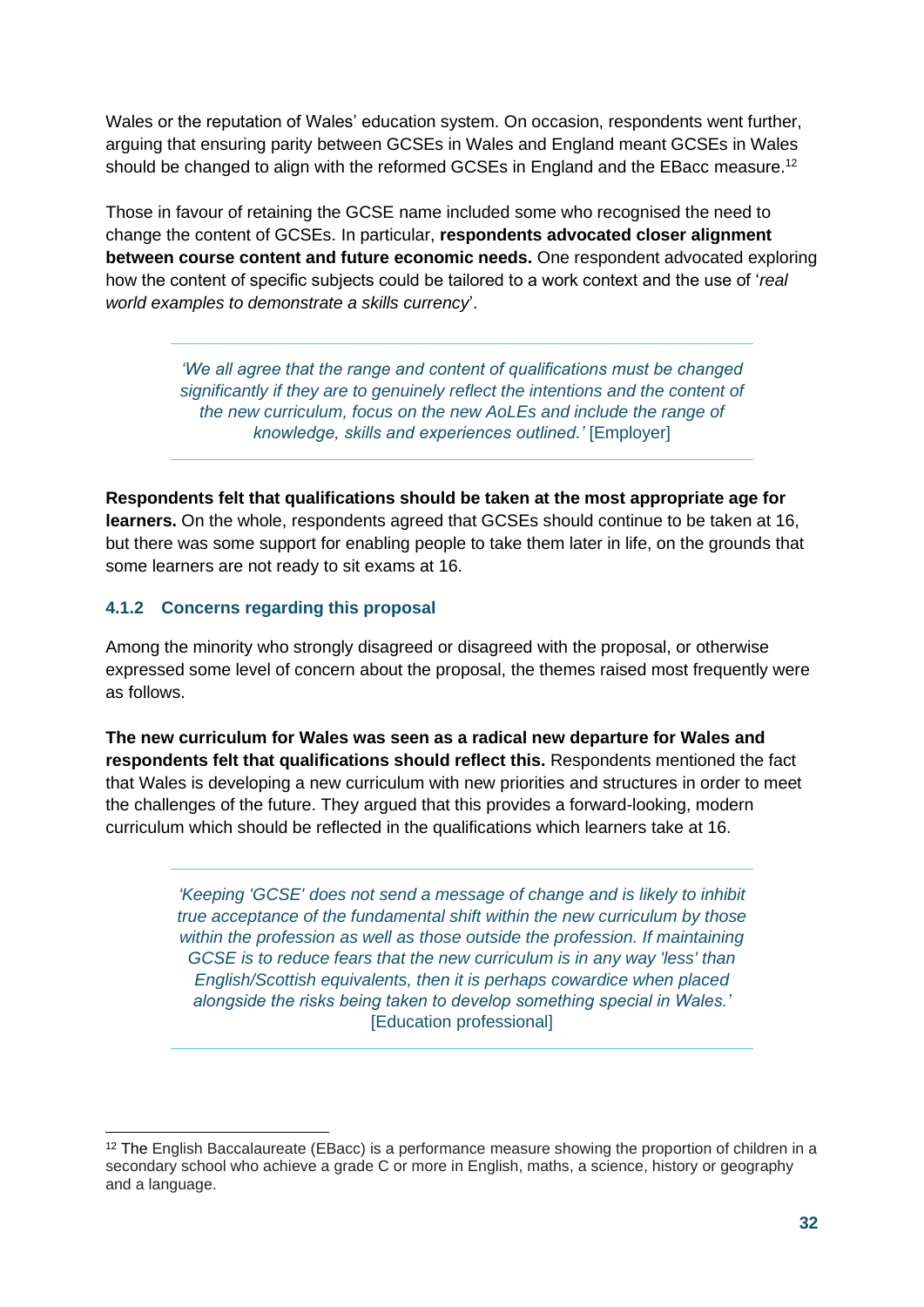They felt that a bold approach was therefore required and that there were ways of addressing issues of comparability with qualifications in England and elsewhere. They suggested this could be achieved by designing more refined and rigorous methods of comparison which takes meaningful account of the differences within the qualifications pursued by learners at 16 in different countries.

**Respondents noted that retaining GCSEs could give the wrong impression that the curriculum changes only applied up until the age of 14**. Respondents believed that the ethos and principles underpinning the new curriculum were ones that should guide the experiences of learners up to the age of 16. Retaining the GCSE brand could give the impression that the curriculum was being changed up until the age of 14 and that the status quo applied thereafter with no need for reform.

**Respondents also expressed concern that retaining GCSEs would perpetuate the habit of comparing Wales primarily with England.** Respondents felt that this comparison was unhelpful because of the perceived disadvantages of the English system, particularly in the context of what they believed to be the detrimental impact of reforms to GCSEs in England. Respondents believed that Wales should forge ahead with a modern curriculum, designed with its own needs in mind and informed by international good practice and not be constrained by the need to retain the GCSE brand or align with changes happening in the education system in England.

*'Given the increasingly "traditional" content, subject choice (English Baccalaureate), and teaching methods this will, by definition severely restrict both curriculum design and pedagogical methods totally undermining any attempts at delivering a new Welsh curriculum. Far better if external qualifications are to be considered at 16 for these to follow Scotland and have a new and distinctly Welsh name. This will also give much more freedom for those designing the new curriculum and will encourage pedagogical innovation, as all stakeholders will see this is not simply a "rebranding" of existing pedagogy and assessment.'* [Education professional]

**Respondents directly countered the portability argument on the basis that Wales should not be held back by approaches which had been introduced in England**. Respondents cited the example of Scotland which pursued its own course. On occasion, respondents felt that the Scottish model is more akin to what Wales needs.

Echoing the comments of those who wanted to introduce more refined methods of assessing comparability between different qualifications, it was noted that **GCSEs have already diverged to some extent and that it is likely that GCSEs in Wales would not be assessing the same content and skills as those in England.** Therefore, a new name would be required to differentiate between the two qualifications, given that they would be working to different specifications.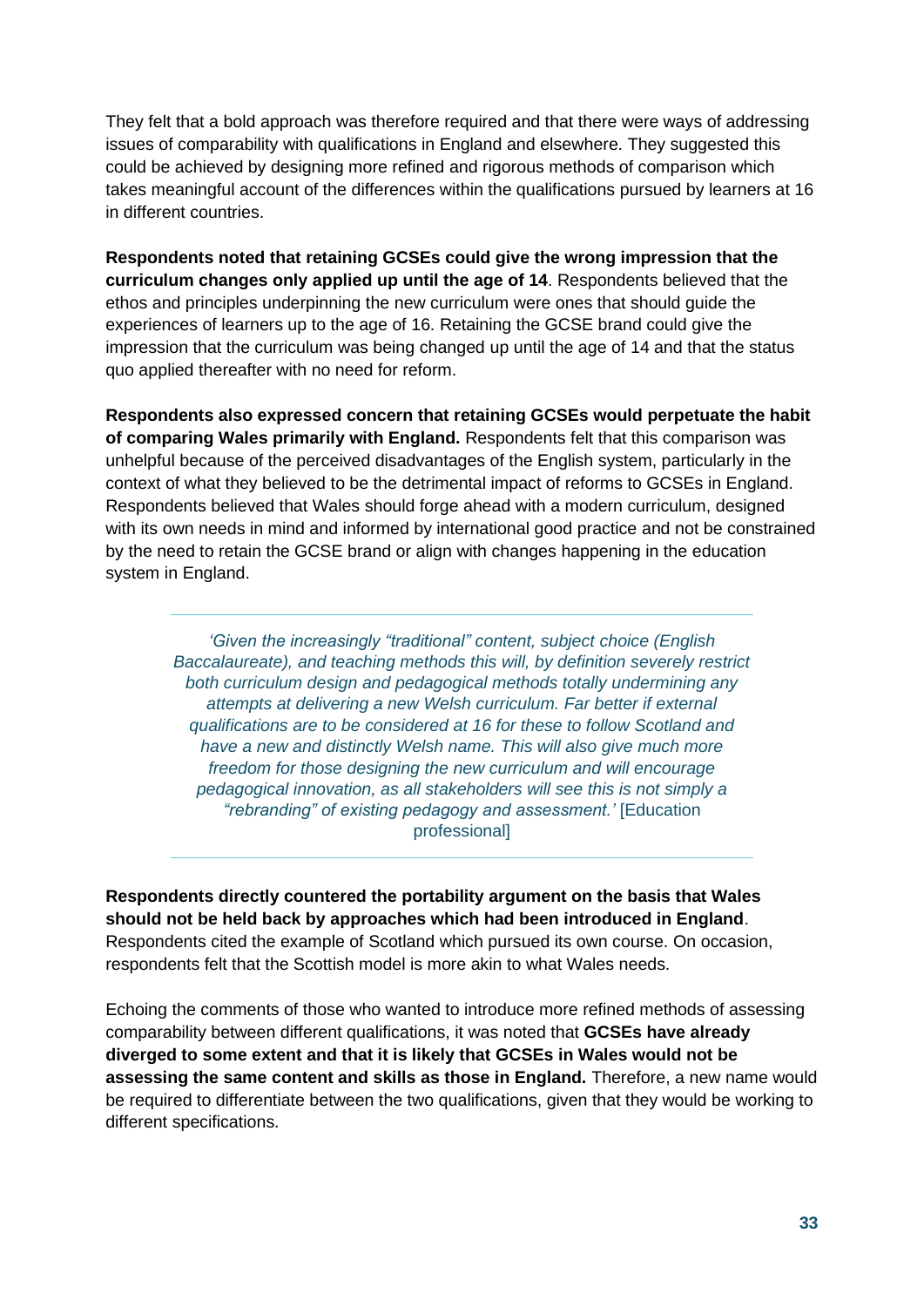**Respondents believed that changing the terminology could lead to parity of esteem for all qualifications.** Respondents commented that a change would enable a new suite of qualifications for Wales to include (and provide parity of esteem for) vocational subjects offered to learners aged 14-16.

#### **4.1.3 Variation in the views of different groups of respondents.**

- Core and wider education stakeholders were more likely than others to mention the GCSE name, but opinions were divided as to whether or not it should be retained.
- Core education stakeholders were also more likely to raise the issue of parity with qualifications in the rest of the UK, particularly England.
- Learners were more likely to mention the timing of exams as a concern and valued the fact that GCSEs are established and recognised qualifications. Learners were also more likely to offer specific suggestions for how GCSEs might be reformed to better suit the needs of young people in response to this question.
- All groups of respondents frequently emphasised that the GCSE is a recognised brand outside Wales and therefore has currency and portability.

# <span id="page-33-0"></span>**4.2 Suggestions for how GCSE qualifications could change**

**Do you have any specific suggestions for how GCSE qualifications could change to meet our vision and to support the aims and purposes of the new curriculum?** 

**Please explain your answer.**

#### **4.2.1 Suggestions made by respondents**

A total of 354 respondents provided written comments to this question. The themes raised most frequently were as follows.

**Respondents advocated the status quo because the case for change had not been made.** They believed that the GCSE brand should be retained (as reflected in responses to the previous question). They emphasised the need for GCSE exams to be sufficiently rigorous and challenging.

**A variety of comments about the range of assessment methods that should be used and the balance between those different methods were made.** On occasion, respondents expressed strong views that the amount assessment via exams should be reduced. In general, respondents believed that more focus should be placed on assessing skills rather than testing what learners had memorised.

Respondents frequently commented on the importance of using a range of non-examination assessments (NEA).<sup>13</sup> NEA covers a range of assessment approaches including coursework, oral assessment, fieldwork, portfolio work and practical assessment) as a means of assessing learners at GCSE.

 $13$  Defined as a type of assessment other than an exam taken by all candidates at the same time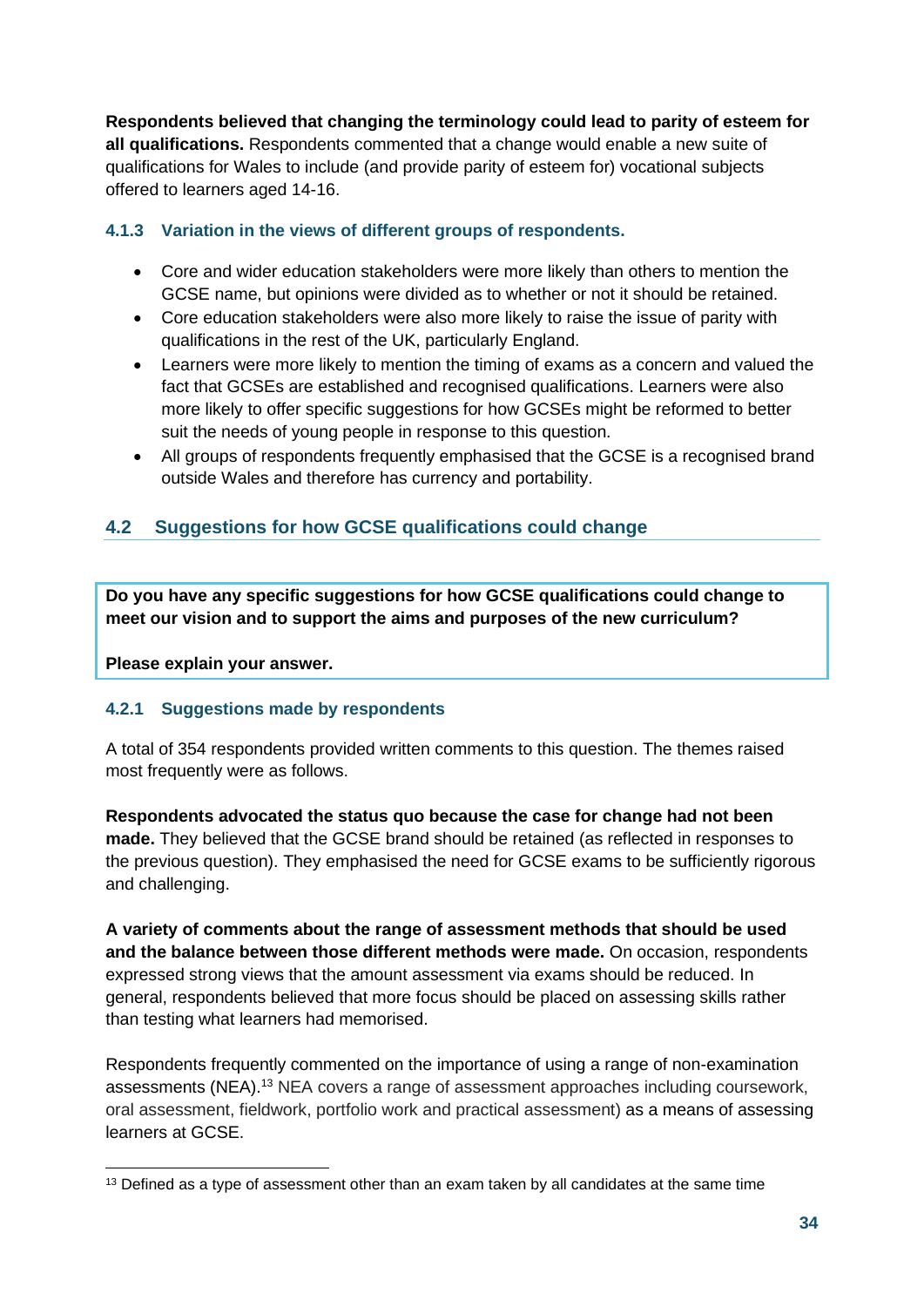The suggestions included:

- increasing the amount of practitioner-assessed work included in GCSEs;
- more project-based coursework;
- task-focused assessment;
- use of modular testing;
- developing the use of portfolios of evidence; and
- assessing skills such as delivering presentations throughout the year.

**Respondents highlighted the need to take account of disabled learners by ensuring qualifications were inclusive and accessible for all learners. Specifically, they referred to the importance of making exams accessible to disabled learners and those with ALN.** Respondents highlighted the needs of learners who they believed were not being served by the current system, in particular those for whom exams are not currently accessible.

Respondents also believed assessments tailored to the level individual learners are working at should be used more often, instead of primarily using standardised assessments.

 *'Some students that are assessed as having severe dyslexia for example, can get up to 50% extra time in an exam, but sit the same paper as everyone else. My issue with this is, if you cannot correctly order the letters/words in two hours, you can't in three either. Particularly in the case of the English Language paper, this is not a fair comparison. There needs to be a separate paper for those with a statemented need.'* [Education professional]

**Respondents believed that much could be learned from the alternative methods typically used to assess vocational learning.** These were perceived to use more flexible methods of assessment. However, this was not a universal view. On occasion, **respondents expressed concern about the use of alternatives to externally-marked end of course exams, mainly on grounds of rigour and the need for external perspectives to ensure standardisation and impartiality.** Respondents referred specifically to the risk that centres and individual practitioners could seek to inflate grades if practitioner assessment was to be the main method of assessment. Respondents believed this was inevitable if GCSE results continue to be used as an accountability measure within the system. A separate issue was highlighted by respondents who were concerned about the implications of any increase in NEA on practitioners' workload.

**There were mixed views about the extent to which online or digital forms of assessment should be used.** On occasion, respondents advocated increasing the use of online or digital assessment. However, there was also some concern that the infrastructure and capacity for digital/e-assessment was not sufficient at present.

There were mixed views about the use of tiered assessments, which were only mentioned by a very small number of respondents; while some believed they were useful, others felt that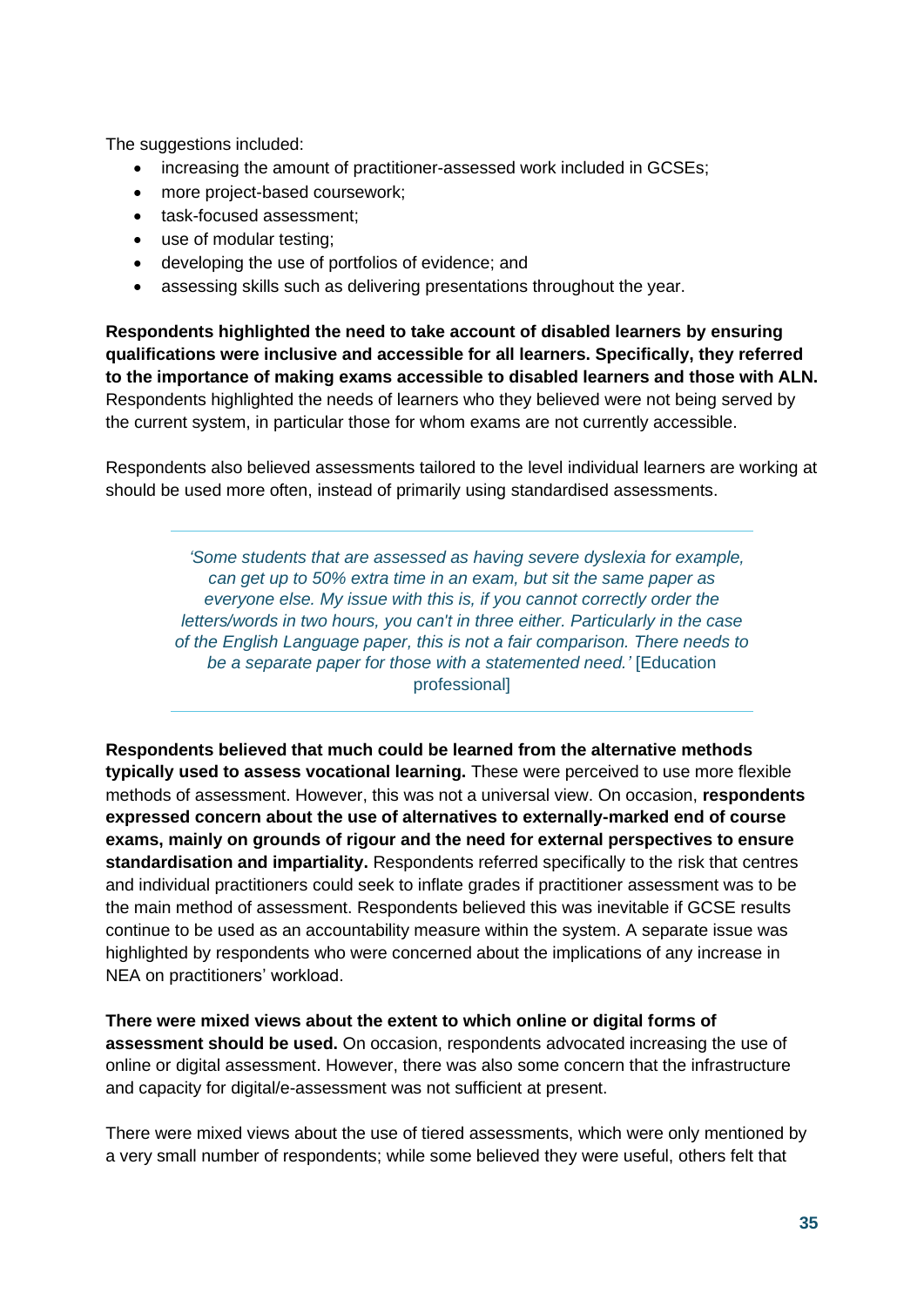they could be demotivating for learners especially if their outcomes were constrained due to the tier for which they had been entered.

**Respondents reiterated the point made in response to previous questions about the need to change the way the outcomes of qualifications were reported.** There were suggestions that the use of numbered grades (for example, 1-7) could be used. However, others argued against change, noting that measures such as five A\*-C were widely recognised, for example by employers, parents and learners, as well as being the basis of a measure of centre performance. The need to ensure that any new system was wellunderstood would therefore be essential if any change was made.

#### **The importance of ensuring that qualifications assessed learners' skills was highlighted in many of the responses to this question**. Respondents referred to the importance of reflecting the priorities of the new curriculum, for example:

- ensuring learners' literacy, numeracy and digital skills were assessed;
- taking account of skills such as creativity, problem-solving, digital and communication skills;
- measuring learners' ability to build long-lasting relationships built on empathy; and
- recognising learners' behaviours, for example whether they displayed characteristics of enterprising, confident and resilient learners.

At the same time, several respondents referred to the need to examine learners' ability to apply knowledge.

**However, while some respondents highlighted the importance of learners' skills, on occasion other respondents emphasised the need for rigorous assessment of subject content. Respondents were divided on the question of whether exams should continue to assess learners on the basis of their performance in individual subjects, on the basis of curriculum areas, or on a combination of both approaches.** Respondents believed it was important to retain individual subjects mainly because of the skills developed, and the distinct knowledge gained, by studying individual subject disciplines. They believed that assessing learners by curriculum area would devalue the qualifications, mainly because they believed that the rigour associated with individual subjects and their content could be lost. The opposite argument, in favour of greater integration of individual subjects in line with the structure of the new curriculum was noted by other respondents. Respondents also advocated the creation of a system based on the assessment of individual subjects as stand-alone components of a broader, overall measure of a learner's achievement in each curriculum area. However, this was not a widespread view and the detail of how such an arrangement would work was limited.

**Respondents believed that any revised GCSEs should prepare learners sufficiently to study subjects at A-level and beyond.** They felt this was not always perceived to be the case at present and any reform to the curriculum (including moves towards greater integration of curriculum areas pre-14) should not undermine learners' preparedness to progress to subject-specific study.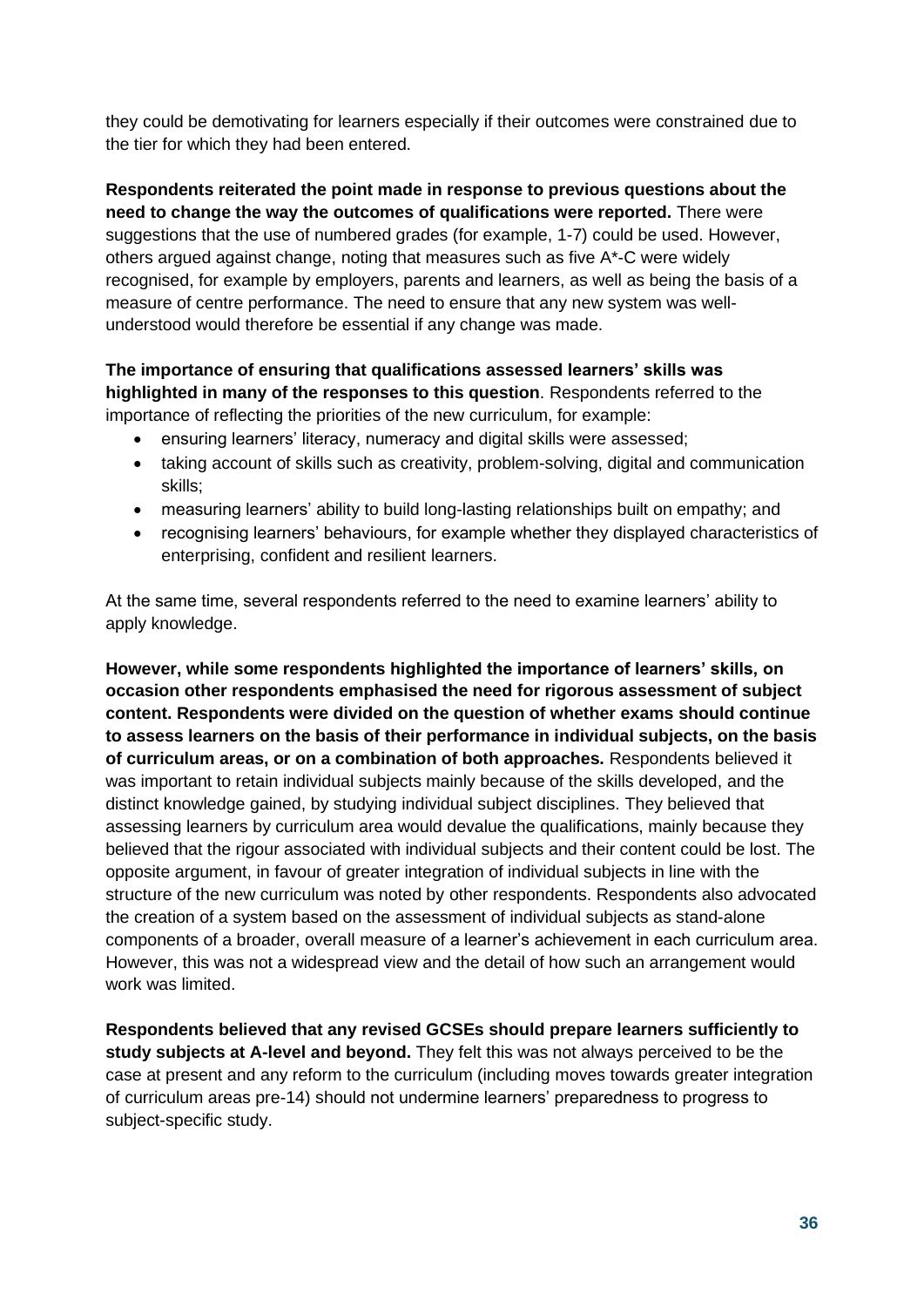The importance of vocational qualifications was also noted in response to this question. **Respondents supported the principle of offering GCSEs in more vocational subject areas. They also said that there would be a need to increase the status of vocational qualifications, to secure parity of esteem with GCSEs in traditional subjects.**

*'Although they have assessed practical skills, GCSEs have not traditionally reached into wider, more vocational aspects of learning…The consultation makes clear that GCSEs will not be the only qualification available, but there is an opportunity to develop vocational GCSE qualifications. If this mixture of GCSEs is taken forward, there may be work needed to raise awareness and understanding of these changes, while retaining the strength of the brand.'* [Public body]

Those who supported more vocational GCSEs referred specifically to vocational subjects such as health and social care, childcare, mechanics, plumbing, and other subjects where practical skills were required.

However, **a note of caution was sounded by respondents who were concerned about the capacity of schools to offer vocational GCSEs** to learners. Respondents were concerned that there may be a lack of suitably qualified and experienced practitioners to deliver such qualifications effectively.

> *'There are issues regarding the professional skills and knowledge required to teach such courses and the expectations and understanding of learners who study them. [There is a risk of] disengagement if learners do not have a positive experience from teachers who have the requisite professional knowledge to teach more vocational subject areas'.* [Third sector organisation]

#### **4.2.2 Variation in the views of different groups of respondents.**

- Education professionals and core education stakeholders were more likely than others to offer suggestions about specific curriculum areas where reform would be needed in light of the new curriculum. Education professionals were also much more likely than other groups to make suggestions about the desirability or otherwise of maintaining the status quo.
- Core education stakeholders were more likely to mention issues relating to accessibility and the needs of particular types of learners.
- Learners were more likely to focus their suggestions on the content and design of exams and also the need for vocational qualifications.
- All groups of respondents frequently drew attention to the need for an appropriate balance between the assessment of skills and knowledge.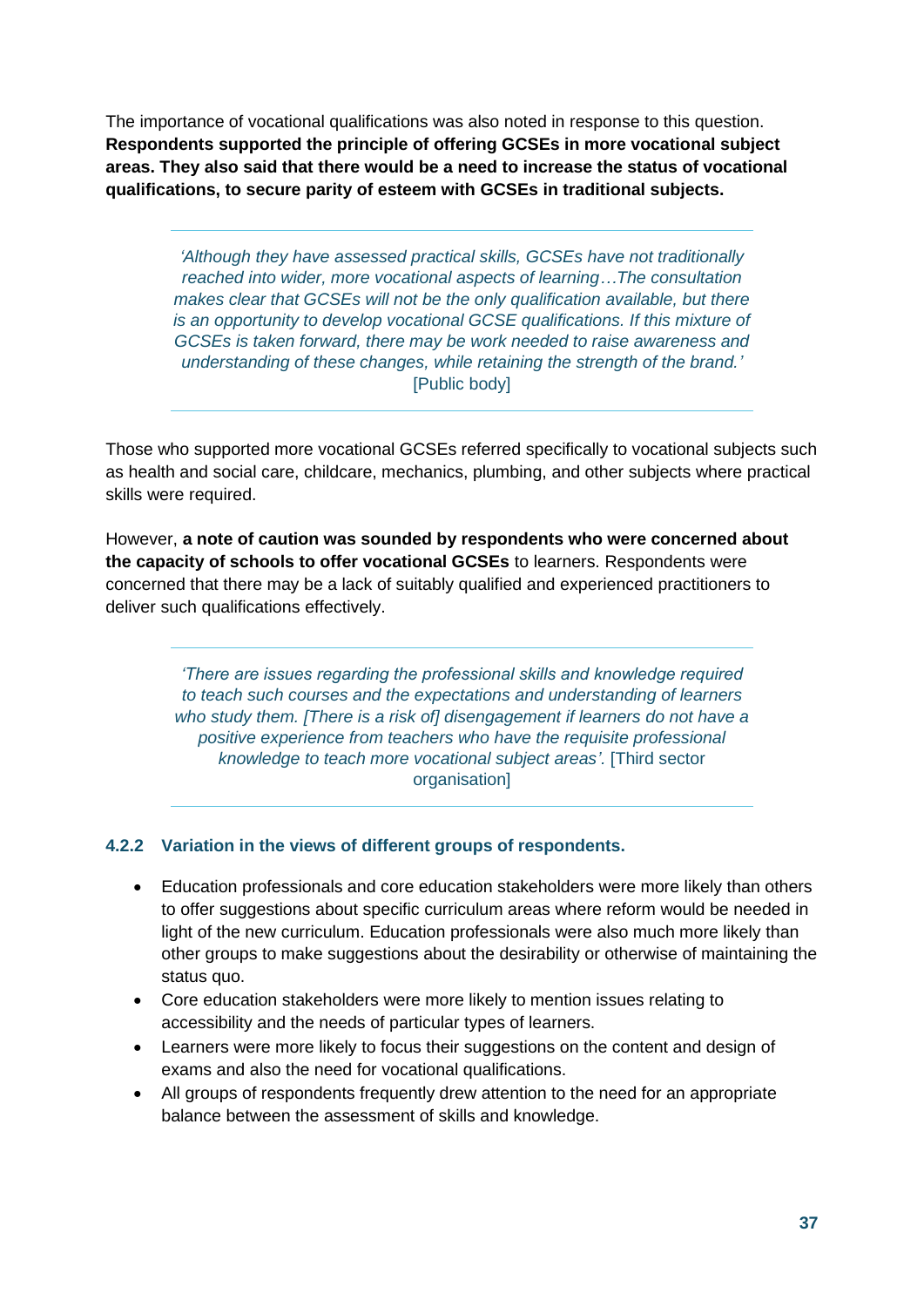# <span id="page-37-0"></span>**5. A qualification to assess wider skills**

**To what extent do you agree with this proposal?**

'Qualified for the future' outlined Qualifications Wales' proposal to include a specific qualification that supports the development and assessment of the wider skills defined in the new curriculum for Wales as part of the qualification offer. Respondents were asked to provide their views on this proposal.

# <span id="page-37-1"></span>**5.1 A qualification that supports the development and assessment of wider skills**

**On balance, we think that a specific qualification that supports the development and assessment of the wider skills (as defined in the new curriculum) should be part of the qualification offer for 16-year-olds in Wales.**



A total of 573 respondents answered this question and 62% agreed or strongly agreed with the proposal. A further 16% partly agreed and partly disagreed with the proposal, while 14% either disagreed or strongly disagreed. A total of 297 provided written comments to support their answer (165 by those who agreed or strongly agreed; 49 by those who partly agreed and partly disagreed; 64 by those who disagreed or strongly disagreed; and 19 by those who were unsure or did not respond to the closed question).

#### **5.1.1 Support for this proposal**

Among those who strongly agreed or agreed with the proposal, or otherwise expressed some level of support for the proposal, the themes raised most frequently were as follows.

**Respondents commented that any assessment of wider skills needs to be thought through in terms of the skills to be demonstrated and how they should be assessed.**  There was broad support for the notion of a means of assessing the wider skills, but a feeling that this needed to be thought through thoroughly before any changes were made. In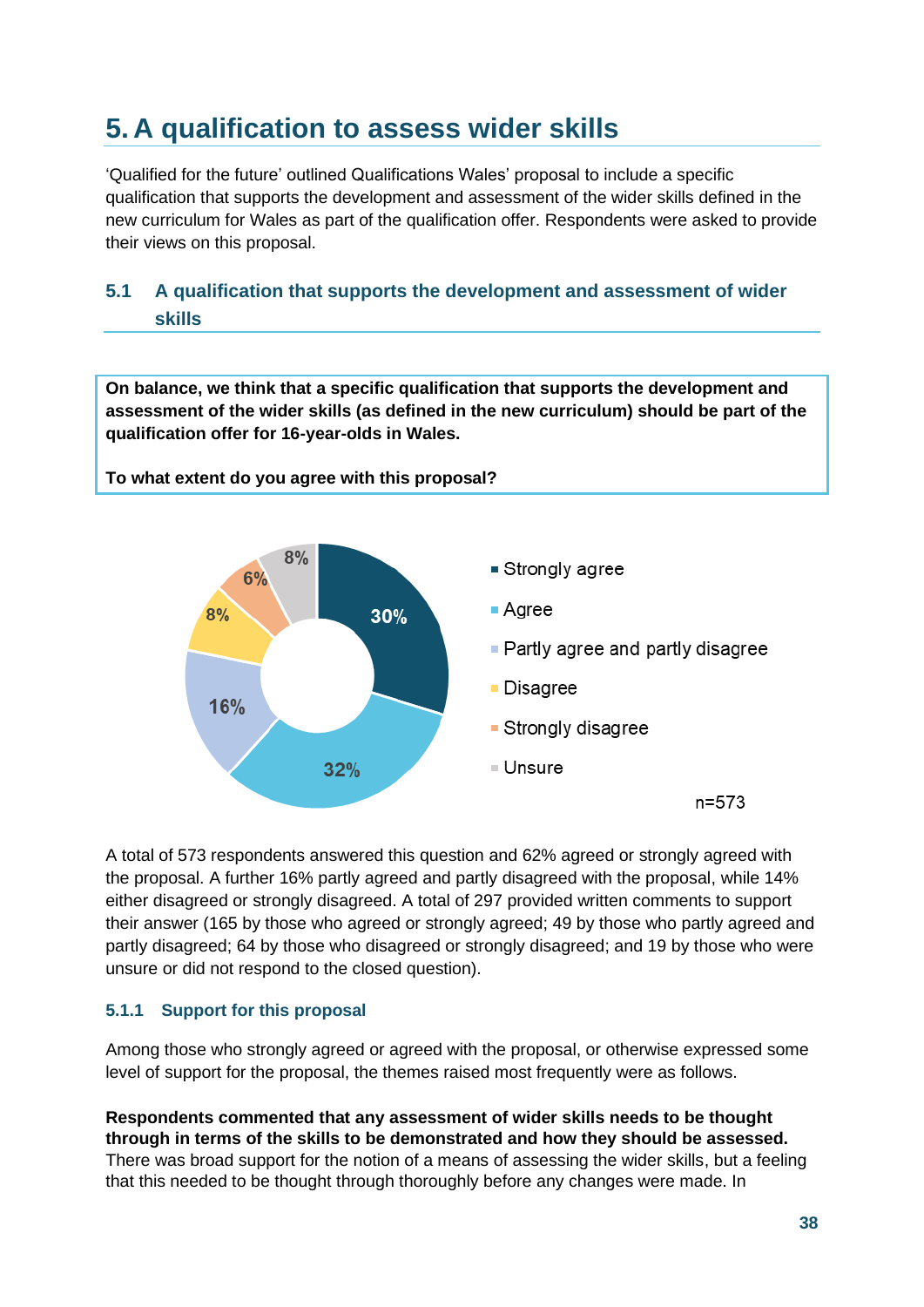particular, respondents wanted more detail about how wider skills should be assessed and clarity on the status of a skills-based qualification. Respondents also called for more clarity about what would be included in a skills-based qualification and emphasised the importance for the proposal to be fully developed before implementation.

**Respondents felt that a skills-based qualification should enable learners to develop and demonstrate the skills they need for future life, study and employment.** Respondents recognised the value of the skills being taught as part of the Skills Challenge Certificate. They emphasised that the skills that learners develop are as important as the knowledge they gain from the content of a qualification. Respondents felt that a focus on developing skills through a skill-based qualification would provide continuity with the emphasis on skills in the new curriculum. They believed that the type of skills that should be developed and assessed should be broader than literacy, numeracy, and digital skills and should include:

- broader skills needed in the workplace such as problem solving and planning, creativity, and critical thinking;
- the skills young people need to lead independent lives such as managing money, first aid, practical skills, and promoting their own mental health and wellbeing; and
- the skills young people need to live as responsible citizens and to respect human rights.

Respondents advocated the use of more flexible methods of assessment alongside written exams, including assessing elements such as public speaking and producing evidence though different media, such as digital media.

*'The wider, or employability skills, are seen, by many employers, as some of the most important skills required by future employees. It is important that they are given due recognition and, where possible, integrated in contexts in other GCSE qualifications.'* [Third sector organisation]

**There were differing views about whether wider skills should be assessed within curriculum subjects or in a discrete qualification.** On occasion, respondents commented that skills need to be embedded in teaching and learning and that it was important that the skills-based qualification related to the other qualifications learners were pursuing. This would enable learners to develop skills in an integrated way (and in tune with the principles of the new curriculum). It would also reduce the burden of assessment on learners which some respondents believed was already excessive.

> *'We would recommend that Qualifications Wales explore how it might be possible to connect this qualification with the individual skills component of the different qualifications in some way to ensure learners see the connection between this qualification and their other learning given the ethos of the new curriculum.'* [Representative body]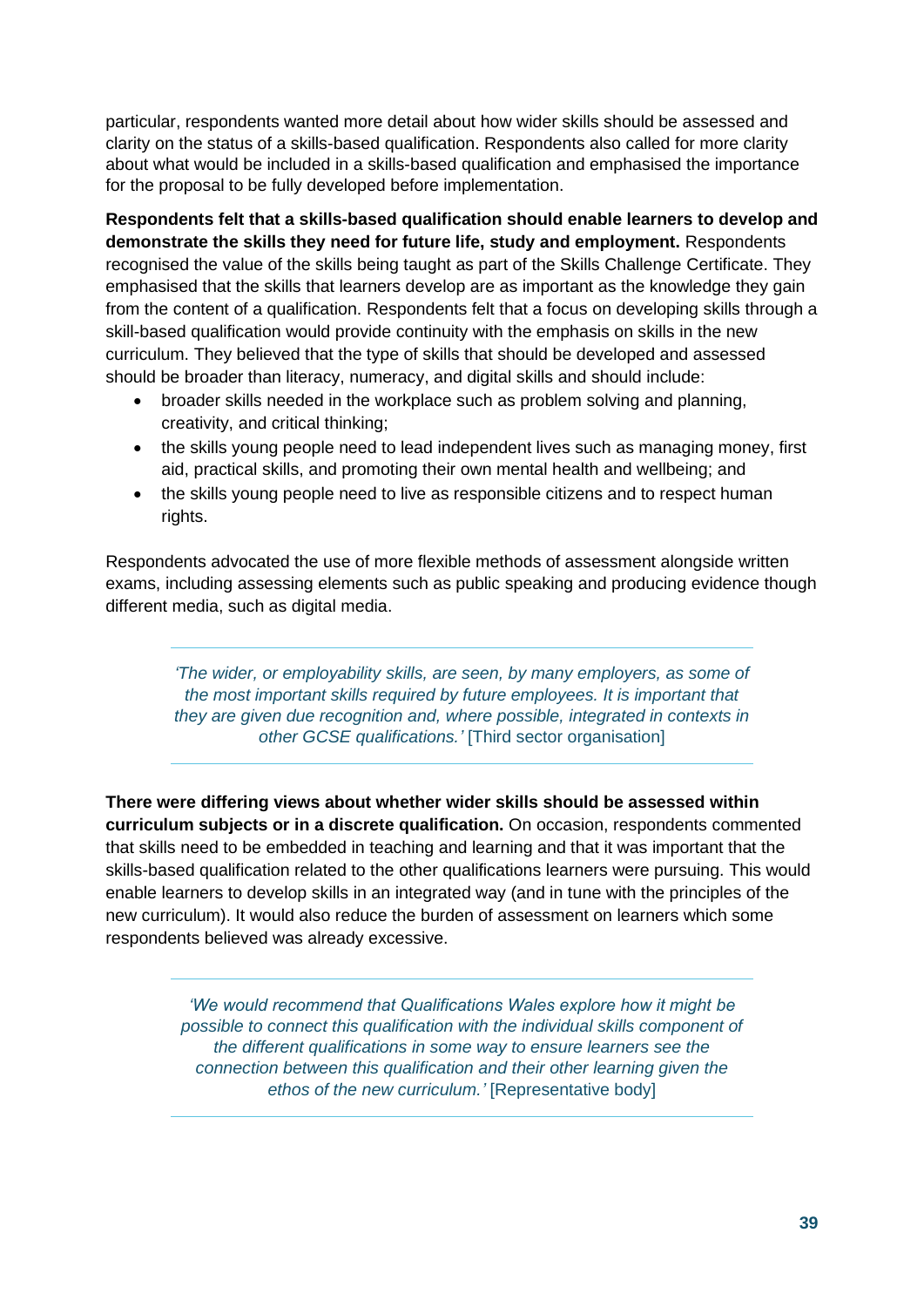Other respondents felt that previous efforts to highlight skills within curriculum subjects had not been successful. They therefore advocated an approach where the skills were brought out and taught specifically as a discrete subject leading to a specific qualification, as they felt otherwise the skills could get lost as practitioners focused on content. They believed that this called for trained, specialist practitioners.

> *'Any approach that would require essential skills being explicitly taught during other learning would be time consuming, confusing, potentially lead to inconsistency of delivery and be much harder to assess competence and identify and overcome possible difficulties with. Far better in my opinion, to ensure these skills are developed and tested discretely, with the requirement that they be applied and monitored as part of other qualifications, also. In this way, skills testing in other AOLEs could be applied more organically.'* [Education professional]

Furthermore, respondents believed that whatever approaches were adopted, it would be important that there was greater consistency in the way centres teach learners' skills and support learners to achieve skills-based qualifications.

**Respondents emphasised that a skills-based qualification should not be structured too rigidly and there should be sufficient flexibility in how it is delivered and assessed.**  Respondents felt that it was important to give careful consideration to how it would be assessed as part of its design process. They believed there was a need to ensure that the assessment arrangements did not place an additional burden on centres, highlighting issues with current (and previous) skills-based qualifications. A separate but related point was highlighted by respondents who referred to the existing demands on the school curriculum and were concerned that skills-based qualifications could be seen as an additional pressure unless they were introduced and managed effectively.

On occasion, respondents who agreed with the notion of a skills-based qualification used the opportunity to criticise the design of the current Skills Challenge Certificate, which forms part of the Welsh Bacc. Indeed, some did not believe that the assessment of skills should form part of a Welsh Bacc in future.

> *'Welsh Bac [sic] should be changed as it isn't currently very relevant and takes up valuable time. We should learn about things that will actually help our future like taxes and mortgage and not creating a product. People who want to do that take business.'* [Learner]

#### **5.1.2 Concerns regarding this proposal**

Among the minority of respondents who strongly disagreed or disagreed with the proposal, or otherwise expressed some level of concern about the proposal, the themes raised most frequently were as follows.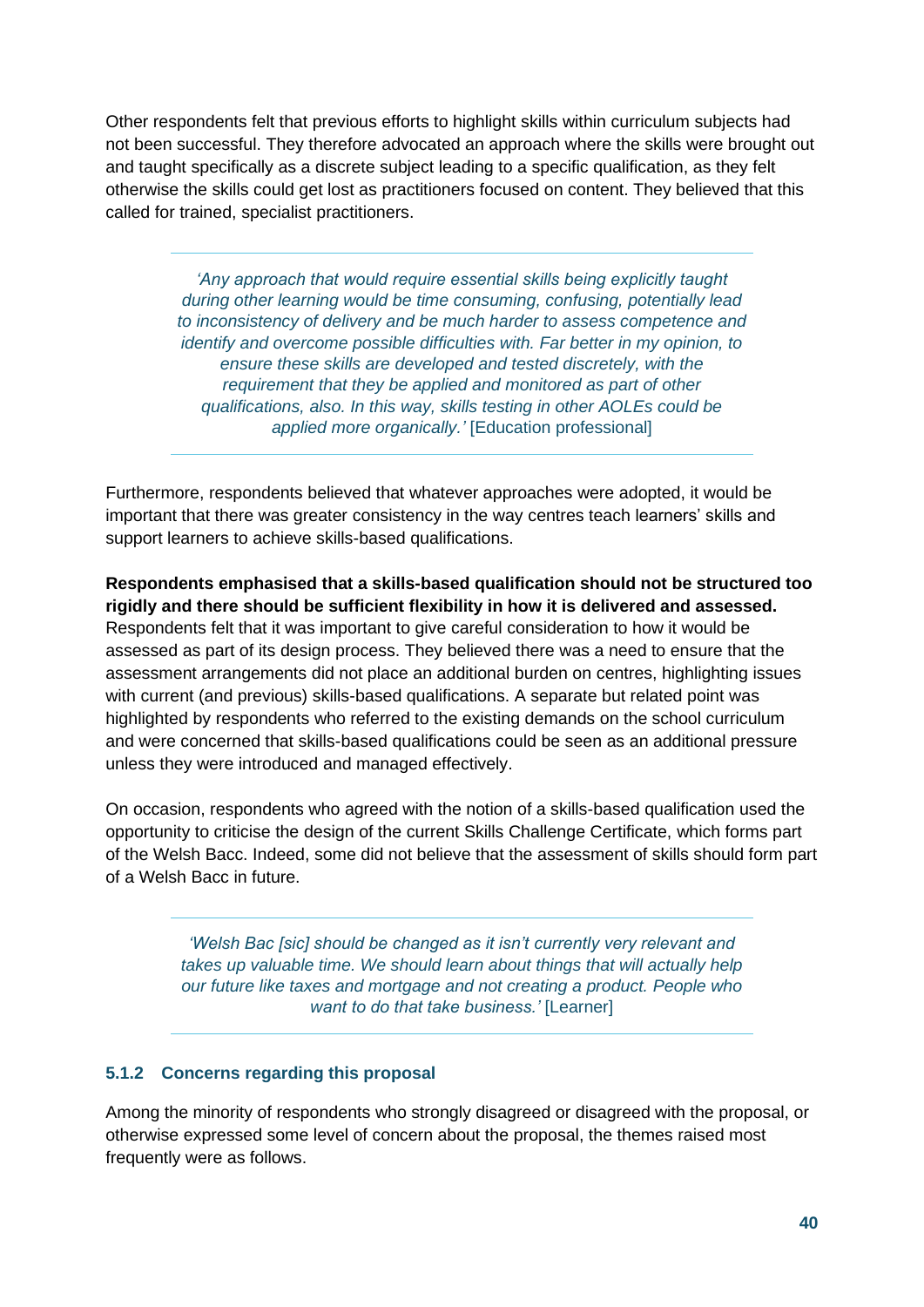**It is seen as important that a skills-based qualification gains currency among all stakeholders.** Respondents who expressed this view believed that a skills-based qualification would be a meaningless qualification, of little value to learners and would stifle opportunities to pursue an alternative GCSE qualification. They believed that generic skills-based qualifications had never gained currency. Furthermore, they argued that including a distinct skills-based qualification would represent another tick box exercise that was not valued by learners and merely added to the pressures on them at 16. Moreover, some of the proposed skills were felt to be very difficult to measure and it was therefore misleading to attempt to assess them.

*'Skills based qualifications have never really had the support of students as they are generic, and pupils can't see how they will lead on to further study. It has appeared in various forms from General studies through to the current Skills challenge, and has never had popular appeal. In my experience most pupils would rather use the curriculum time to follow another GCSE option.'* [Education professional]

**Respondents said that any skills-based qualification should be promoted effectively with a clear rationale about its value, purpose and content and how it is assessed.**  Respondents took the opportunity to comment on the Welsh Bacc, both in relation to the concept and the way it is structured and implemented. On occasion, respondents stated that other countries had not introduced a programme similar to the Welsh Bacc and that key stakeholders (including some Higher Education institutions) did not recognise it as being of any value.

> *'Education must be focused on getting to University or apprenticeships. A wider skills qualification will be similar to Welsh Baccalaureate which is not accepted in many universities and ultimately draw attention away from key meaningful qualifications.'* [Learner]

They felt that a skills-based qualification would take time and effort away from academic subjects. This view extended to some who acknowledged the value of the skills developed through the Welsh Bacc.

> *'Whilst I really value the skills and competencies that the Welsh Bac [sic] focuses on. There is no doubting that this qual [sic] is not respected and valued by many schools and even external bodies and the worry is that this baggage will follow and be attached to the "new qual [sic]".'* [Education professional]

**There was a perception that a skills-based qualification would need to demonstrate how it adds value to the curriculum.** There was a strong view among those who strongly disagreed or disagreed with the proposal that the required skills were already being taught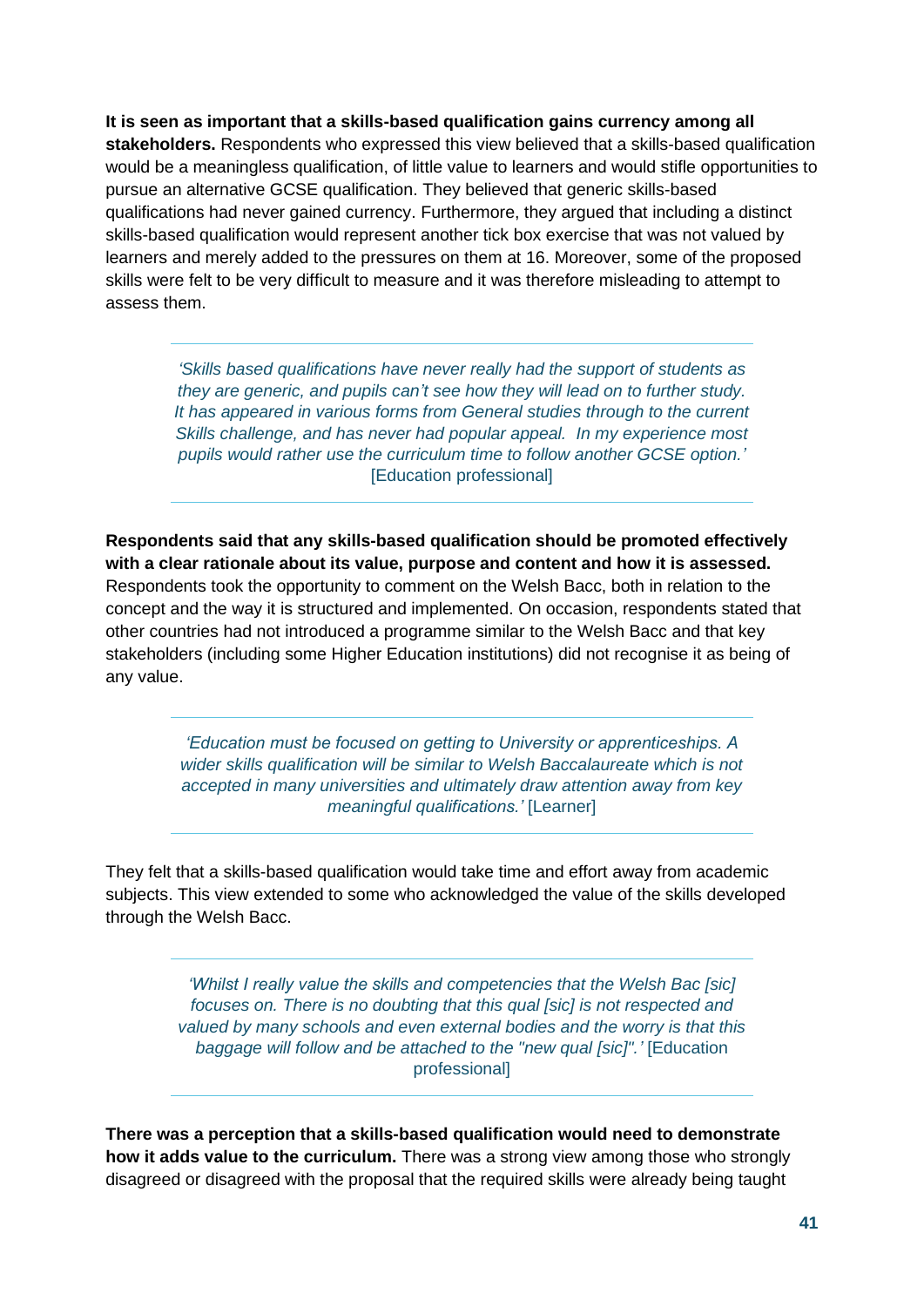through individual subjects and that a skills-based qualification would add duplication to what is already done. They were of the view that skills would be developed organically if the new curriculum was followed as intended.

> *'The development of these skills should be an integral part of all qualifications. Stand-alone qualifications for skills are the hot-beds of valueless 'gaming'. Additionally, and most importantly, pupils see them as an irrelevant encumbrance.'* [Education professional]

**Other comments raised concerns about the portability and status (especially in England) of any skills-based qualification that only learners in Wales undertook.** Some believed that a focus on skills reduced the amount of time that could be given to subject disciplines and that this would be to the detriment of learners in Wales who had to compete with others, notably from England.

**Respondents also referred to the quality of implementation**. They believed Wales should focus its efforts on improving the implementation of the SCC, rather than developing new approaches.

**There were also concerns about the additional workload linked to a skills-based qualification.** Respondents referred to previous experiences and felt that the extent of the task of assessing all of the skills should not be underestimated.

> *'Generally in the past, where wider skills have been assessed through stand-alone qualifications, these qualifications have received poor feedback from pupils and teachers because of repetition and workload. Introducing new, specific qualifications to support the development and assessment of all the wider skills would require a significant shift in approach within the education sector.'* [Public body]

**Respondents were concerned that the skills-based qualification could be regarded as less important or less rigorous, especially if it was assessed using NEA methods.** However, they also warned that it would be inappropriate to assess some of the skills using exams. Opportunities to assess skills in learners' main programmes of learning should not be lost.

Respondents who were undecided also believed that the Skills Challenge Certificate was not being implemented consistently across Wales and that this was an issue which needed to be addressed if a skills-based qualification were to be maintained in future.

#### **5.1.3 Variation in the views of different groups of respondents.**

• Education professionals were more likely to comment on this question than other groups and to refer to the need to embed wider skills within existing qualifications.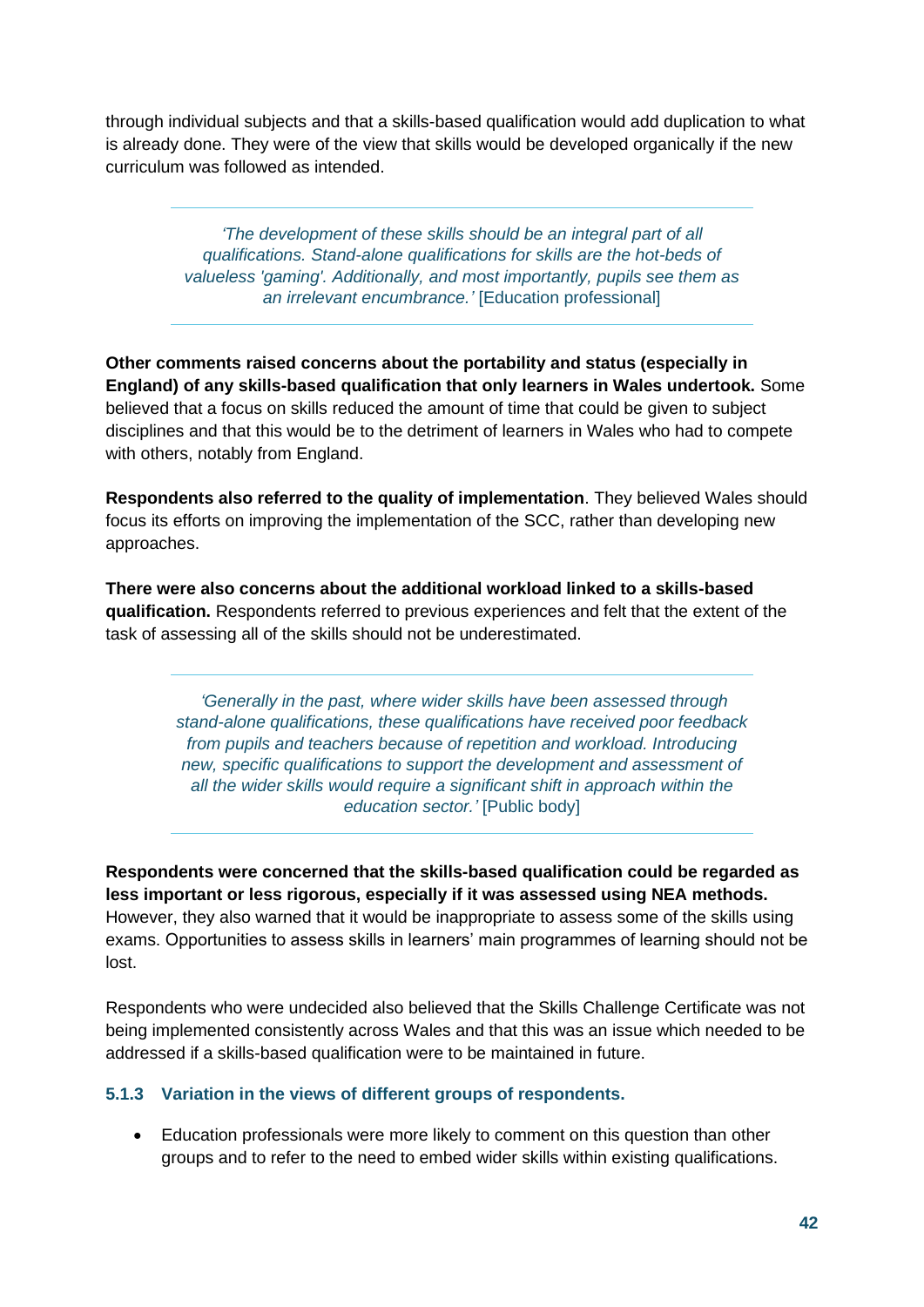They were also more likely to be opposed to the concept of a skills (or skills-based) qualification or to express some concern about its implementation.

- Learners were more likely to offer suggestions for specific types of wider skills which they felt should be assessed.
- All groups of respondents, apart from learners, frequently emphasised the need for any new qualification in wider skills to be carefully thought through prior to introduction, in order to ensure its success.

## <span id="page-42-0"></span>**5.2 Suggestions for how the Skills Challenge Certificate could change**

**Do you have any specific suggestions for how the Skills Challenge Certificate at Key Stage 4 could change to meet our vision and support the aims and purposes of the new curriculum?** 

**Please explain your answer.**

#### **5.2.1 Suggestions made by respondents**

A total of 221 respondents provided written comments to this question. The themes raised most frequently were as follows.

**Respondents highlighted concerns about the design of the current Skills Challenge Certificate.** Many who were broadly in favour of the principle of the Skills Challenge Certificate criticised specific aspects of its implementation but **believed that it could be useful if it was revised.** They suggested this **could be done by better structuring** and felt this could lead to a more positive experience for learners. To do so they suggested:

- changing the structure of the qualification by revising the weighting placed on individual elements in the overall assessment;
- reducing the number of times a skill has to be assessed;
- introducing a broader range of activities within the Skills Challenge Certificate; and
- working to specifications that were less rigid and prescriptive.

*'The Skills Challenge Certificate has the potential to provide young people with the experiences and opportunities to develop or refine the critical thinking and other skills important for further education and lifelong learning and support the embedding of the four purposes. However, despite many strengths, its current structure and assessment arrangements have led to repetition and overassessment of the challenges at the expense of the development of wider skills. There has been too much duplication in the Skills Challenge Certificate and pupils report that they are not always clear about the purpose of activities.'* [Public body]

They referred to the approach adopted to deliver the Duke of Edinburgh's Award and believed this offered a model that could be adapted in Wales: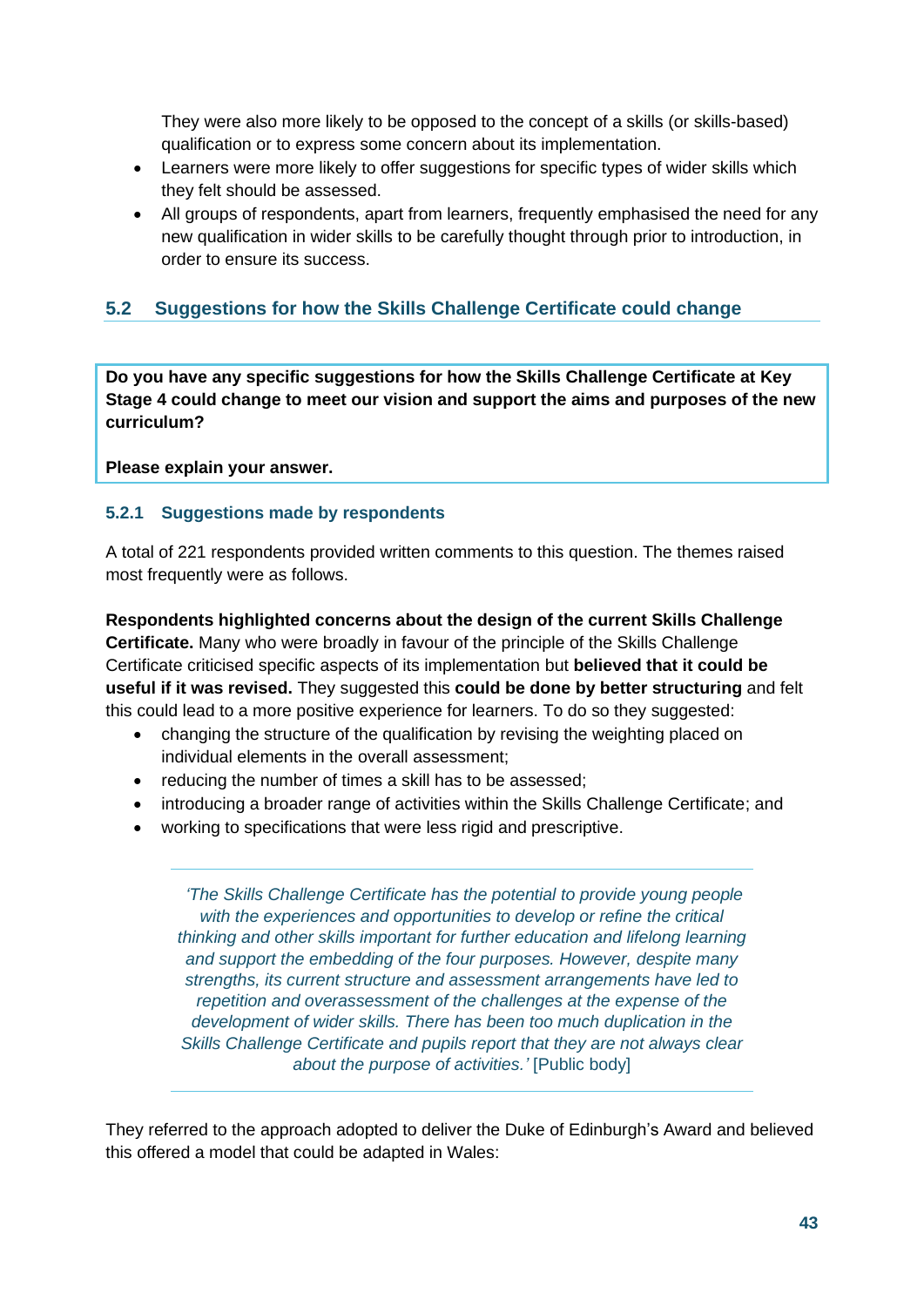*'Could it not be far more organic and more like a Duke of Edinburgh award where naturally established activities can be credited towards the attainment of the overall qualification. Stifled by the narrow parameters of the set challenges … Currently many pupils lose all sense of enthusiasm for the qualification due to the repetitive nature of the challenges and the sheer volume of content.'* [Education professional]

Alongside these comments, **respondents suggested how a Skills Challenge Certificate should be assessed and its delivery arrangements.** They noted that skills needed to be demonstrated, rather than examined, which they felt called for the use of 'live assessment' methods, where assessors work alongside a learner to identify whether, and to what extent, they have developed the requisite skills.

> *'There is a particular need to ensure that whatever shape the SCC takes, it is very different at KS4 and KS5 so that pupils don't feel they are doing the same thing all over again.'* [Education professional]

Some respondents felt that skills should be developed and assessed throughout a learner's time in the education system and that the emphasis on Key Stage 4 in the question was unhelpful. They advocated an approach where skills are integrated and assessed at a much earlier stage.

> *'Work with KS2 and KS3 practitioners. How are/can primary and KS3 teachers introduce the values and skills needed for success in the SCC? This ensures buy in from stakeholders and that the qualification isn't perceived as a bolt on qualification in Year 9/10.'* [Education professional]

Respondents believed there was a danger of duplication and a lack of clarity about the purpose of some assessments.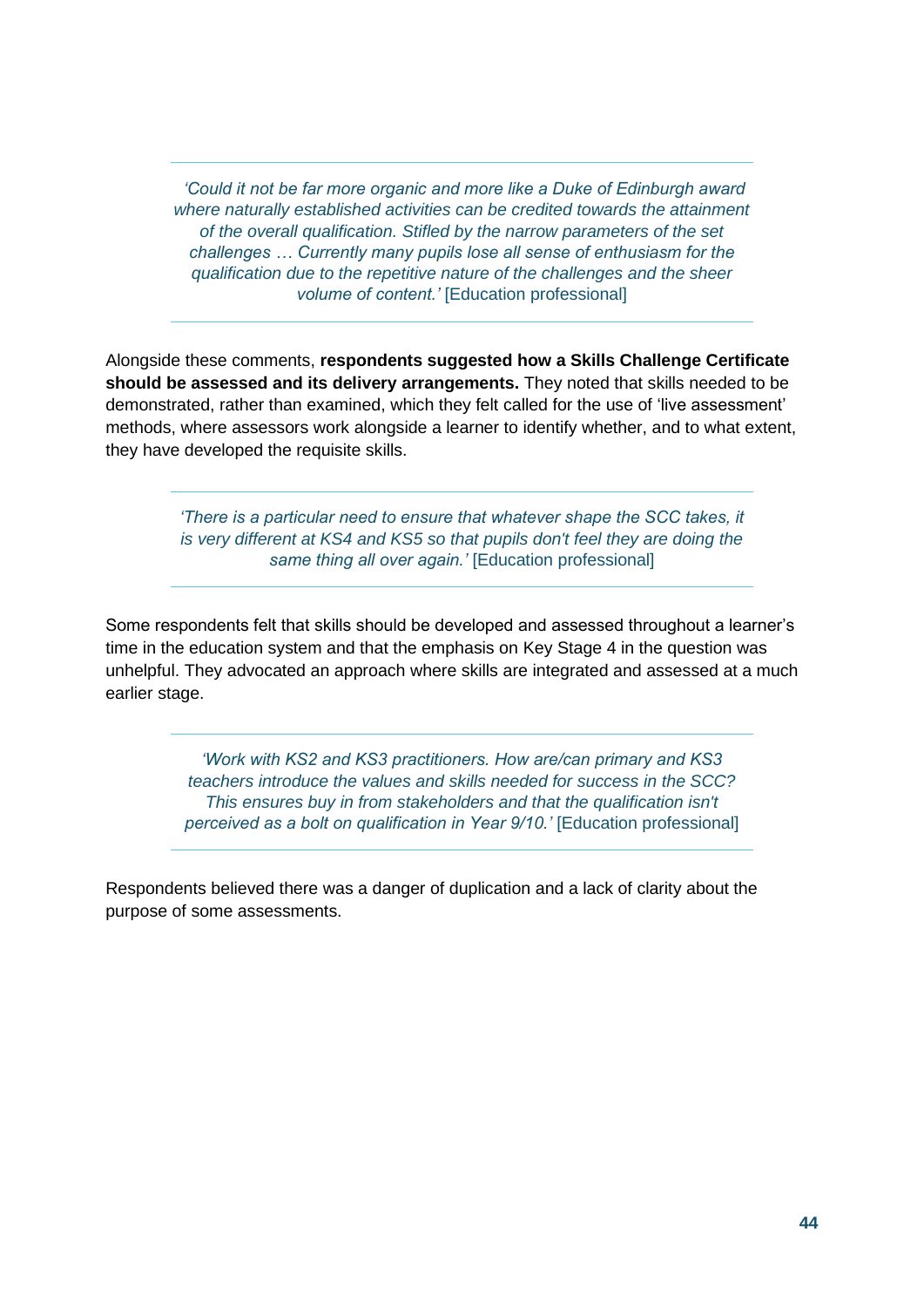*'The skills challenge needs to be independent of what is happening at KS4. There is a feeling at the moment that the qualification repeats much of the same content. More vocational elements should be considered with practical experiences for the young people. The workload associated with the qualification should be reduced. If the Skills Challenge is to continue in KS5, I would consider not running the qualification at KS4.'* [Local authority] (Translated from Welsh)<sup>14</sup>

**Respondents emphasised that practitioners need to be provided with high-quality initial and on-going professional development opportunities.** Respondents highlighted the importance of improving initial and on-going training for practitioners, accompanied by guidance on how schools could best support learners to address the requirements of the Skills Challenge Certificate. This included identifying ways of bringing out the skills in different curriculum areas, sharing ideas about tasks that were likely to inspire and engage learners, and how to introduce a broad range of activities within the Skills Challenge Certificate in order to achieve these aims. Some respondents felt that a greater emphasis on professional development would promote more positive attitudes towards wider skills qualifications amongst practitioners and senior leaders. Respondents felt that such training would enhance the teaching and learning experience.

*'Staff who teach the Skills Challenge need sufficient training and support in order to deliver these lessons. To some extent it is seen by some teachers as extra work in addition to their subject-related work and they don't invest in it, don't take it seriously or they see it as a burden.'* [Education professional] (Translated from Welsh)<sup>15</sup>

*'Teachers should be subject to more courses to be more suited for the role. More relevant life skills should be taught.'* [Learner]

**Respondents offered specific suggestions for the skills to be included in a new skillsbased qualification. They believed these skills should be defined accurately and understood by all learners**. They suggested:

• placing more emphasis on soft skills (interpersonal, communication teamwork; skills etc) that would contribute to a young person's employability;

<sup>14</sup> Original quote in Welsh: *'Mae angen i'r her sgiliau fod yn annibynnol o'r hyn sydd yn digwydd yn CA4. Mae teimlad ar hyn o bryd bod y cymhwyster yn ail adrodd llawer o'r un cynnwys. Dylir ystyried elfennau mwy galwedigaethol gyda phrofiadau ymarferol i'r bobl ifanc. Dylai'r cymhwyster cael ei leihau o ran y pwysau gwaith. Os mae'r Her Sgiliau'n mynd i barhau yn CA5, buaswn yn rhoi ystyriaeth i beidio rhedeg y cymhwyster yn CA4.'*

<sup>15</sup> Original quote in Welsh: *'Mae angen wneud yn siwr bod staff sy'n dysgu y Her Sgiliau yn cael digon o hyfforddiant a cefnogaeth wrth dysgu y wersi yma. I rhai raddau mae'n cael eu weld gan rhai athrawon fel pwnc ychwanegol ar ben waith ei pwnc nhw ac ddim yn buddsoddu ynddo, ddim yn ystyried o ddifri neu'n weld fel burden.'*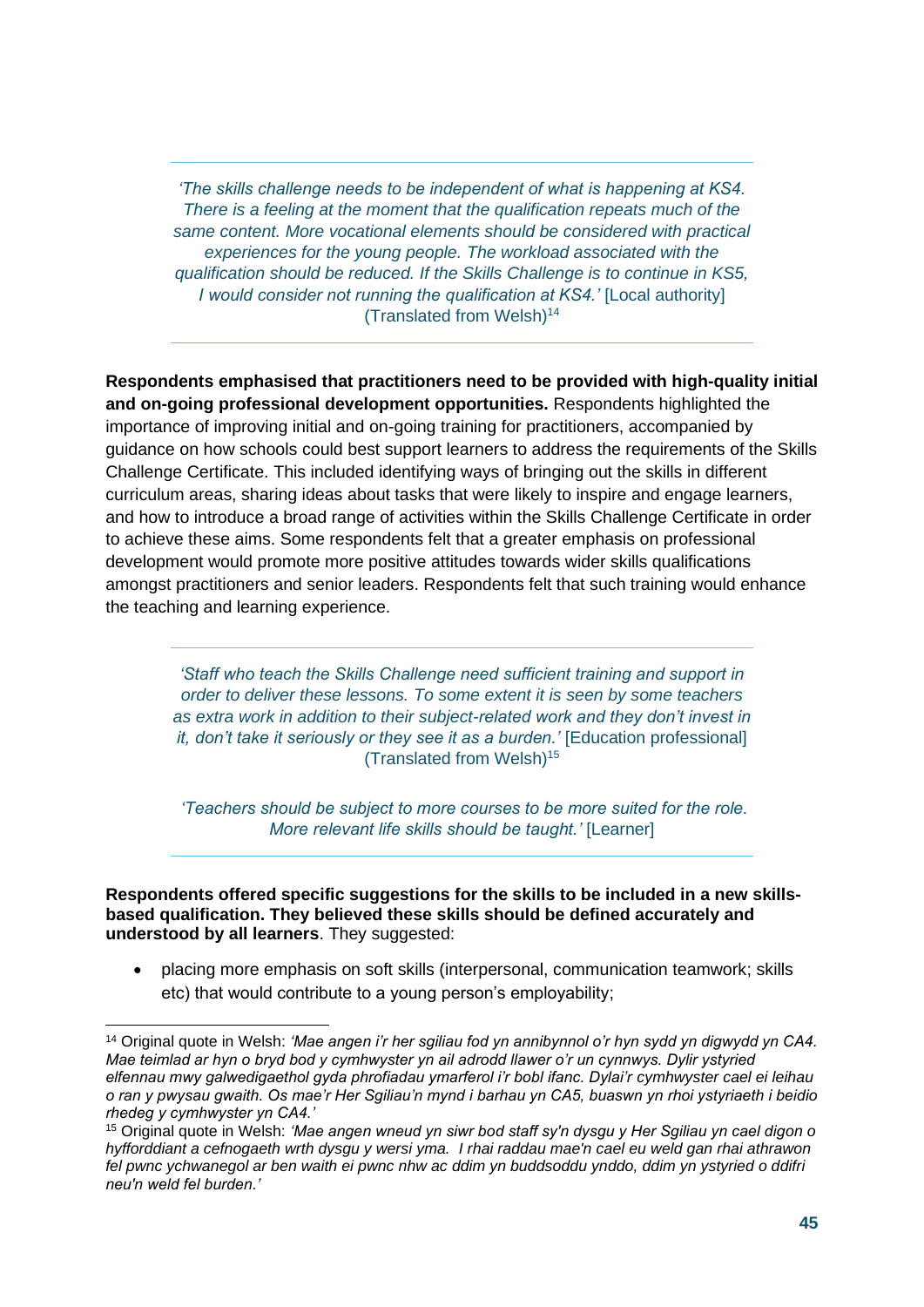- a stronger focus on problem solving, and application of knowledge;
- recognising practical skills;
- emphasising the skills required for independent living;
- ensuring skills are relevant to learners' own experiences and needs;
- using the skills-based qualification to promote bilingualism; and
- ensuring opportunities to develop skills outdoors as well as in the classroom.

*'More practical life skills should be included at the age of 16 rather than work*  skills as the qualification is offered at A level too.' [Learner]

**There was also a view amongst respondents that the cross-curricular approach that underpins the new curriculum for Wales should be reflected in the way a Skills Challenge Certificate is approached.** Respondents believed that the development of the new curriculum offered an opportunity to revise the content of a skills-based qualification by creating much stronger links with the cross-cutting themes that underpin the new curriculum.

> *'The qualification has a good range of skills embedded into the course, but this could be the opportunity to scaffold the cross-cutting themes into the challenges.'* [Further education representative]

Respondents also emphasised the importance of the skills that learners would require in adult life, in particular those needed for their future careers. They felt that learners would benefit from having an understanding of the reasons why each of the different skills were included in the qualification. On occasion, respondents, particularly learners, suggested they would benefit from learning more practical skills such as managing money and cooking as well as information and guidance about getting a job and succeeding in the workforce.

*'Finding a job, how to apply and how to handle the interview. How to handle being put down. Making a business or how to work for a business. What the building blocks are, etc.'* [Learner]

*'Make the skills more practical. Invest in relative life skills for the future. Bring in specific teacher who teaches these lessons.'* [Learner]

More broadly, they called for a wider variety (and more interesting) topics to be included.

**High-quality implementation was also seen as essential for the successful delivery of a skills-based qualification.** Respondents emphasised the need for high-quality implementation of any skills-based qualification to be a primary consideration.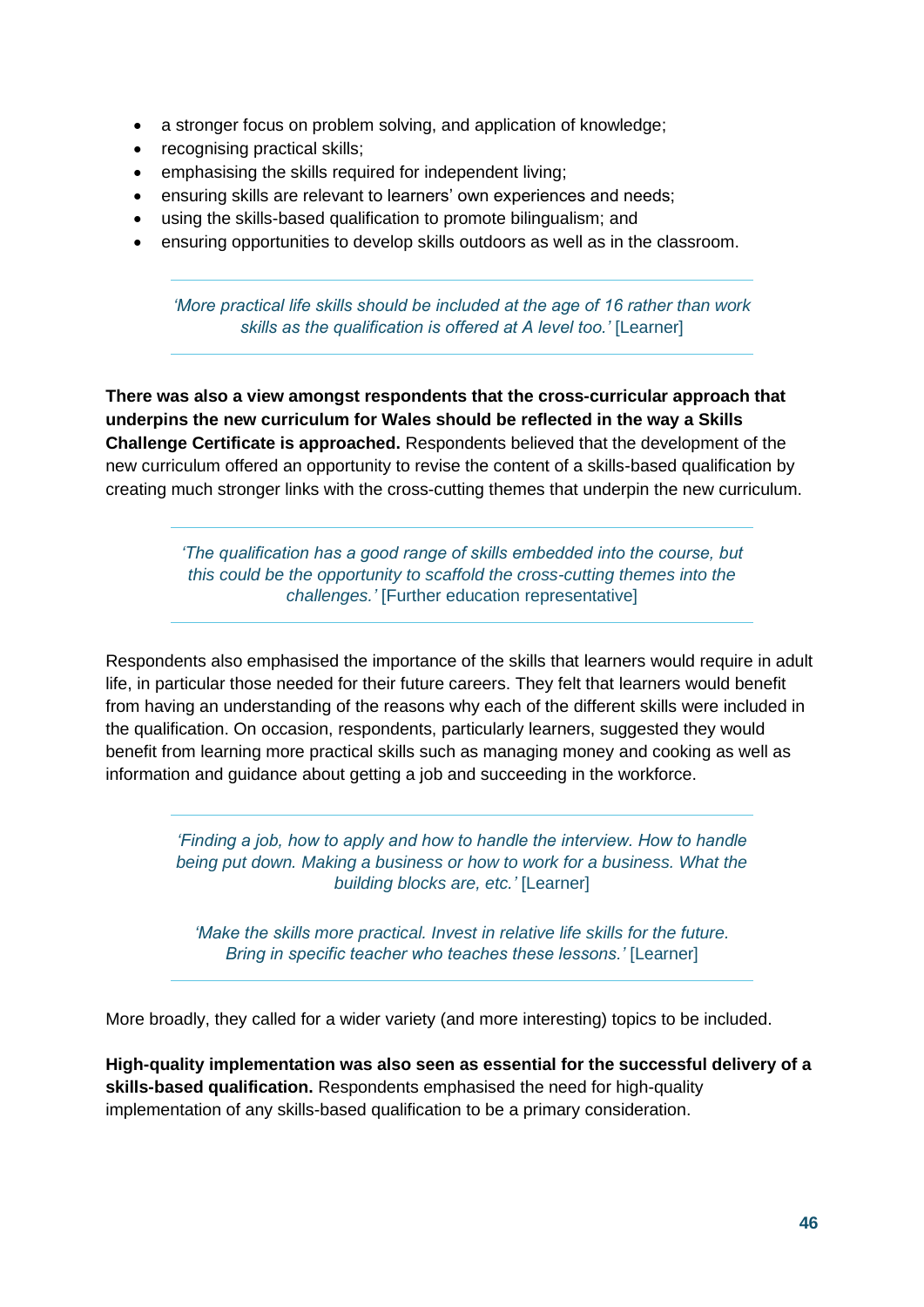Respondents advocated encouraging schools to be outward-looking when implementing the Skills Challenge Certificate, by engaging with employers and other stakeholders in the community to identify opportunities for learners to develop their skills.

### **5.2.2 Variation in the views of different groups of respondents.**

- Education professionals were most likely to advocate getting rid of the qualification.
- Learners were less likely to offer suggestions for this question.
- All groups of respondents felt that the Skills Challenge Certificate needed to be reformed and would benefit from better implementation.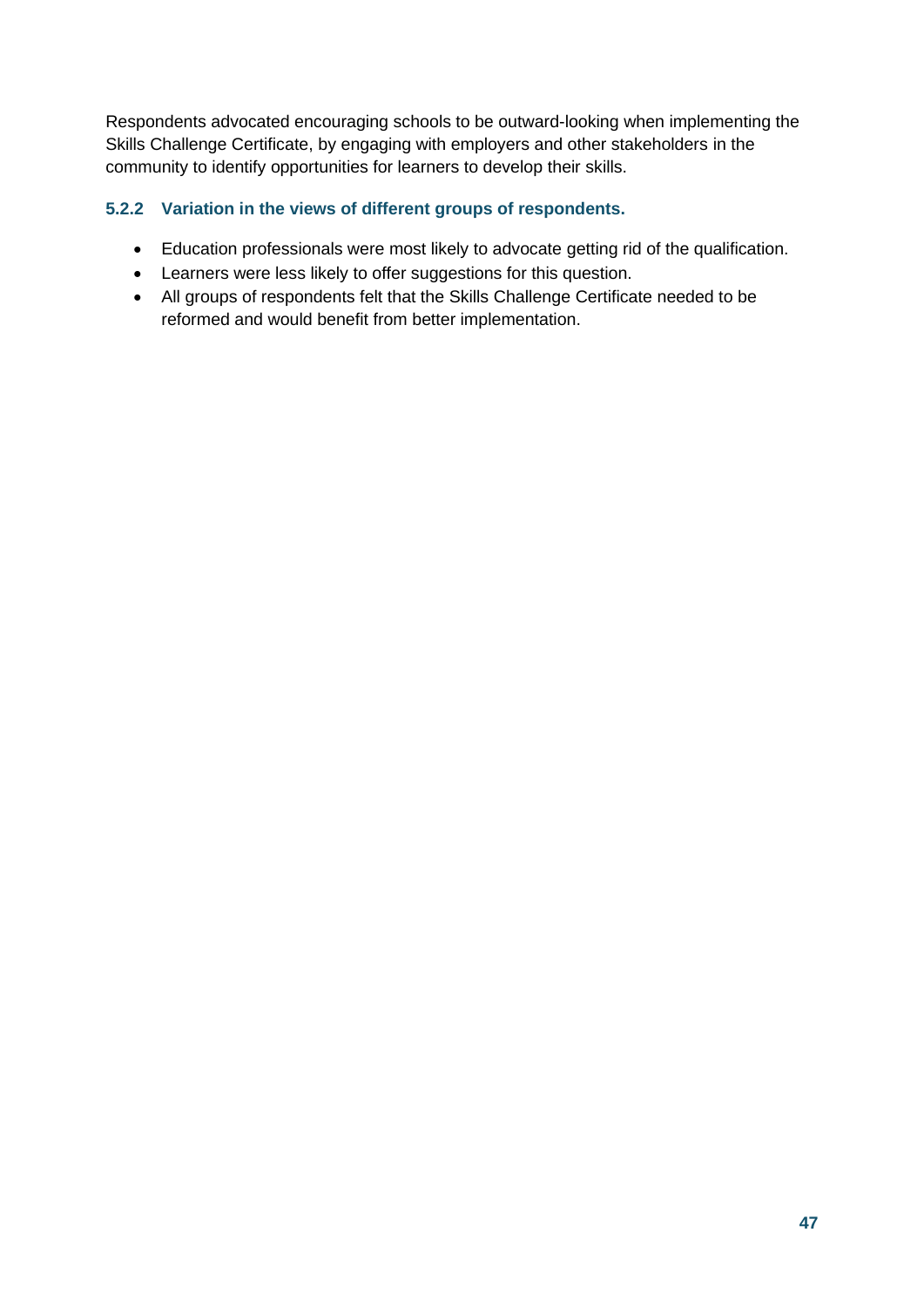# <span id="page-47-0"></span>**6.Views on the Integrated Impact Assessment**

Qualifications Wales published an Integrated Impact Assessment alongside 'Qualified for the future'. Respondents were asked to provide views on the impacts that Qualifications Wales had identified, including any impact on the Welsh Language and individuals or groups with protected characteristics.

### <span id="page-47-1"></span>**6.1 Regulatory impacts**

Three questions were asked about the regulatory impacts Qualifications Wales had identified. There were a relatively low number of responses to each of these questions and the themes raised were broad. Consequently, there were limited distinct variations in the views by different groups of respondents for these three questions.

**Are there any further regulatory impacts that may arise from any of our proposals? If so, please explain your answer.** 

A total of 73 respondents provided written comments to this question. However, of these, 28 stated that they either did not think there were any further regulatory impacts that may arise from any of the proposals or that they were not sure. Therefore, 45 comments have been analysed and the themes raised most frequently were as follows.

**Respondents felt that it is important to consider the impact of the proposals on underrepresented groups of learners.** Respondents made particular reference to certain groups of learners, such as learners that are 'seldom heard' and disabled learners. It was acknowledged that equality would be addressed within the proposals, but that there needs to be more transparency in the term 'reasonable needs' of all learners as this is too vague.

**A concern was raised that gaps in provision could potentially appear if qualifications are removed, with no alternative available.** In particular, respondents who raised this communicated two concerns: firstly, that gaps may appear if individual qualifications are no longer available; and secondly a concern that some individual subjects would no longer be available separately but only combined as areas of learning and experience.

**Respondents also commented that centres should be able to access GCSE qualifications from a number of different awarding bodies.** They suggested that lack of access to awarding bodies other than WJEC limits the GCSE qualification options available.

**Are there any additional steps we could take to reduce the regulatory impact of any of our proposals? If so, please explain your answer.** 

A total of 58 respondents provided written comments to this question. However, of these, 23 stated that they either did not think there were any additional steps that could be taken to reduce the regulatory impacts of any of the proposals or that they were not sure. Therefore, 35 comments were analysed and covered a wide variety of themes. Those raised most frequently were as follows.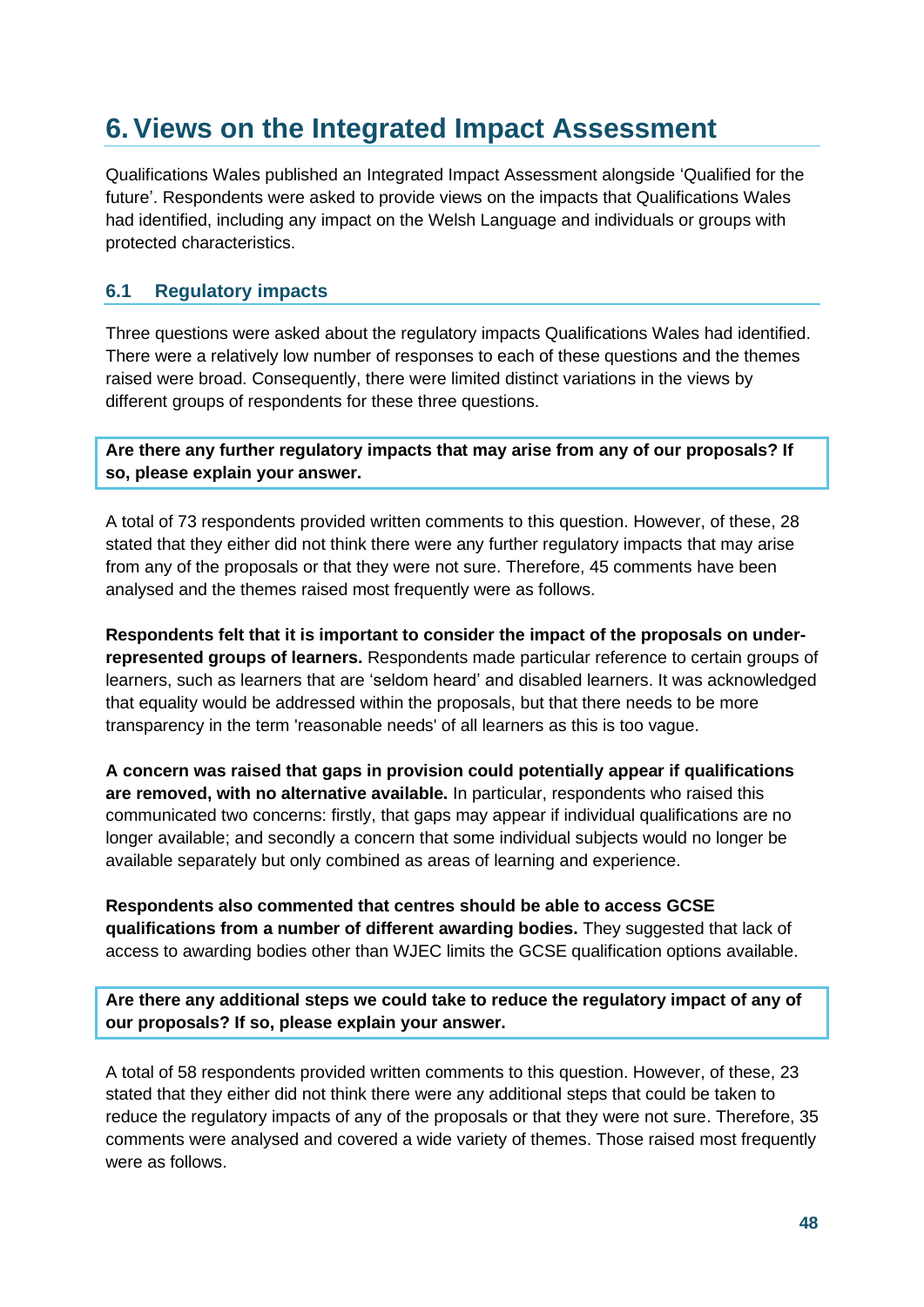**Respondents emphasised that it is important that there is effective communication throughout the process of implementing the proposals to ensure that everyone is aware of the changes and the qualification options available.** A lack of full transparency would lead to a lack of confidence in the system. Respondents suggested that raising awareness and ensuring full and effective communication would help to achieve this transparency.

**They also felt that consultation with key groups, including practitioners, parents, learners and other key stakeholders, when more detailed proposals are developed.** For example, it was noted that all key stakeholders, specifically employers, should be included in the design stage when making changes to GCSE specifications/assessments.

**Sufficient time was seen as important in order for the necessary preparations to be undertaken by centres and practitioners to respond to implementation of proposals.** For example, respondents placed an emphasis on the importance of making approved content for GCSE qualifications available 12 months prior to first teaching of the qualifications. This would allow practitioners a 12-month period to develop resources for the delivery of these qualifications.

**Respondents also commented that sufficient funding would be required to enable the successful implementation of any proposed new qualifications.** This funding would be particularly important to enable the education workforce to receive sufficient professional development in order for new qualifications to be successfully implemented.

**Do you have any other comments on the regulatory impact of these proposals? If so, please explain your answer.**

A total of 46 respondents provided written comments to this question. However, of these, 28 stated that they either did not think there were any additional steps that could be taken to reduce the regulatory impacts of any of the proposals or that they were not sure. Therefore, once these comments were removed, 18 comments to this question remained. These comments cover a wide variety of themes, so themes identified from this limited number of responses were often only raised by one respondent. Several of these identified themes had already been raised through respondents' answers to the previous questions relating to regulatory impacts. Therefore, only new points raised by respondents are summarised below.

**Respondents raised a concern about the added workload that the implementation of the proposals would bring to centres and practitioners.** It was suggested that in order for the new curriculum to be a success, those required to implement it would need a sufficient amount of support to do so.

It was suggested that **Welsh must be incorporated as a skill in any new qualification** as this would help to ensure that learners have the opportunity to develop their Welsh-language and bilingual skills in the same way as literacy and numeracy skills.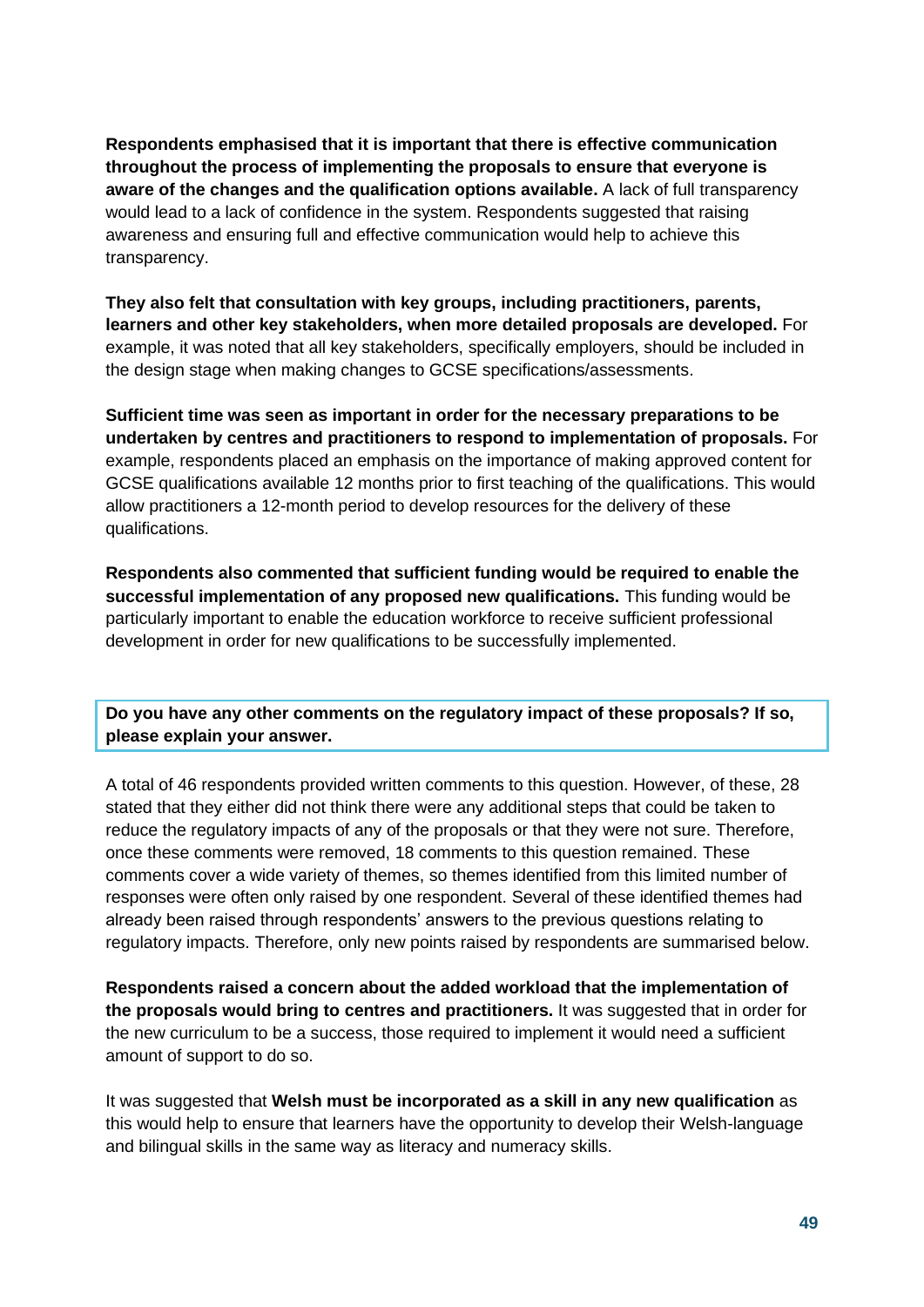**It was suggested that ensuring competency in the delivery of Welsh-medium qualifications would be a challenge** (respondents did not provide further detail on the competency required).

**There was a perception that the level of trust in centres to accurately assess and record marks would affect the impact of moderation requirements.** It was explained that the greater the trust placed on centres to accurately assess and record marks, the less the impact of moderation required each year.

### <span id="page-49-0"></span>**6.2 Impacts on the Welsh language and equalities**

Two Welsh language impact questions were asked. The responses to the closed questions are presented here. The frequently raised themes for the two questions are presented together, as there was overlap in the content of the submitted responses.

There were a relatively low number of written comments in response to each of these questions and the themes raised were somewhat broad. Consequently, there are limited distinct variations in the views of different groups of respondents for these questions.

**Would any of our proposals result in any other positive or negative impacts (intended or unintended) on opportunities for people to use the Welsh language?**



A total of 294 respondents answered this question; 27% said there would be a positive impact on opportunities for people to use the Welsh language, 23% said there would be no impact and 45% were unsure whether there would be an impact. A total of 80 provided written comments to support their answer (25 by those who said there would be a positive impact; 11 by those who said there would be no impact; 14 by those who said there would be a negative impact; and 30 by those who were unsure or did not answer the closed question).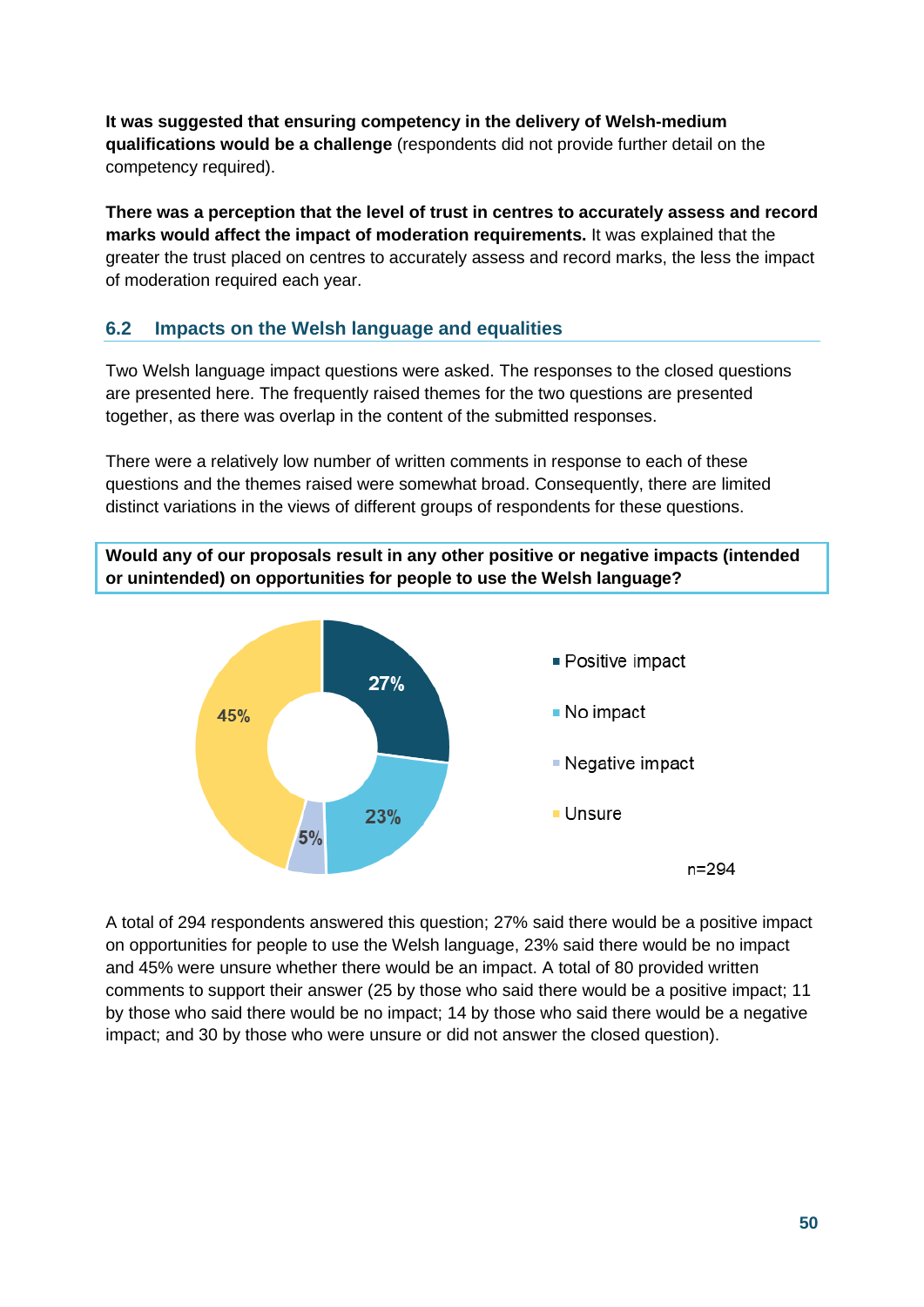**Would any of our proposals result in any other positive or negative impacts (intended or unintended) in relation to treating the Welsh Language no less favourably than the English Language?**



A total of 281 respondents answered this question; 18% said there would be a positive impact in relation to treating the Welsh Language no less favourably than the English Language, 25% said there would be no impact and 49% were unsure whether there would be an impact. A total of 54 respondents provided written comments to support their answer (13 by those who said there would be a positive impact; 4 by those who said there would be no impact; 15 by those who said there would be a negative impact; and 22 by those who were unsure or did not answer the closed question).

The themes below reflect respondents' comments in relation to the two closed questions above on the Welsh language. It is important to note that the following themes were those raised most frequently by a limited number of respondents.

**Respondents said that having all qualifications available bilingually would ensure all learners have access to a wide range of qualifications.** Respondents emphasised the positive impact that this would have on opportunities available for learners to use Welsh, which would strengthen the current arrangements.

**They also felt that the proposals would help to secure the future of the Welsh language and ensure that the Welsh language was treated equally to English**. The language would have greater visibility, which would contribute to the Welsh Government's target of one million Welsh speakers by 2050.<sup>16</sup> There could also be an increase in the proportion of learners taking qualifications through the medium of Welsh in the future.

**There was also a view that having the opportunity to take qualifications in Welsh would impact positively on learners' attitude towards Welsh**. Learners who learn Welsh through school may enjoy the experience of learning new skills and their attitude would be positive

<sup>16</sup> Welsh Government (2017), *Cymraeg 2050: A million Welsh speakers*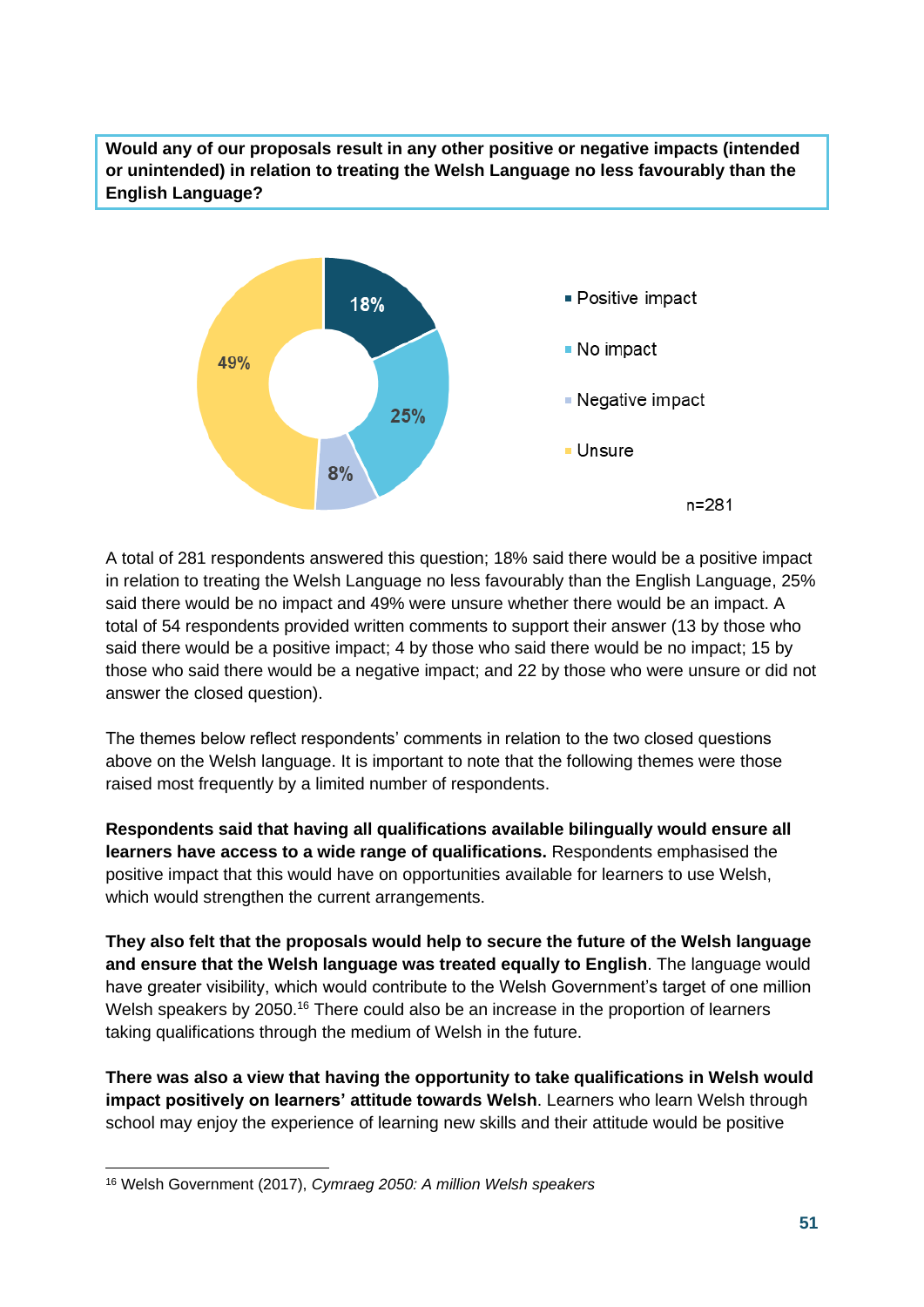towards the language in education and they would promote Welsh beyond school. Thus, such experiences would broaden opportunities for learners to speak Welsh.

**Having bilingual provision as a goal from the outset was seen as more effective** than trying to 'retro-fit' the Welsh language into the production of resources, for instance. It was also proposed that any 'commercial aspects of delivery' would need to be monitored carefully. The respondent did not provide any clarification regarding these commercial aspects. Respondents also commented that learners could be disadvantaged if Welsh language resources are lacking in availability and quality.

**There was also a perception that until more practitioners are able to deliver through the medium of Welsh, the impact on the growth of the Welsh language would be minimal.** A perceived variation in the quality of Welsh-medium teaching was also cause for concern. It was suggested that having more bilingual primary schools would help to secure the future of the Welsh language.

*'The only way to ensure that everyone in Wales can speak Welsh, whether they choose to do so or not once an adult, is to have bilingual primary schools. The current tokenistic approach puts secondary learners off Welsh for life and reduces the numbers choosing MFL* [Modern Foreign Languages]*.'* [Education professional]

**Respondents commented that if the proposals are implemented, learners would be able to be assessed in the language of their choice** and fulfil their right to use the Welsh language. If qualifications were not available in Welsh, this would negatively impact the opportunities for learners during compulsory education. Respondents also commented that the system must ensure inclusivity and not limit learners to a single language, with qualifications designed with the Welsh language in mind from the outset.

> *'The commitment to giving 'learners the choice to learn in Welsh and English' should mean all qualifications are planned and written with the Welsh language at the heart of the design. This will support students with their right in using their Welsh language. Should qualifications still be made available that are not bilingual, this will limit Welsh speaking students opportunities to further develop their language skills throughout their compulsory education.'* [Further education representative]

**Respondents also highlighted some practical issues or concerns,** such as the capacity for more schools to teach in Welsh and for awarding bodies to deliver qualifications in Welsh. Similar concerns relating to the capacity of awarding bodies were raised in response to Principle 2 (section 3.2). Others also raised the need for more resources in Welsh to support learners and teachers. It was perceived that issues could arise if candidate work is translated prior to marking as opposed to being marked in the original language.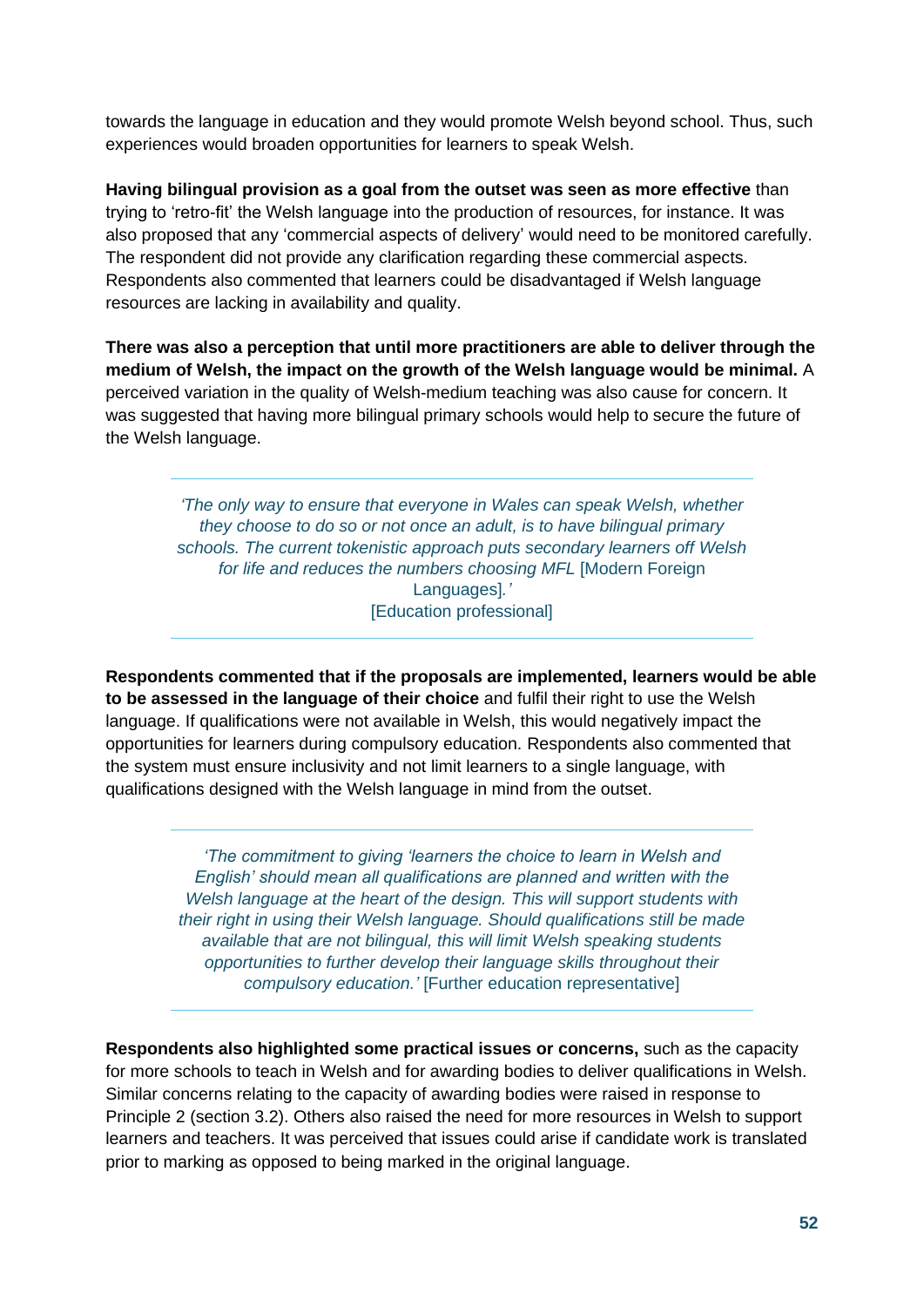**Respondents also commented on the financial implications of treating English and Welsh equally**, with an importance placed on the need to reduce the duplication of resources. Respondents commented that there needed to be equal funding for English and Welsh. However, whether awarding bodies could produce the full range of qualifications bilingually was a concern as there would be an impact on opportunities for learners if awarding bodies withdrew some qualifications.

In addition, respondents suggested that awarding bodies based in England may not provide qualifications in Welsh, due to difficulties sourcing bilingual subject experts and examiners.

**Although respondents perceived that there could be a positive impact if all qualifications were available in Welsh**, it was noted that Qualifications Wales need to ensure that there would be an 'absolute policy' to do this, with increased grant funding to make it viable for awarding bodies to offer the qualifications. Respondents raised concern about the caveat which stated that there may be circumstances where exceptions to this principle may be required. Yet, overall, the offer should not undermine learners' equal rights.

> *'It is not clear what the purpose is to create core principles for shaping new qualifications, but also to note that there will be circumstances where these principles are to be ignored.[…]. The consultation document refers to the possibility of using grant funding to support the initial costs for an awarding body of making a qualification available through the medium of Welsh. We believe that the Welsh Government should increase the grant funding available for this, and ensure that it is sufficient to make it financially viable for awarding bodies to offer qualifications bilingually. If this is not possible then we do not consider that the qualification should be offered in Wales. We believe that the aspiration to offer a broad and balanced range of qualifications to learners in Wales should not be fulfilled at the expense of ensuring equality for Welsh-medium pupils.'* [Commissioner]

**There was also a perception that the drive for all qualifications to be available in Welsh in order to receive public funding may result in fewer specialist qualifications** being offered in Wales, as some may not be available in Welsh. It was perceived that this could result in skill shortages, as well as implying that the Welsh language is less important than the English language in this context.

*'Your drive to ensure that only qualifications which are deliverable in Welsh can attain public funding would ensure that fewer specialist qualifications are pursued in Wales. This will lead to skills shortages in specialist areas. This would lead to either those jobs moving outside of Wales, or the requirement to recruit from outside of Wales for those positions. This will not enhance any quality or quantity of Welsh speaking, if such a thing were desirable.'*  [Parent/carer]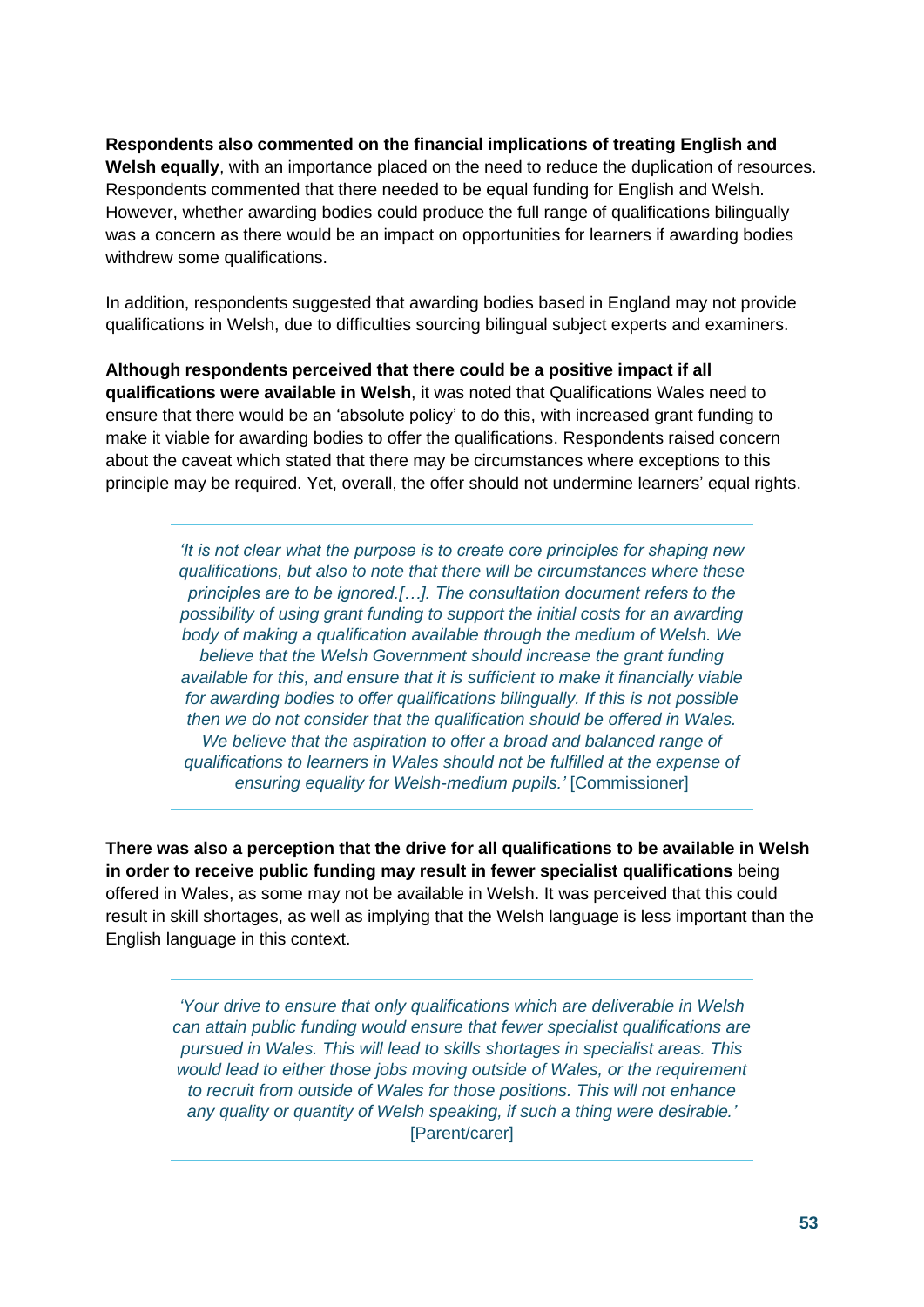**However, there appeared to be some confusion about what 'publicly funded' meant** and whether centres would be allowed to deliver qualifications offered by awarding bodies other than WJEC.

**Implications for progression were also noted by respondents who felt there was potential for improved progression for those learners taking qualifications through the medium of Welsh.** Respondents believed that this could lead to further study or training opportunities in Welsh, which would ultimately benefit individuals and society. Such opportunities for post-16 study through the medium of Welsh would need to be assured. However, there was also a perception that opportunities for studying through the medium of Welsh at higher education institutions are lacking, which could limit the impact of bilingual qualifications at 16.

*'The adoption and implementation of [this] principle could have a positive impact on learners' ability to take qualifications in subjects through the medium of Welsh. As a result, progression routes in Welsh would be opened, possibly into further studies or training - and then possibly to jobs where 'subject' skills and Welsh language skills would be used to the benefit of those individuals, and the wider society.'* [Teaching Union] (Translated from Welsh)<sup>17</sup>

*'Ensuring that all qualifications are available through the medium of Welsh should make study and assessment through the medium of Welsh easier and hopefully more attractive to learners. This could lead to a rise in the number of learners taking qualifications though the medium of Welsh in the future. We need to ensure that they then have the opportunity to continue to do so in any future post-compulsory education and training.'* [Third sector organisation]

**Respondents also raised themes which are outside the remit of Qualifications Wales' responsibility or the consultation.**

• **They felt that compulsory Welsh delivered up to 16, and the opportunity to take Welsh-medium qualifications, help to address the language needs of the workplace in Wales.** However, there was a view that the lack of employment opportunities in Wales compared to other UK regions had resulted in difficulties retaining a Welsh-speaking workforce.

<sup>17</sup> Original quote in Welsh: *'Gallai mabwysiadu a gweithredu Egwyddor 2 'Cymwysterau sydd ar gael yn ddwyieithog' gael effaith gadarnhaol ar allu dysgwyr i ddewis sefyll cymwysterau mewn pynciau drwy gyfrwng y Gymraeg. O gan ganlyniad i hynny, byddai llwybrau dilyniant yn y Gymraeg yn cael eu hagor, ymlaen o bosib i astudiaethau neu hyfforddiant pellach - ac o bosib wedyn i swyddi ble byddai'r sgiliau 'pynciol' a'r sgiliau Cymraeg yn cael eu defnyddio er budd yr unigolion hynny, ac i'r gymdeithas yn ehangach'*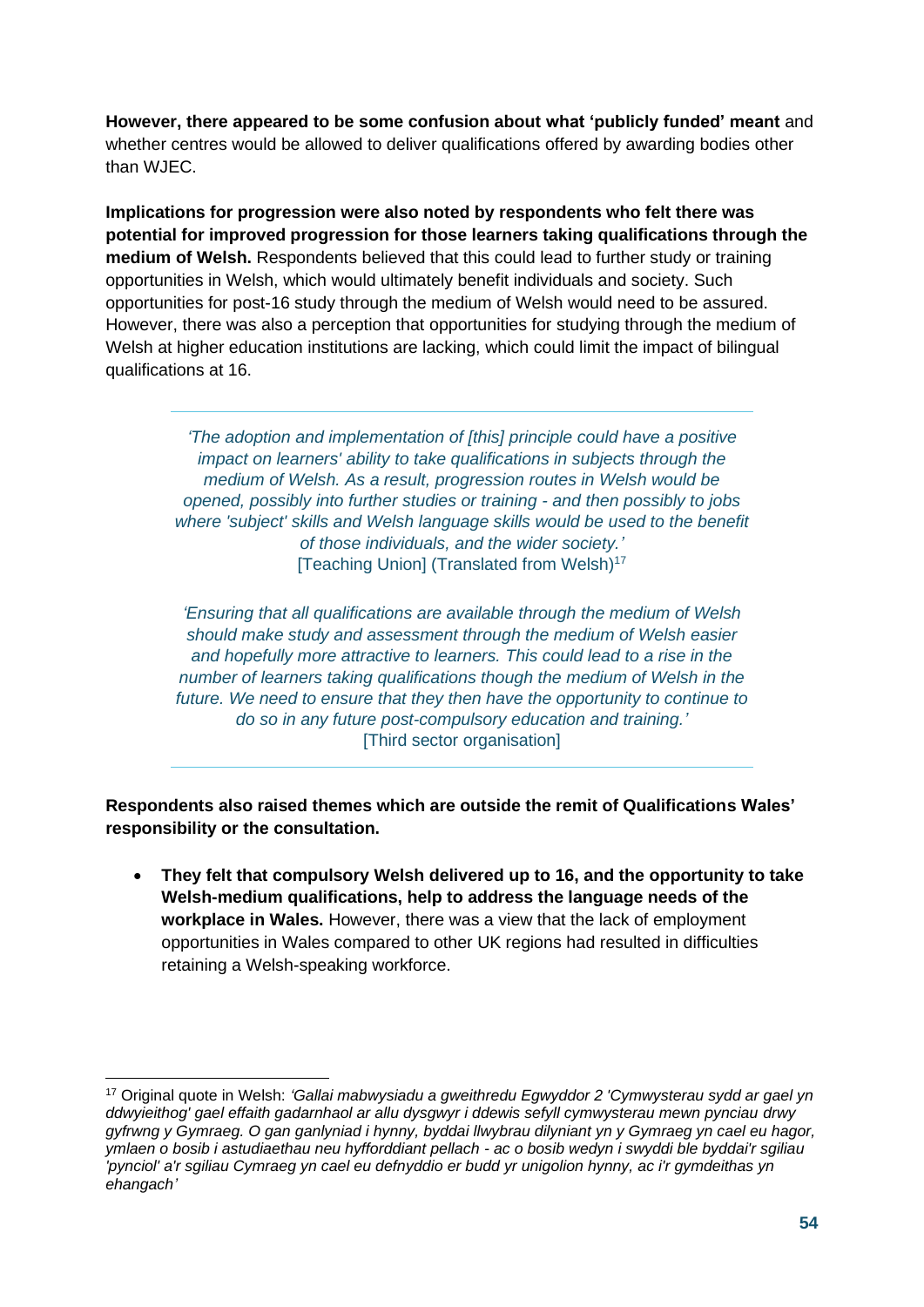- **Although respondents highlighted the clear advantages to learning the Welsh language**, it was also stressed that there needed to be a focus on English literacy standards, to ensure learners in Wales can compete with others on an equal footing.
- **There were concerns that pressure on the timetable could result in less time allocated to Welsh** if the 'wider skill' qualification is delivered. If the Welsh Second Language qualification is removed, this could disadvantage learners, who would become demotivated and the commitment to using Welsh would decline. It was also noted that if aspects of Welsh culture and history were integral to lessons, a sense of being Welsh and motivation to learn the language would be encouraged.
- **They felt that there could be a negative impact on job opportunities for non-Welsh speaking practitioners**. Respondents highlighted a perception that practitioners could relocate across the border due to their limited Welsh; concern was also raised regarding the impact on skilled foreign professionals who may avoid Wales.

**Would any of our proposals result in any other positive or negative impacts (intended or unintended) for individuals or groups who share protected characteristics outlined within the Equality Act 2010?**



A total of 278 respondents answered this question; 17% said there would be a positive impact for individuals or groups who share protected characteristics, 24% said there would be no impact and 54% were unsure whether there would be an impact. A total of 46 respondents provided written comments to support their answer (12 by those who said there would be a positive impact; 2 by those who said there would be no impact; 10 by those who said there would be a negative impact; and 22 by those who were unsure or did not answer the closed question).

Therefore, it is important to note that the following themes were raised most frequently by a very limited number of respondents.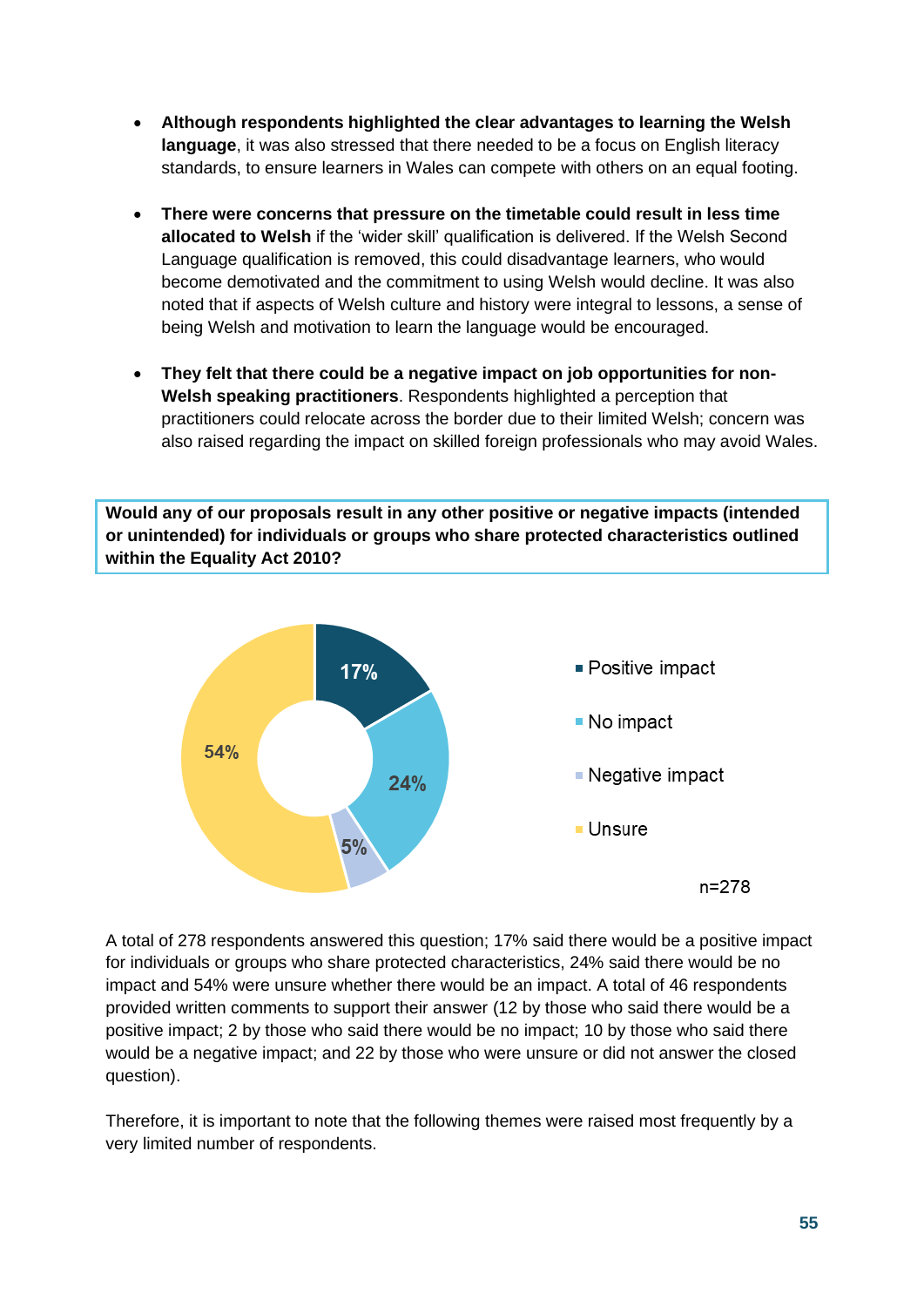**Respondents felt there would need to be a broad choice of qualifications offered, including vocational qualifications, to allow equal access for those who share protected characteristics**. In doing so, the needs of all learners would be met by the range of qualifications available at different levels.

> *'Provision of a broader range of opportunities for all, with a wider and more inclusive curriculum, is a positive feature for all.'* [Regional education consortium]

**Respondents commented that the proposals would ensure inclusivity and acceptance**. Respondents noted that learners from different backgrounds would be able to exercise their freedom of choice and realise their full potential. Respondents also commented that this approach is in line with the ethos of the new curriculum and recognises that some learners need more time or support to fulfil their potential.

**Respondents expressed a view that effective inclusivity requires active engagement with all key stakeholders.** It was perceived that this would allow for the needs of all to be considered, which would support achievement. In particular, there was a perception that the consultation lacked attention to learners with special educational needs, with respondents noting that groups with protected characteristics must be involved in all future discussions, and recognition of diversity in practice acknowledged.

> *'For instance, the principle of 'equitable and coherent' will need careful interpretation. What seems 'equitable' for one group may not, in practice, be equitable to another.'* [Third sector organisation]

*'The suite of qualifications must strive to create an inclusive learning and working environment that supports good relations between people and challenges prejudice, intolerance and discrimination in all its forms. To ensure this Qualifications Wales must actively engage with all key stakeholders on key matters related to equality and diversity.'* [Further education representative]

**Respondents emphasised that provision for ALN learners must be assured,** with qualifications accessible to all. Respondents commented that accessibility would need to be at the forefront of qualification design and delivery. If the number of qualifications is reduced, accessibility must be ensured. A low take-up for a qualification must not be interpreted as a lack of need. The needs of ALN learners must be safeguarded when determining whether to continue to make qualifications available.

> *'If certain qualifications are more heavily undertaken by groups with protected characteristics, they should not be removed on the basis of low take up.'* [Third sector organisation]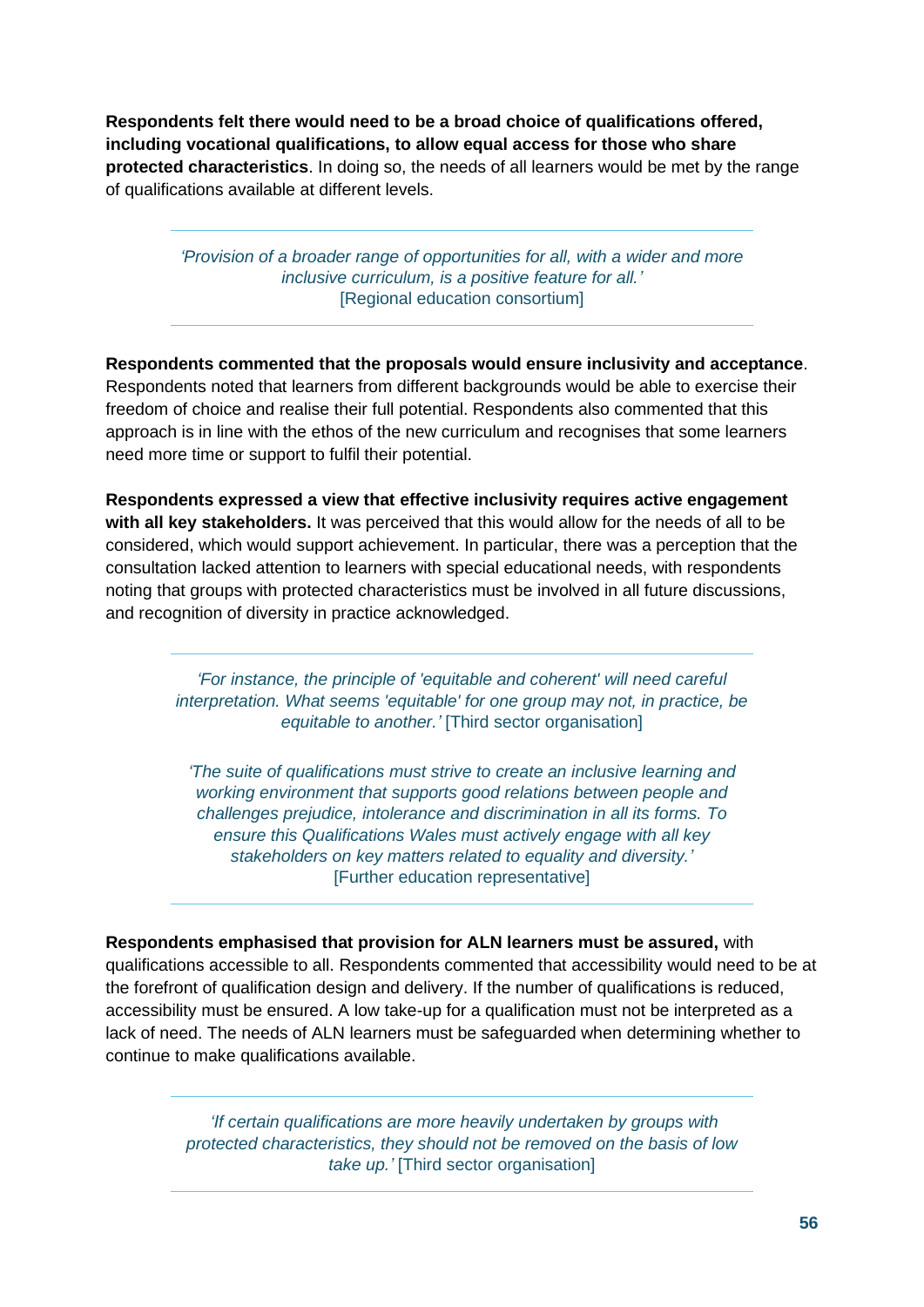**Accessibility was considered by respondents to be vital when testing learners' essential and wider skills**; all learners must be given the opportunity to demonstrate and develop skills, no matter what their background/socio-economic context. Respondents also commented that the language preference of learners needs to be taken into account.

**Respondents commented that all qualifications need to be achievable** and there must be due consideration for learners from lower income backgrounds and different ethnic groups including those for whom English is not the home language, and Gypsy, Roma and Traveller learners.

**There was also a view that the level of impact of any of the proposals is difficult to comment on at this early stage** as it would depend on the assessment methods applied. Any impact assessment completed would need to examine whether all learners, including those from lower socio-economic groups and others not included under protected characteristics, such as Pupil Referral Units and Education otherwise than at school (EOTAS) settings, including those with British Sign Language (BSL), would be negatively impacted by the proposals to reduce the range and number of qualifications. Respondents also noted that the impact assessment needs to be ongoing, following the implementation of the proposals. Engaging with learners about the proposals was also seen as critical for effective implementation.

> *'At this early stage it is unclear if there will be positive or negative impacts for some groups of learners. It is important a suite of qualifications is developed that must engage all groups of learners. We must remember the age group 14-16 are 'teenagers' and engaging them is vital if they are to thrive and develop the four purposes.'* [Education professional]

**Concern was also raised that non-Welsh speakers, both staff and learners, must not be disadvantaged by the proposals**. The language of the setting should be chosen according to the dynamic of its staff and learner; they should be free to adopt the language of their choice.

There was also a view that when designing future qualifications, **human rights education needs to be considered** to ensure Wales fulfils its international and domestic human rights obligations.

**Respondents also raised themes which are outside the remit of Qualification Wales' responsibility or that of the consultation.**

• **They expressed concern that the new curriculum could increase the attainment gap,** harming those in lower socio-economic groups and other learners not included under protected characteristics (e.g. learners in Pupil Referral Units and EOTAS, including those with BSL as their first language).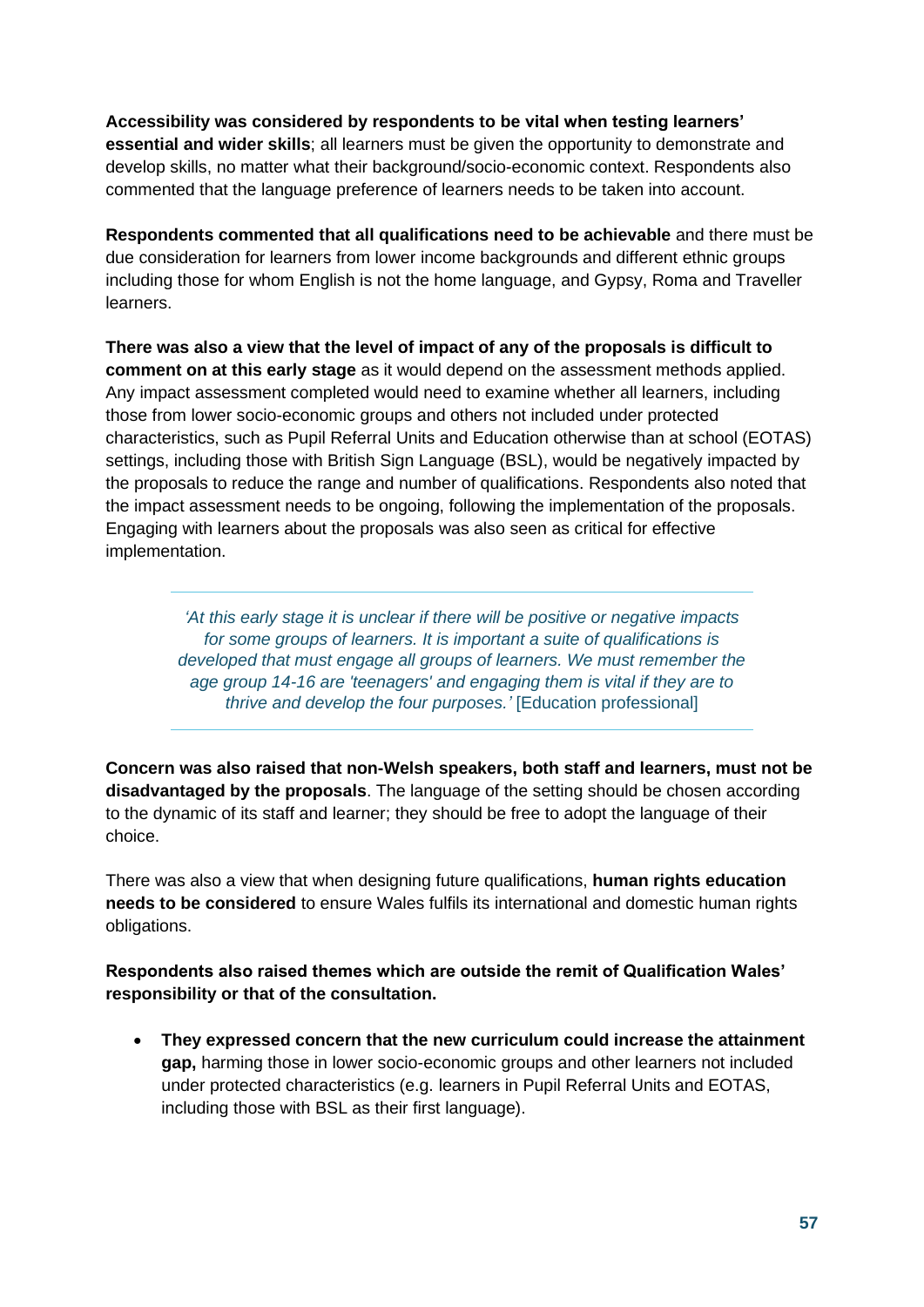*'The gap between non-efsm* [Eligible for Free School Meals] *and efsm learners has a strong possibility of being affected as the absence of clearer guidelines on content could result in many pupils having vital gaps in their knowledge of 'cultural capital', which more privileged pupils may gain from their home life environment.'* [Education professional]

- **They also expressed concern that if subjects are withdrawn, this could negatively impact learner well-being.** Specific religious communities could be disadvantaged by the change in the approach to religious education. Any integrated content in the new curriculum could result in issues arising regarding religious education content in faith centres.
- **Respondents also emphasised that funding would be needed to provide suitable support**, as integration in the learning environment is important; any new curriculum products and models need to ensure this.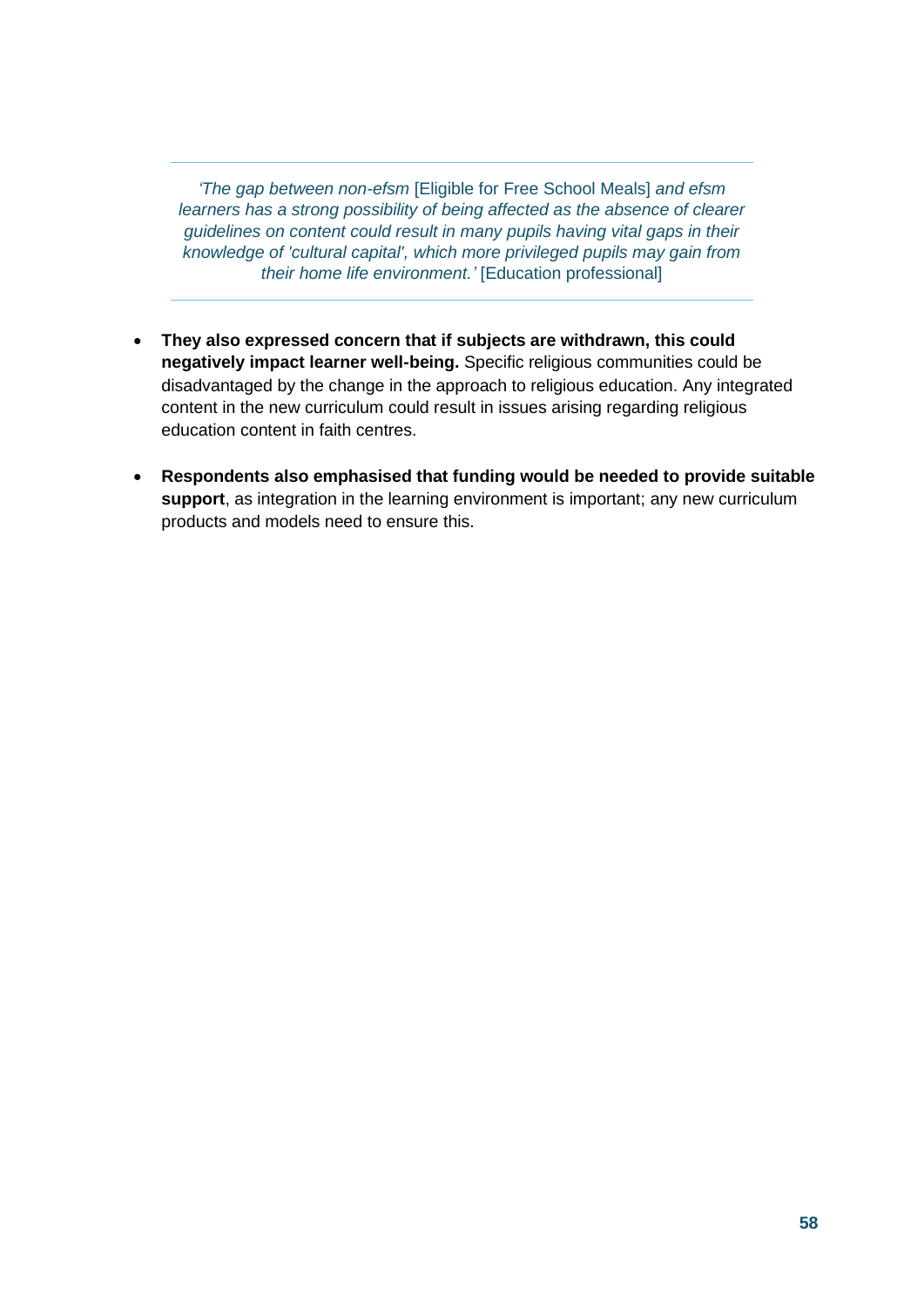# <span id="page-58-0"></span>**7. Further comments**

Respondents were asked to share anything else they had to say about the information outlined in 'Qualified for the future'*.* 

**If you have anything else you would like to say about the information outlined in this consultation document, please use the space below.**

A total of 109 respondents provided further written comments about the information outlined in the consultation. Respondents raised a wide variety of themes, some of which reflect or reemphasise themes raised earlier in the consultation. Due to the broad nature of the themes raised and the relatively low number of responses (particularly from certain groups of respondents), there were limited distinct variations in the views of different groups of respondents.

**Respondents expressed generally positive views on the consultation process or its content.** This included expressing general, overarching support for the principles and proposals set out in the consultation and general satisfaction with being given the opportunity to contribute to the consultation.

> *'[Our organisation] welcomes the opportunity to respond to this consultation and is very supportive of the overall direction of travel. The underpinning of future changes to qualifications by a set of agreed principles is a strength and we look forward to engaging constructively with Qualifications Wales in the future work.'* [Education professional]

**During the ongoing consultation and reform process, respondents felt it would be important to engage with a wide variety of stakeholders.** This would include providing ongoing opportunities for respondents themselves to continue to contribute to qualifications reform (including opportunities for dialogue). Respondents also emphasised the need to ensure that the views of a range of key stakeholders (such as education professionals, learners, employers and work-based learning providers) are used to inform any qualifications reform. In addition, respondents noted that effective communication with key stakeholders is important, to ensure that stakeholders fully understand any proposed changes to qualifications.

> *'Given qualifications are part of the preparation for working lives, we would repeat the importance of ensuring that the employer voice from employers large and small from across public, private and third sector are heard and inform the development of qualifications.'* [Representative body]

**Respondents believe it would be vital that any qualifications reform maintains the currency and comparability of qualifications taken at 16 and facilitates post-16 progression.** Respondents took this opportunity to emphasise that qualifications at 16 should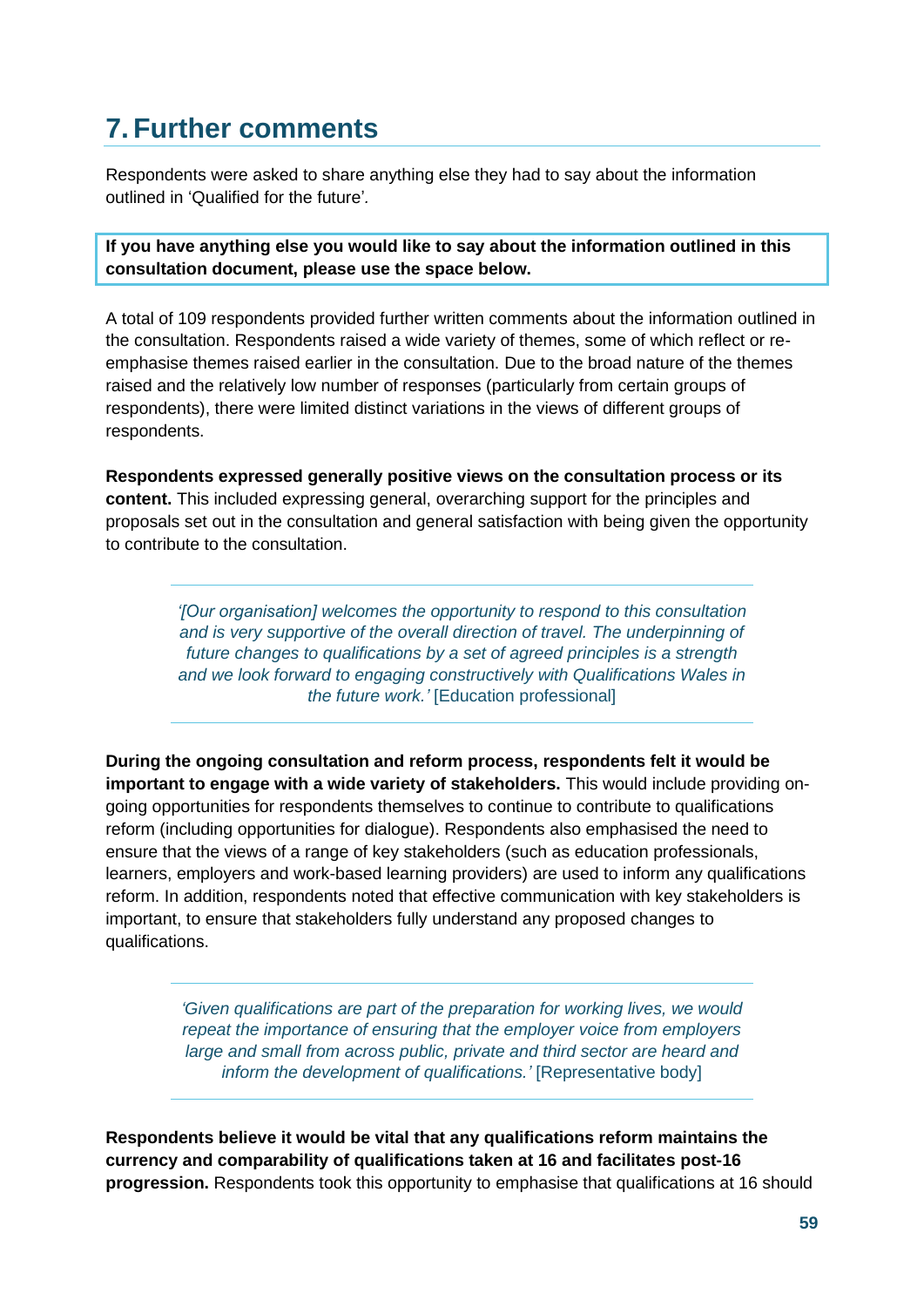support learners to move to subject-specific study at further or higher education level, as well as ensuring that they are comparable with those offered outside Wales. Respondents expressed concern that learners would be disadvantaged if qualifications taken at 16 do not directly relate to post-16 education requirements and employer expectations.

*'Whilst degrees and A2/AS level qualifications are not considered for radical change, the GCSE assessment system must not be radically altered either, as each platform is a stepping stone to the next. Children in Wales who wish to pursue academic subjects could be drastically left behind, particularly those from more disadvantaged backgrounds, if GCSE courses and qualifications are not rigorous or subject specific enough to successfully pursue these areas at higher education level.'* [Education professional]

**The amount of reform currently underway in the education sector was seen as highly challenging by respondents; sufficient time and training, and careful timetabling of reform is needed to reduce the burden placed on education professionals.** Respondents expressed concern that the education system – and education professionals themselves – would struggle to adapt to all the curriculum and qualifications reform occurring in Wales. Education professionals and those responsible for marking, exams and assessment processes need additional time and training to make adaptations. In addition, careful consideration must be given to how the timing of qualifications reform would dovetail with curriculum reform. On the one hand, the amount of change (after the recent reform of GCSE specifications) is highly challenging for education professionals but on the other, the first cohort of learners would still be working towards existing qualifications unless there is an appropriately-timed amendment to qualifications.

> *'[Our organisation] wishes to highlight the fact that the proposed changes to the qualification framework will be being introduced during a period of major change within the education sector in Wales. Other changes and initiatives, including the National Mission and preparations for the introduction of the new curriculum, are already placing significant demands on staff (and their workloads) throughout the sector. It will therefore be essential for Qualifications Wales to ensure that sufficient lead-in time is provided for the proposed changes, in order to ensure that education professionals are able to properly prepare.'* [Regulator]

**Respondents also said that qualifications reform must not lose sight of the ultimate objective of achieving the best possible outcome for learners.** Any reform must be deemed necessary to achieve the best outcomes for learners and, as such, decisions on qualifications should be driven by this principle. Respondents raised this theme in relation to ensuring that qualifications reform doesn't fall by the wayside, but it was also raised by those who expressed concern about the necessity of such wide-ranging curriculum and qualifications reform.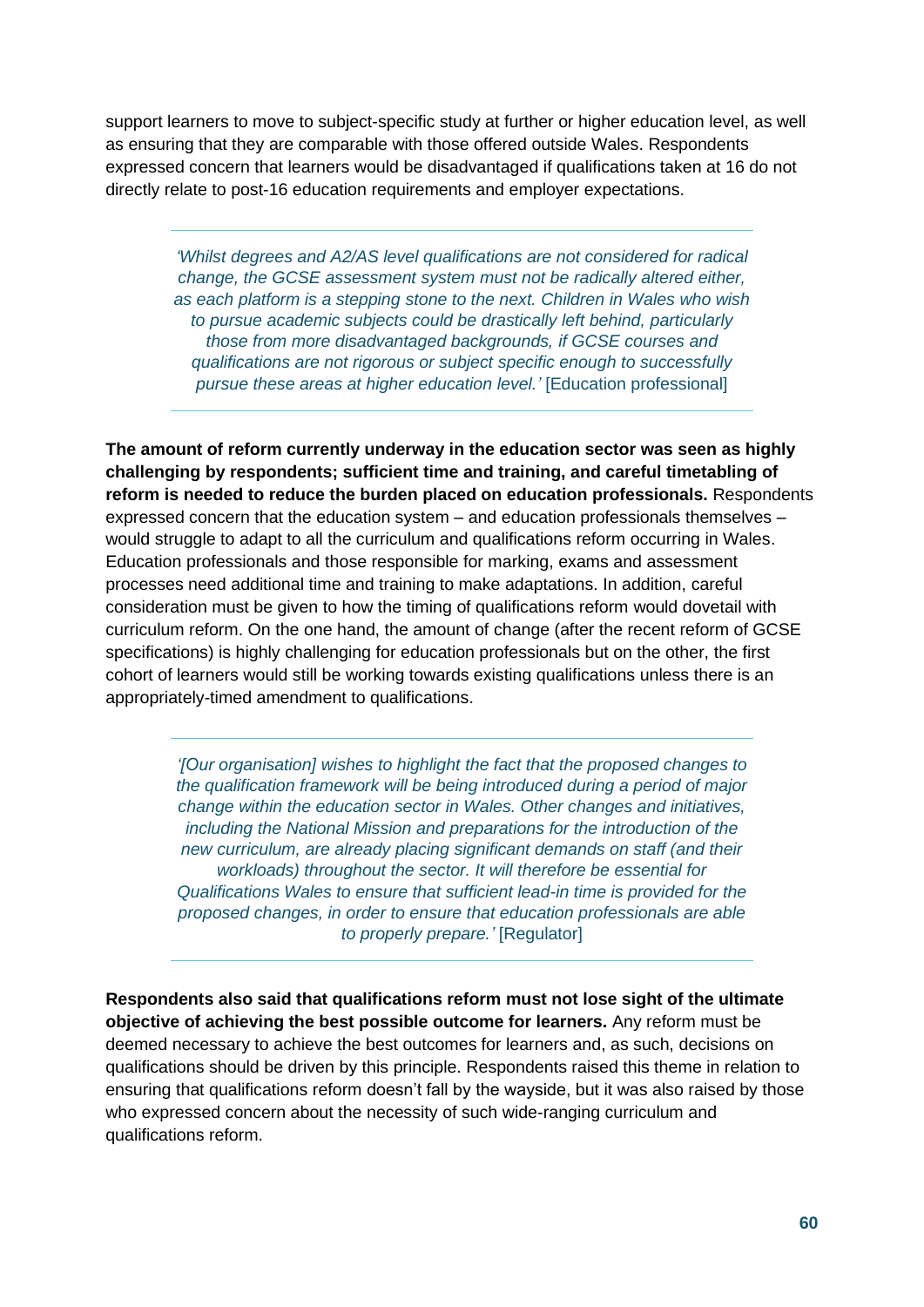**There was also a view amongst respondents that assessment methods need to be reviewed alongside changes to qualifications.** Respondents identified the need to consider how assessment methods could or should be reformed alongside qualifications reform. This included consideration of how qualifications would relate to and reflect progression steps, how assessment through progression steps would be reflected in post-16 assessment, how and whether digital assessment methods should be considered and whether there is scope for qualifications to place a greater emphasis on coursework, rather than exams.

**Respondents believed there is an opportunity to make significant changes to the education system in Wales, particularly by addressing existing shortcomings.**  Respondents identified an opportunity for qualifications and curriculum reform to be aspirational, transformational and creative, although noted that such reform would require a concerted effort by all key stakeholders and a significant amount of hard work. Respondents emphasised that simply reverting to previous curriculum and qualification structures due to a lack of ambition and leadership must be avoided.

#### **A range of other themes were raised less frequently by respondents including:**

- expressions of concern regarding, or criticism of, the consultation process;
- the importance of addressing and suggestions on how to address the development of wider skills amongst learners, including careers knowledge;
- the need to maintain core elements of qualifications, particularly subject-specific knowledge and specialist practitioners; and
- qualifications taken at 16 are seen to drive the content, teaching practice and assessment methods of the curriculum, causing stress for young people, and this issue must be addressed.